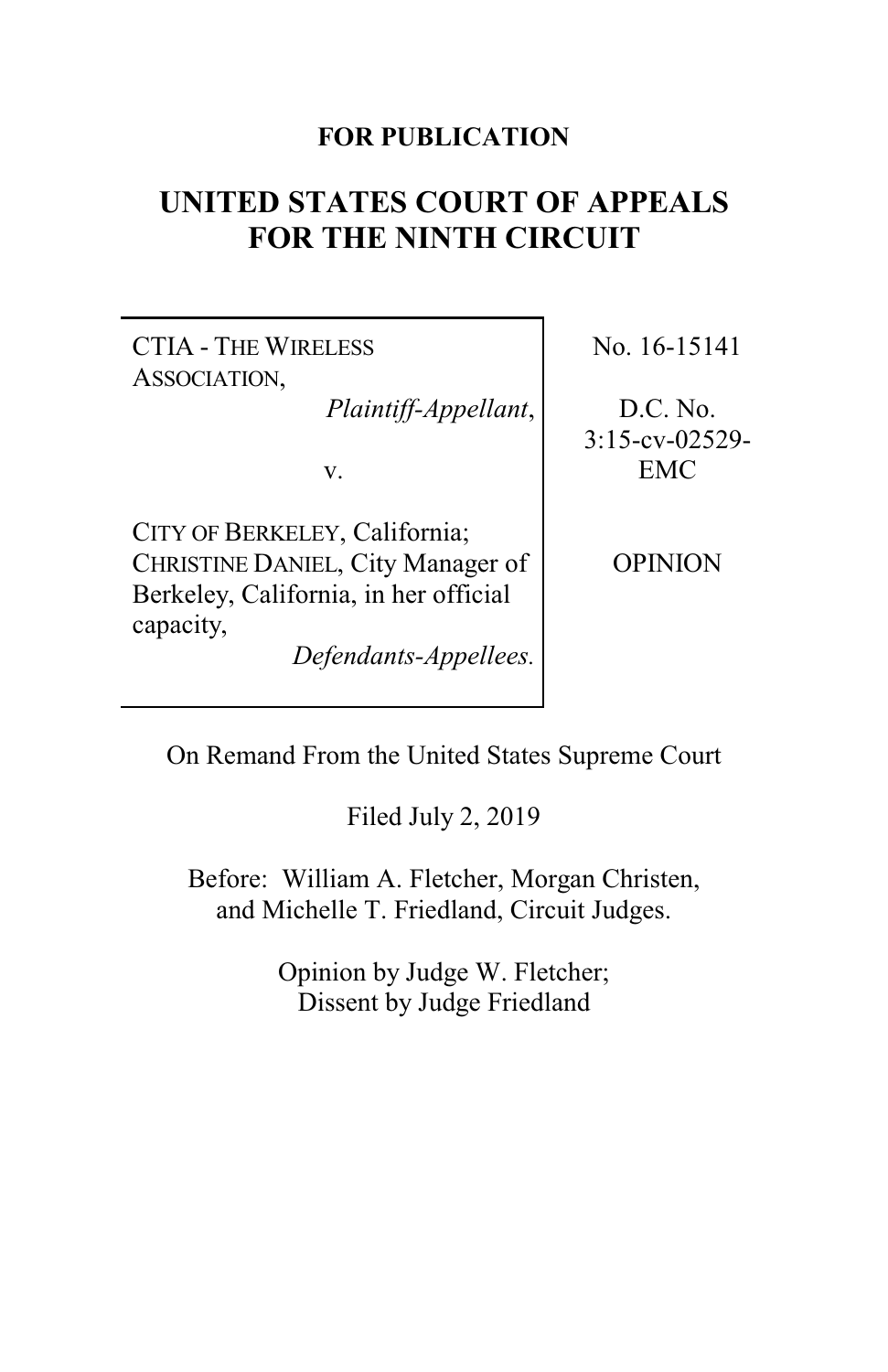# **SUMMARY\***

#### **First Amendment**

The panel affirmed the district court's denial of CTIA's request for a preliminary injunction that sought to stay enforcement of a City of Berkeley ordinance requiring cell phone retailers to inform prospective cell phone purchasers that carrying a cell phone in certain ways may cause them to exceed Federal Communications Commission guidelines for exposure to radio-frequency radiation.

CTIA challenged the compelled disclosure provision of the ordinance, arguing that it violated the First Amendment and was preempted.

After the panel initially affirmed the district court's denial of CTIA's request for a preliminary injunction, the U.S. Supreme Court granted the CTIA's petition for a writ of certiorari, vacated the opinion, and remanded for further consideration in light of its decision in *National Institute of Family and Life Advocates v. Becerra*, 138 S. Ct. 2361 (2018) ("NIFLA").

In *American Beverage Ass'n v. City and County of San Francisco*, 916 F.3d 749 (9th Cir. 2019) (en banc), the en banc court held that *Zauderer v. Office of Disciplinary Counsel*, 471 U.S. 626, 651 (1985) (holding that the government may compel truthful disclosure in commercial speech as long as the compelled disclosure is "reasonably

**<sup>\*</sup>** This summary constitutes no part of the opinion of the court. It has been prepared by court staff for the convenience of the reader.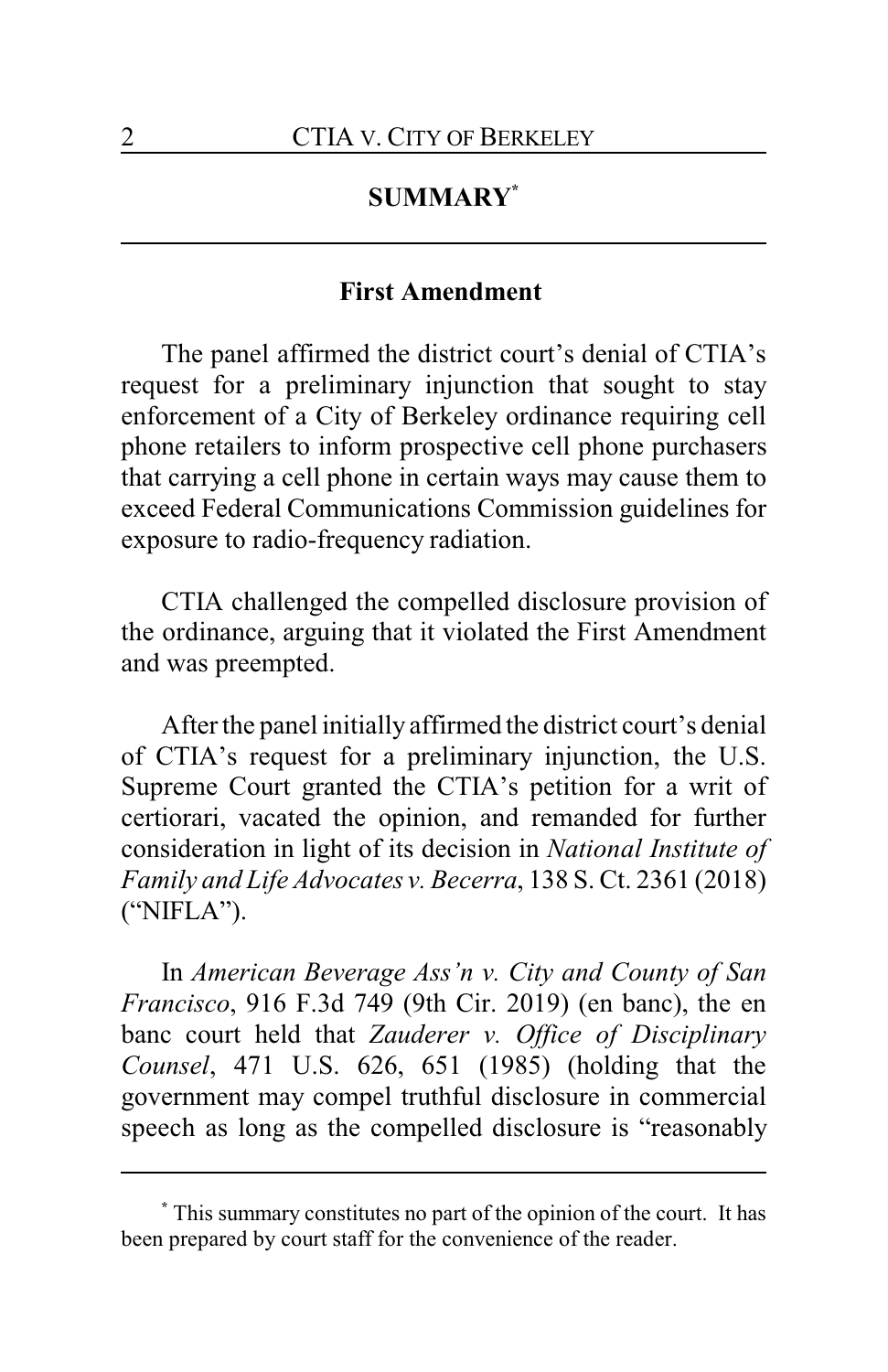related" to a substantial government interest, and involves factual and uncontroversial information that relates to the service or product provided), provided the appropriate framework to analyze a First Amendment claim involving compelled commercial speech.

The panel considered CTIA's likelihood of success on its First Amendment claim. The panel held that it would generally apply the intermediate scrutiny test mandated by *Central Hudson Gas & Elec. Corp. v. Pub. Serv. Comm'n of N.Y.*, 447 U.S. 557, 561 (1980), in commercial speech cases where the government acts to restrict or prohibit speech, but the *Zauderer* exception to the general rule of *Central Hudson* could apply. The panel held that the governmental interest in furthering public health and safety was sufficient under *Zauderer* as long as it was substantial. The panel also held that *Zauderer* required that the compelled disclosure further some substantial – that is, more than trivial – governmental interest. Applying the *Zauderer*test to the speech compelled by the Berkeley ordinance, the panel held that the text of the compelled disclosure was literally true, Berkeley's required disclosure was uncontroversial within the meaning of NIFLA, and the compelled disclosure was not unduly burdensome. The panel concluded that CTIA had little likelihood of success on its First Amendment claim that the disclosure compelled by the Berkeley ordinance was unconstitutional.

Turning to the issue of federal preemption of Berkeley's ordinance, the panel held that far from conflicting with federal law and policy, the Berkeleyordinance complemented and enforced it. The panel held that Berkeley's compelled disclosure did no more than alert consumers to the safety disclosures that the Federal Communications Commission required, and directed consumers to federally compelled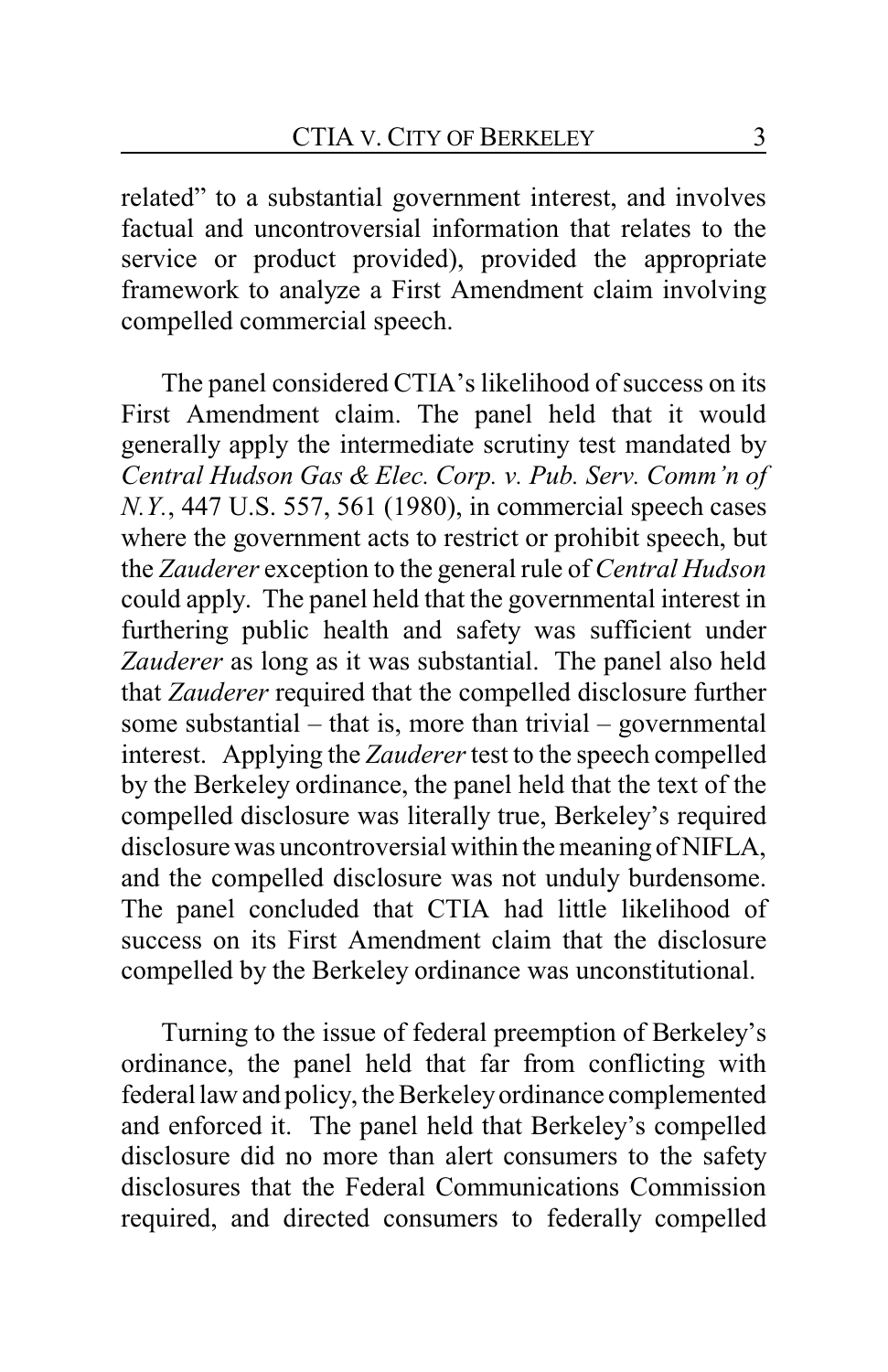instructions in their user manuals providing specific information about how to avoid excessive exposure. The panel concluded that CTIA had little likelihood of success based on conflict preemption.

The panel considered the other elements of its preliminary injunction analysis. The panel held that there was no showing of irreparable harm based on CTIA's First Amendment claim, or based on the preemption claim. The panel concluded that the balance of the equities favored Berkeley. The panel further held that the ordinance was in the public interest and that an injunction would harm that interest. The panel concluded that the district court did not abuse its discretion in denying preliminary injunctive relief to CTIA.

Dissenting in part, Judge Friedland wrote that CTIA is likely to succeed on the merits of its First Amendment challenge because Berkeley's ordinance violates the First Amendment by requiring businesses to make false and misleading statements about their own products, and therefore the ordinance should have been preliminarily enjoined.

### **COUNSEL**

Helgi C. Walker and Theodore B. Olson, Gibson Dunn & Crutcher LLP, Washington, D.C.; Alexander N. Harris, Joshua D. Dick, and Joshua S. Lipshutz, Gibson Dunn & Crutcher LLP, San Francisco, California; for Plaintiff-Appellant.

Lester Lawrence Lessig, III, Cambridge, Massachusetts; Amanda Shanor, New Haven, Connecticut; Jerome Mayer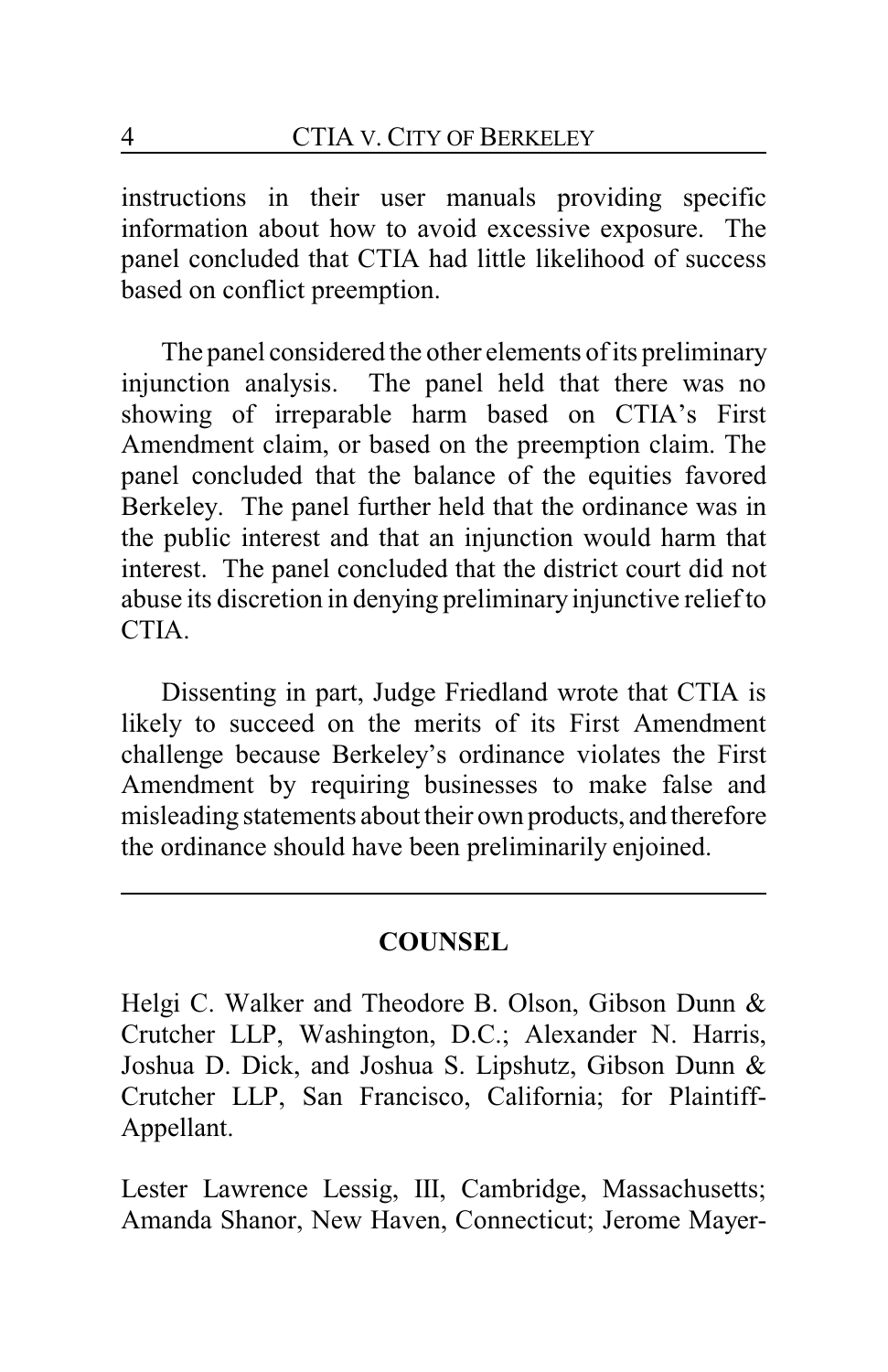Cantu, DeputyCity Attorney; Farimah Brown, CityAttorney; Berkeley City Attorney's Office, Berkeley, California; for Defendants-Appellees.

#### **OPINION**

W. FLETCHER, Circuit Judge:

A City of Berkeley ordinance requires cell phone retailers to inform prospective cell phone purchasers that carrying a cell phone in certain ways may cause them to exceed Federal Communications Commission guidelines for exposure to radio-frequency radiation. CTIA, a trade association formerly known as Cellular Telephone Industries Association, challenges the ordinance on two grounds. First, it argues that the ordinance violates the First Amendment. Second, it argues that the ordinance is preempted.

CTIA requested a preliminary injunction staying enforcement of the ordinance. The district court denied CTIA's request, and CTIA filed an interlocutory appeal. We affirmed the district court in a published opinion. *See CTIA–The Wireless Ass'n v. City of Berkeley*, 854 F.3d 1105 (9th Cir. 2017) ("*CTIA*"). CTIA then filed a petition for writ of certiorari. The Supreme Court granted the petition, vacated our opinion, and remanded for further consideration in light of its decision in *National Institute of Family and Life Advocates v. Becerra*, — U.S. —, 138 S. Ct. 2361 (2018) ("*NIFLA*"). *CTIA–The Wireless Ass'n v. City of Berkeley*, — U.S. —, 138 S. Ct. 2708 (2018) (mem.).

Following remand, our three-judge panel requested supplemental briefing from the parties regarding the effect of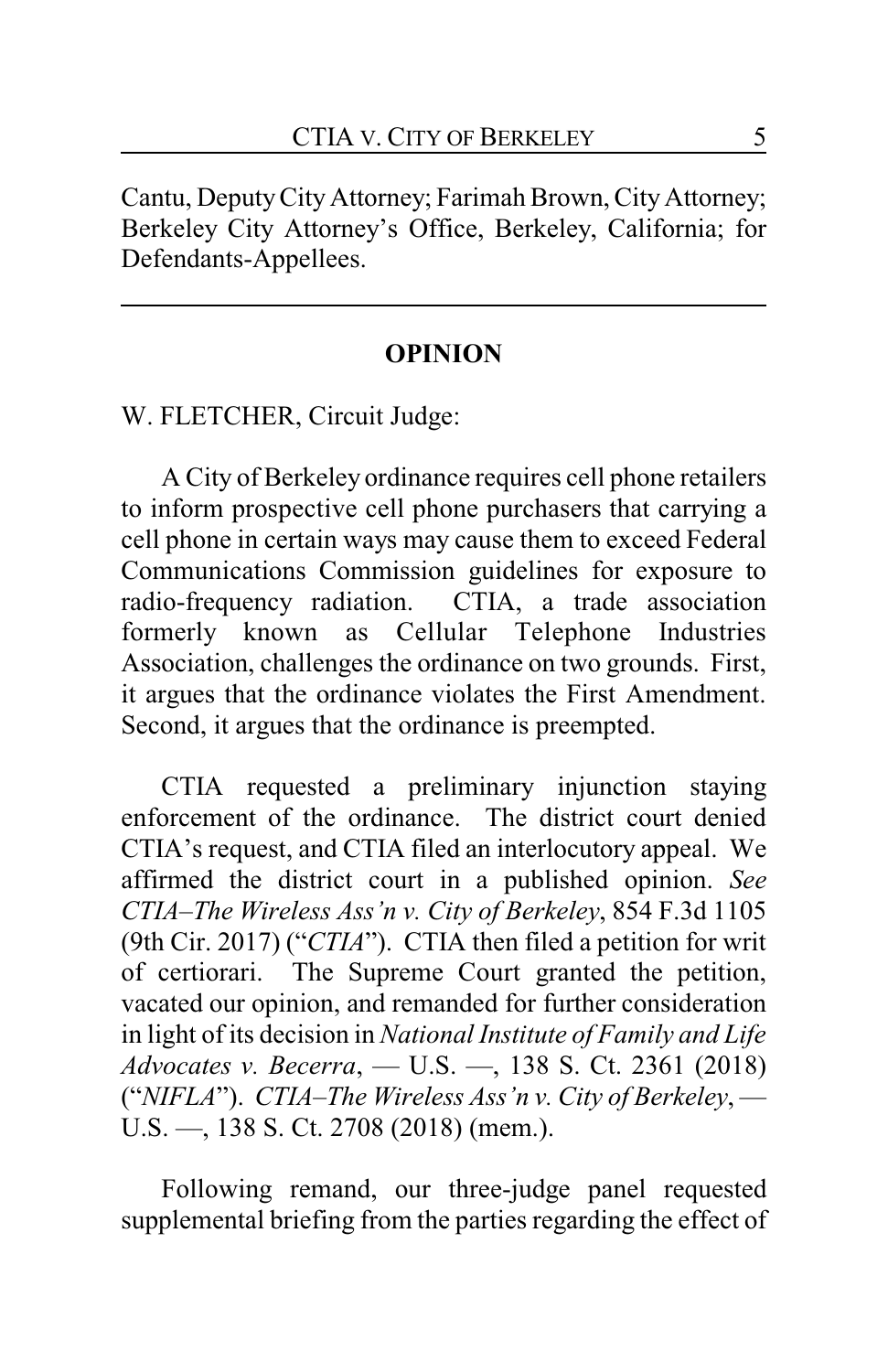*NIFLA* on CTIA's First Amendment claims. We waited for an en banc panel of our court to address a similar issue in a separate case. In *American Beverage Ass'n v. City and County of San Francisco*, 916 F.3d 749 (9th Cir. 2019) (en banc) ("*American Beverage*"), the en banc panel "reaffirm[ed] our reasoning and conclusion in *CTIA* that [*Zauderer v. Office of Disciplinary Counsel*, 471 U.S. 626 (1985)] provides the appropriate framework to analyze a First Amendment claim involving compelled commercial speech." *Id*. at 756. In light of our en banc decision in *American Beverage*, and having considered the parties' supplemental briefing on *NIFLA*, we again affirm the district court's decision. Our amended opinion addresses *NIFLA*'s clarification of the *Zauderer* framework. *See* Section IV.A.1, *infra*.

# I. Factual and Procedural Background

In May 2015, the City of Berkeley passed an ordinance requiring cell phone retailers to disclose information to prospective cell phone purchasers about the federal government's radio-frequency radiation exposure guidelines relevant to cell phone use. Under "Findings and Purpose," the ordinance provided:

> A. Requirements for the testing of cell phones were established by the federal government in 1996.

> B These requirements established "Specific Absorption Rates" (SAR) for cell phones.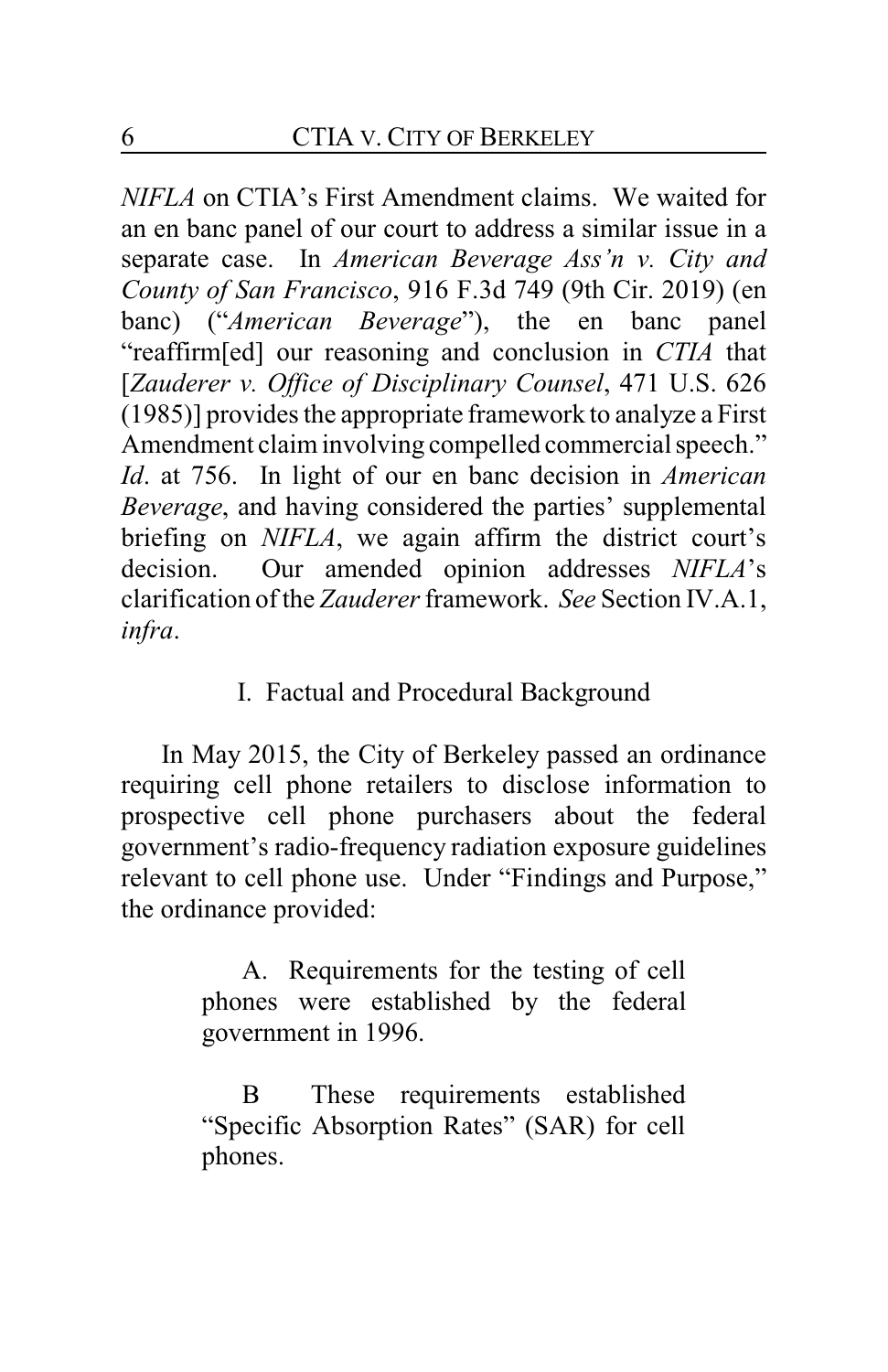C. The protocols for testing the SAR for cell phones carried on a person's body assumed that they would be carried a small distance away from the body, e.g., in a holster or belt clip, which was the common practice at that time. Testing of cell phones under these protocols has generally been conducted based on an assumed separation of 10–15 millimeters.

D. To protect the safety of their consumers, manufacturers recommend that their cell phones be carried away from the body, or be used in conjunction with handsfree devices.

E. Consumers are not generally aware of these safety recommendations.

F. Currently, it is much more common for cell phones to be carried in pockets or other locations rather than holsters or belt clips, resulting in much smaller separation distances than the safety recommendations specify.

G. Some consumers may change their behavior to better protect themselves and their children if they were aware of these safety recommendations.

H. While the disclosures and warnings that accompany cell phones generally advise consumers not to wear them against their bodies, e.g., in pockets, waistbands, etc., these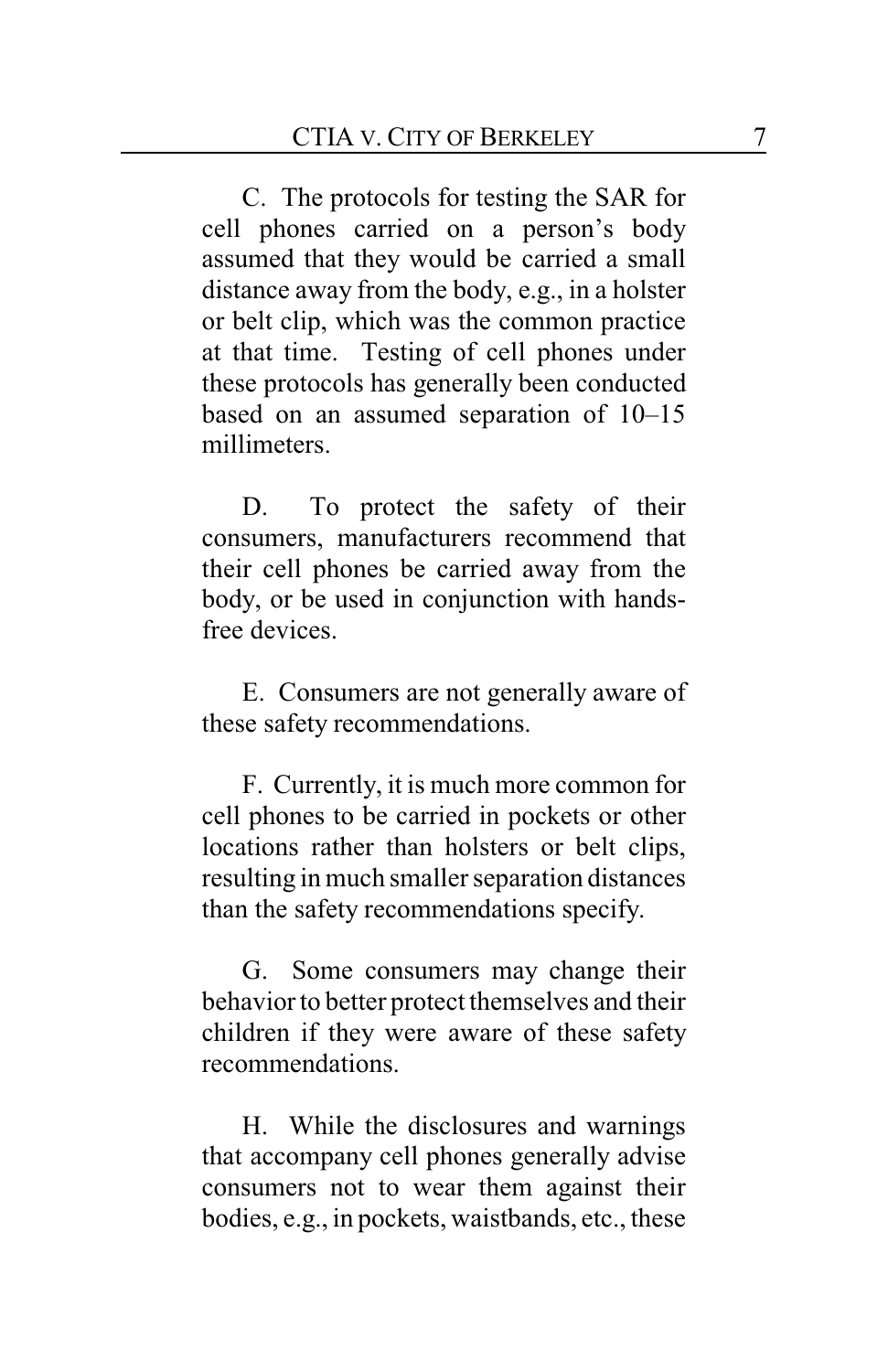disclosures and warnings are often buried in fine print, are not written in easily understood language, or are accessible only by looking for the information on the device itself.

I. The purpose of this Chapter is to assure that consumers have the information they need to make their own choices about the extent and nature of their exposure to radiofrequency radiation.

Berkeley Mun. Code § 9.96.010 (2015).

CTIA challenged the compelled disclosure provision of the ordinance, arguing that it violated the First Amendment and was preempted. One sentence of the compelled disclosure stated, "The potential risk is greater for children." The district court held that this sentence was preempted, and it issued a preliminary injunction against enforcement of the ordinance. In December 2015, Berkeley re-passed the ordinance without the offending sentence. In its current form, the compelled disclosure provision provides:

> A. A Cell phone retailer shall provide to each customer who buys or leases a Cell phone a notice containing the following language:

The City of Berkeley requires that you be provided the following notice:

To assure safety, the Federal Government requires that cell phones meet radiofrequency (RF) exposure guidelines. If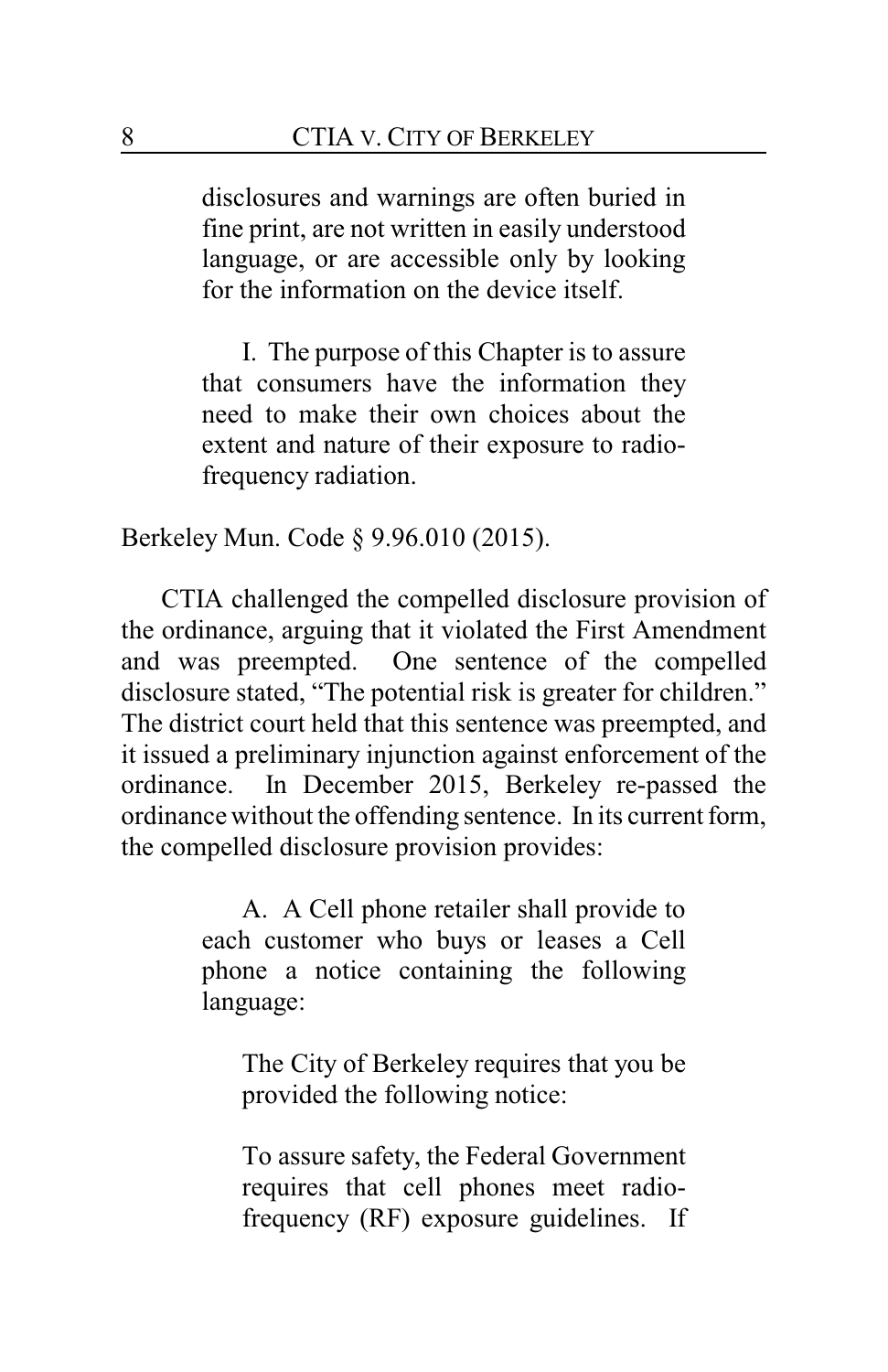you carry or use your phone in a pants or shirt pocket or tucked into a bra when the phone is ON and connected to a wireless network, you may exceed the federal guidelines for exposure to RF radiation. Refer to the instructions in your phone or user manual for information about how to use your phone safely.

Berkeley Mun. Code § 9.96.030(A) (2015).

The ordinance requires that the compelled disclosure be provided either on a prominently displayed poster no less than 8½ by 11 inches with no smaller than 28-point font, or on a handout no less than 5 by 8 inches with no smaller than 18-point font. The logo of the City of Berkeley must be placed on the poster and handout. The ordinance provides that a cell phone retailer may include additional information on the poster or handout if it is clear that the additional information is not part of the compelled disclosure. § 9.96.030(B) ("The paper on which the notice is printed may contain other information in the discretion of the Cell phone retailer, as long as that information is distinct from the notice language required by subdivision (A) of this Section.").

CTIA challenged the current ordinance, arguing, as it had before, that the ordinance violates the First Amendment and is preempted. The district court noted that the preempted sentence had been removed from the ordinance, dissolved its previously entered injunction, and denied CTIA's request for a new preliminary injunction. CTIA filed an interlocutory appeal.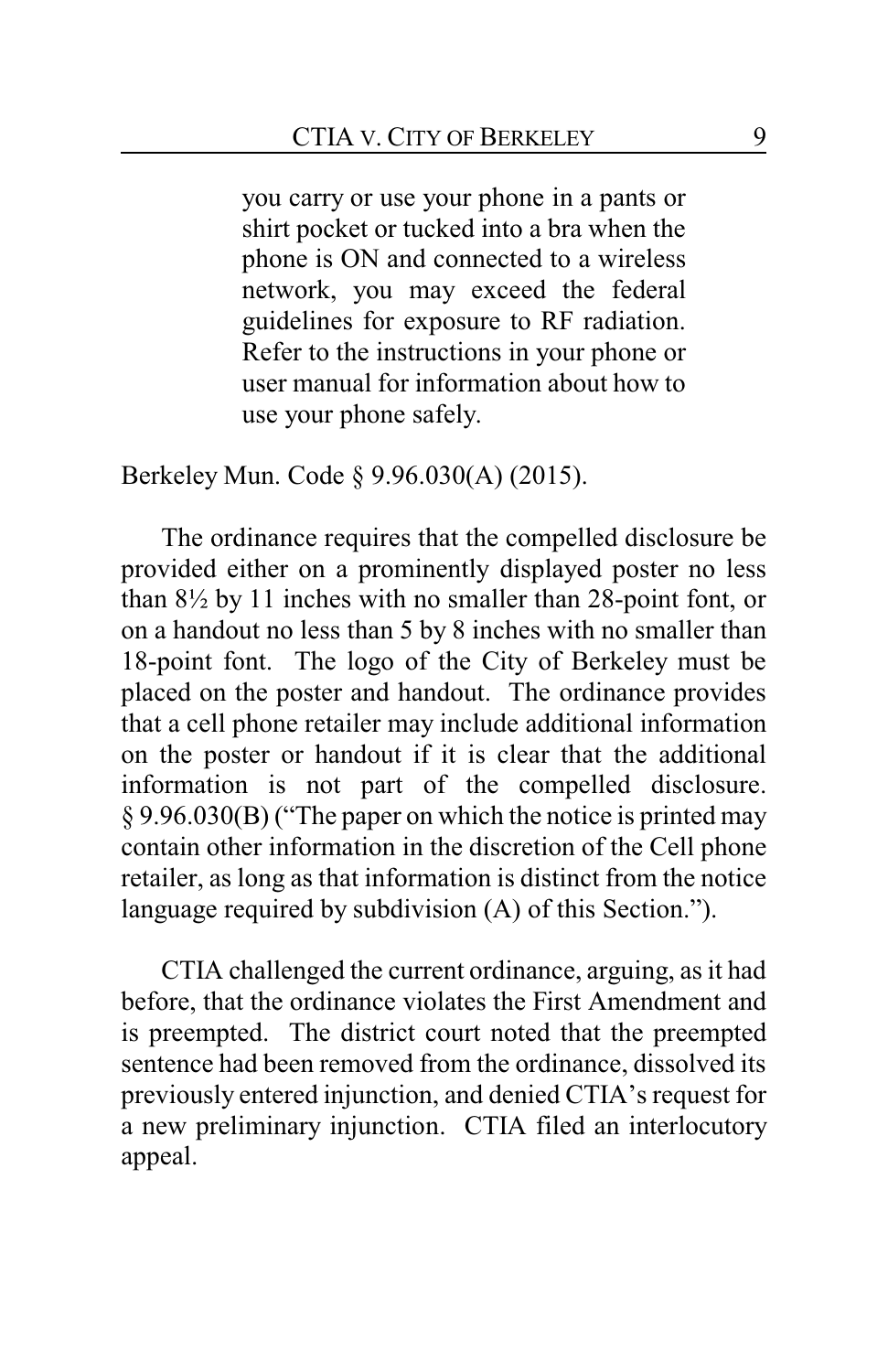#### II. Jurisdiction and Standard of Review

We have jurisdiction under 28 U.S.C. § 1292. We review a denial of a preliminary injunction for abuse of discretion. *Inst. of Cetacean Research v. Sea Shepherd Conservation Soc'y*, 725 F.3d 940, 944 (9th Cir. 2013). "An abuse of discretion occurs when the district court based its ruling on an erroneous view of the law or on a clearly erroneous assessment of the evidence." *Friends of the Wild Swan v. Weber*, 767 F.3d 936, 942 (9th Cir. 2014) (citation and internal quotation marks omitted). We will not reverse the district court where it "got the law right," even if we "would have arrived at a different result," so long as the district court did not clearly err in its factual determinations. *Lands Council v. McNair*, 537 F.3d 981, 987 (9th Cir. 2008) (en banc).

#### III. Regulatory Background

The Federal Communications Commission ("FCC") has regulatory jurisdiction over transmitting services in the United States. In 1996, after extensive consultation with other agencies, the FCC issued a rule designed to limit the Specific Absorption Rate ("SAR") of radio-frequency("RF") radiation from FCC-regulated transmitters, including cell phones:

> 1. By this action, we are amending our rules to adopt new guidelines and methods for evaluating the environmental effects of *radiofrequency (RF) radiation* from FCC-regulated transmitters. We are adopting Maximum Permissible Exposure (MPE) limits for electric and magnetic field strength and power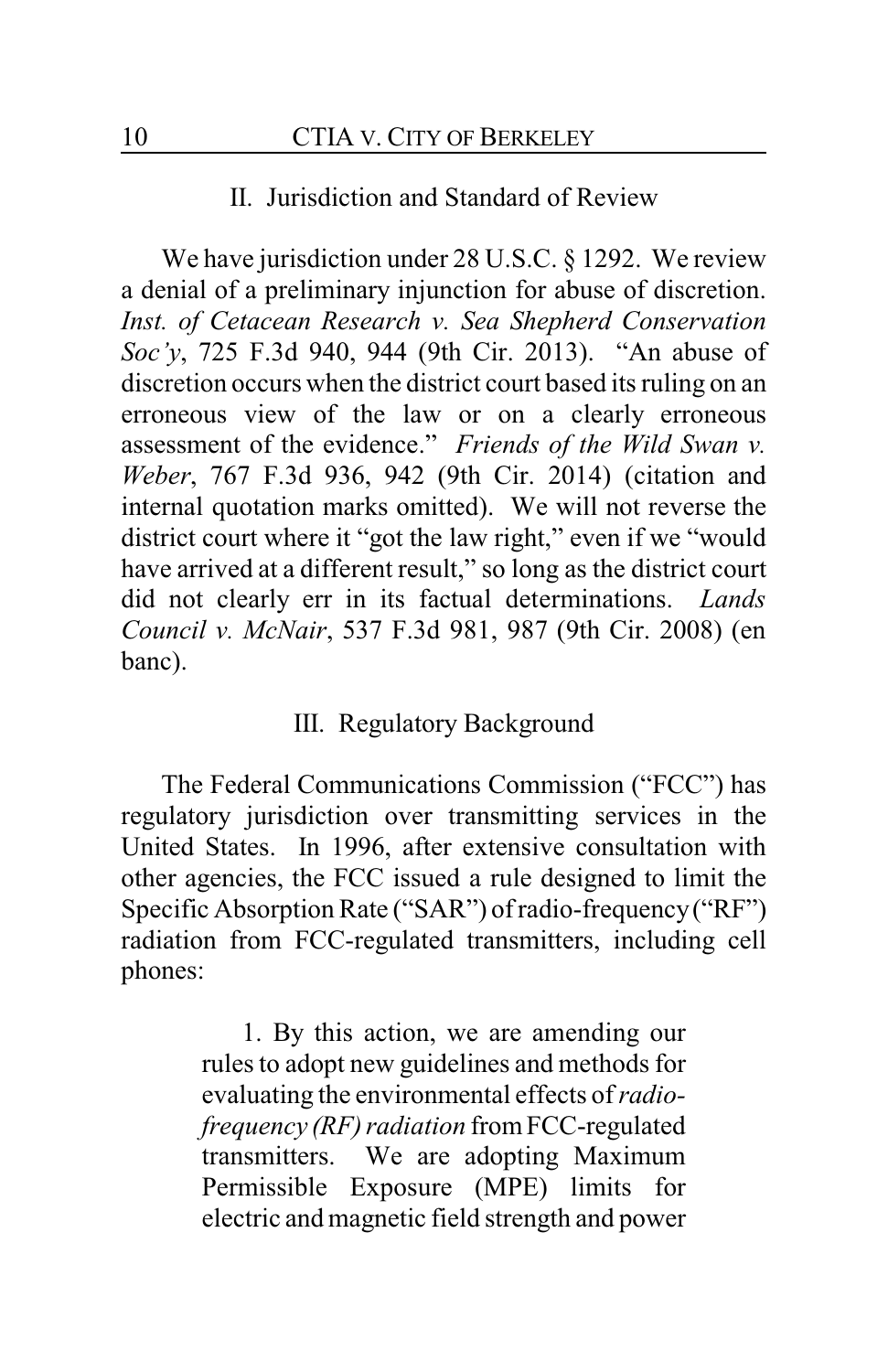density for transmitters operating at frequencies from 300 kHz to 100 GHz . . . *We are also adopting limits for localized ("partial body") absorption that will apply to certain portable transmitting devices . . . We believe that the guidelines we are adopting will protect the public and workers from exposure to potentially harmful RF fields.*

2. In reaching our decision on the adoption of new RF exposure guidelines we have carefully considered the large number of comments submitted in this proceeding, and particularly those submitted by the U.S. Environmental Protection Agency (EPA), the Food and Drug Administration (FDA) and other federal health and safety agencies. The new guidelines we are adopting are based substantiallyon the recommendations of those agencies, and *we believe that these guidelines represent a consensus view of the federal agencies responsible for matters relating to the public safety and health.*

In re Guidelines for Evaluating the Environmental Effects of Radio-frequency Radiation, 61 Fed. Reg. 41006, 41006–07 (Aug. 7, 1996) (emphases added).

Out of concern for the safety of cell phone users, the FCC rejected an industry proposal to exclude "low-power devices" such as cell phones from the rule adopting SAR limits:

> Most commenting parties, including Federal health and safety agencies, support the use of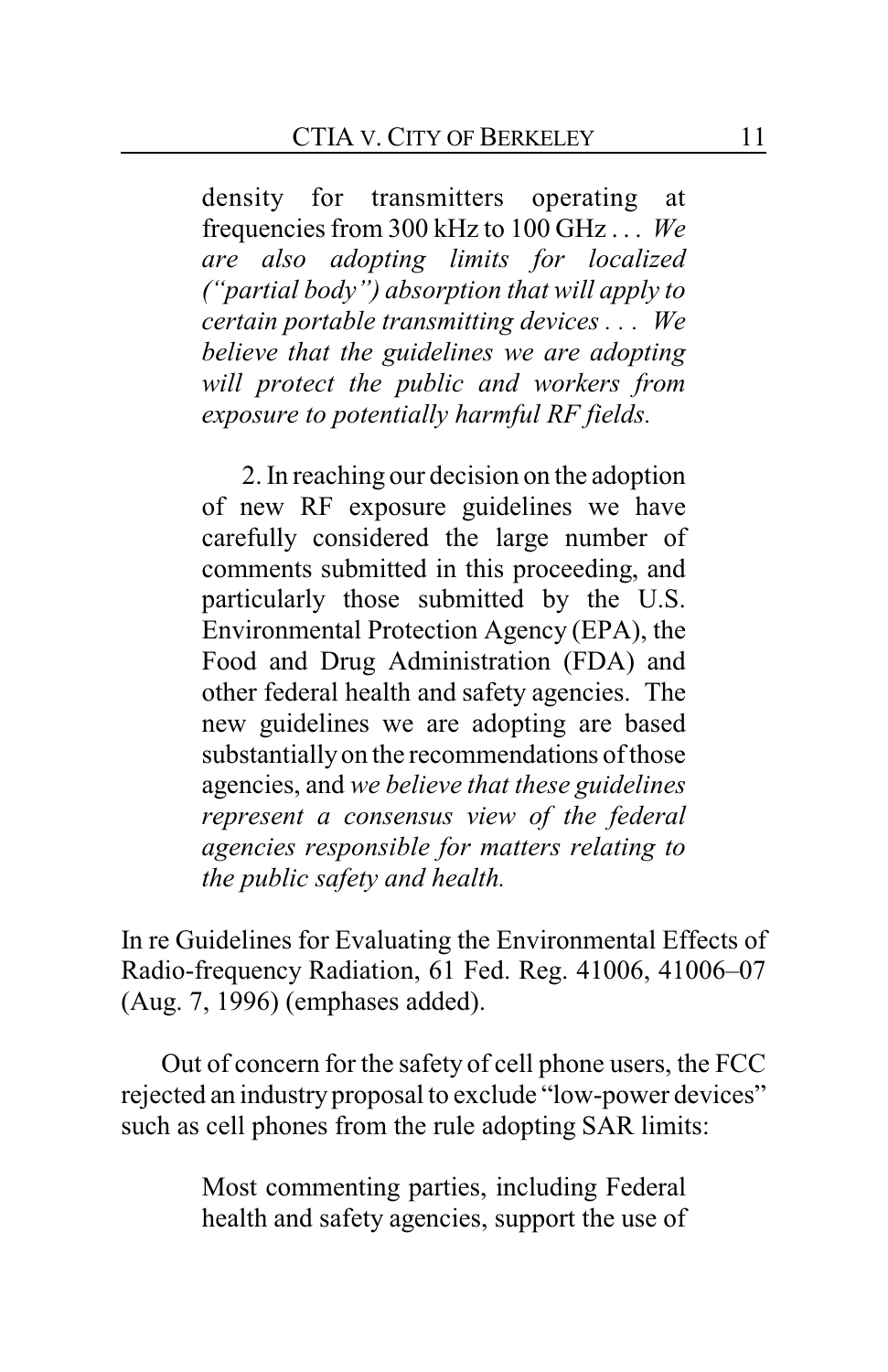the ANSI/IEEE[AmericanNational Standards Institute/ Institute of Electrical and Electronic Engineers] SAR limits for localized (partial body) exposure for evaluating low-power devices designed to be used in the immediate vicinity of the body. . . . *Therefore, in view of the consensus and the scientific support in the record, we are adopting the SAR limits for the determination of safe exposure from lowpower devices designed to be used in the immediate vicinity of the body* based upon the 1992 ANSI/IEEE guidelines. . . .

The SAR limits we are adopting will generally apply to portable devices . . . that are designed to be used with any part of the radiating structure of the device in direct contact with the body of the user or within 20 cm of the body under normal conditions of use. *For example, this definition would apply to hand-held cellular telephones.* . . .

In re Guidelines for Evaluating the Environmental Effects of Radio-frequency Radiation ("FCC Guidelines for RadiofrequencyRadiation"), FCC 96-326, ¶¶ 62–63(Aug. 1, 1996) (emphases added).

The FCC has a better-safe-than-sorry policy with respect to SAR limits:

> . . . The intent of our exposure limits is to provide a cap that both protects the public based on scientific consensus and allows for efficient and practical implementation of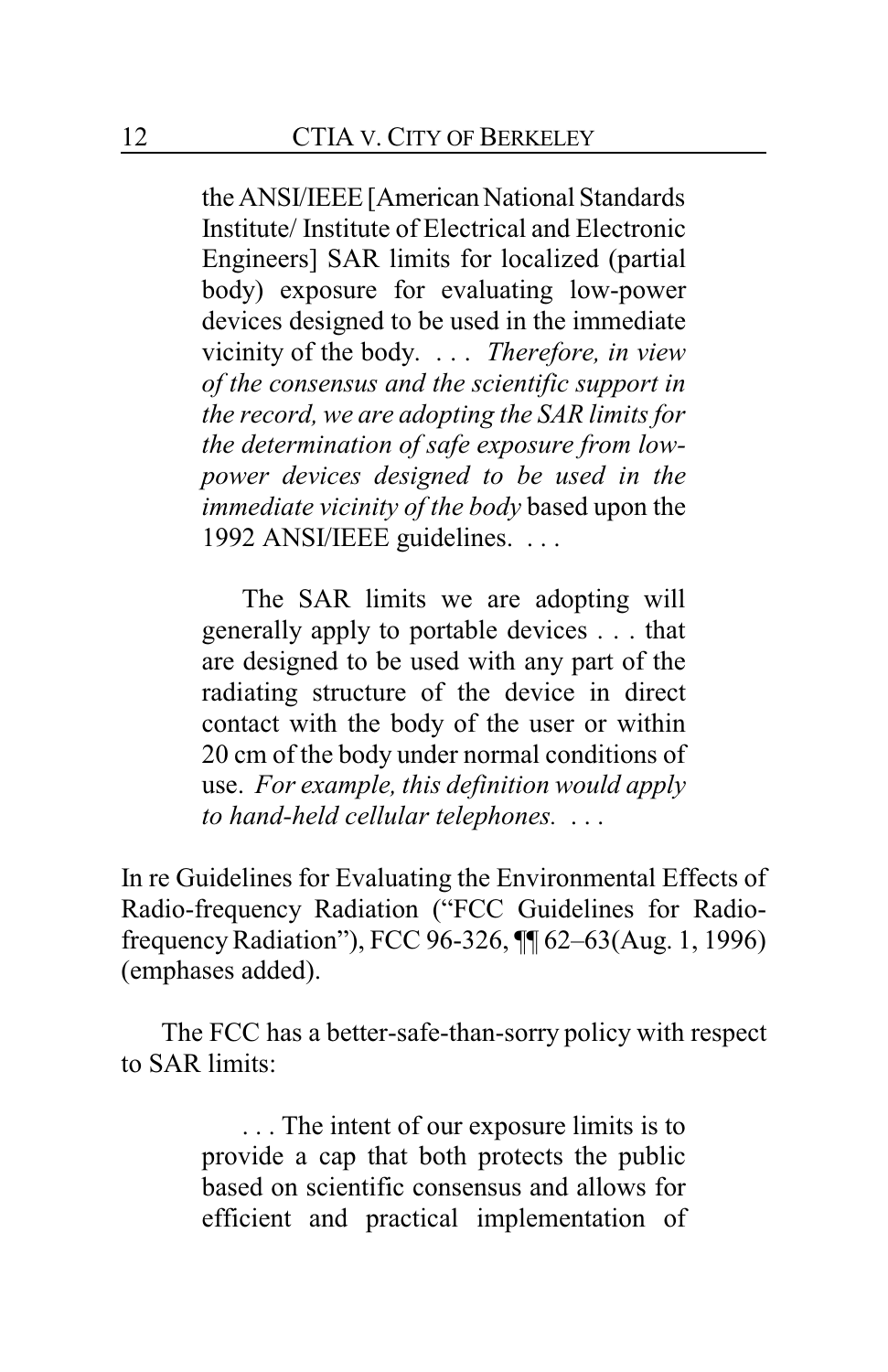wireless services. The present Commission exposure limit is a "bright-line rule." That is, so long as exposure levels are below a specified limit value, there is no requirement to further reduce exposure. . . . Our current RF exposure guidelines are an example of such regulation, including a significant "safety" factor, whereby the exposure limits are set at a level on the order of 50 times below the level at which adverse biological effects have been observed in laboratory animals as a result of tissue heating resulting from RF exposure.

In re Reassessment of FCC Radiofrequency Exposure Limits and Policies, 28 FCC Rcd. 3498, 3582 (Mar. 29, 2013). The FCC recognizes that its required margin of safety is large:

> . . . [E]xceeding the SAR limit does not necessarily imply unsafe operation, nor do lower SAR quantities imply "safer" operation. *The limits were set with a large safety factor*, to be well below a threshold for unacceptable rises in tissue temperature. As a result, exposure well above the specified SAR limit should not create an unsafe condition. . . . In sum, using a device against the body without a spacer will generally result in actual SAR below the maximum SAR tested; moreover, a use that possibly results in non-compliance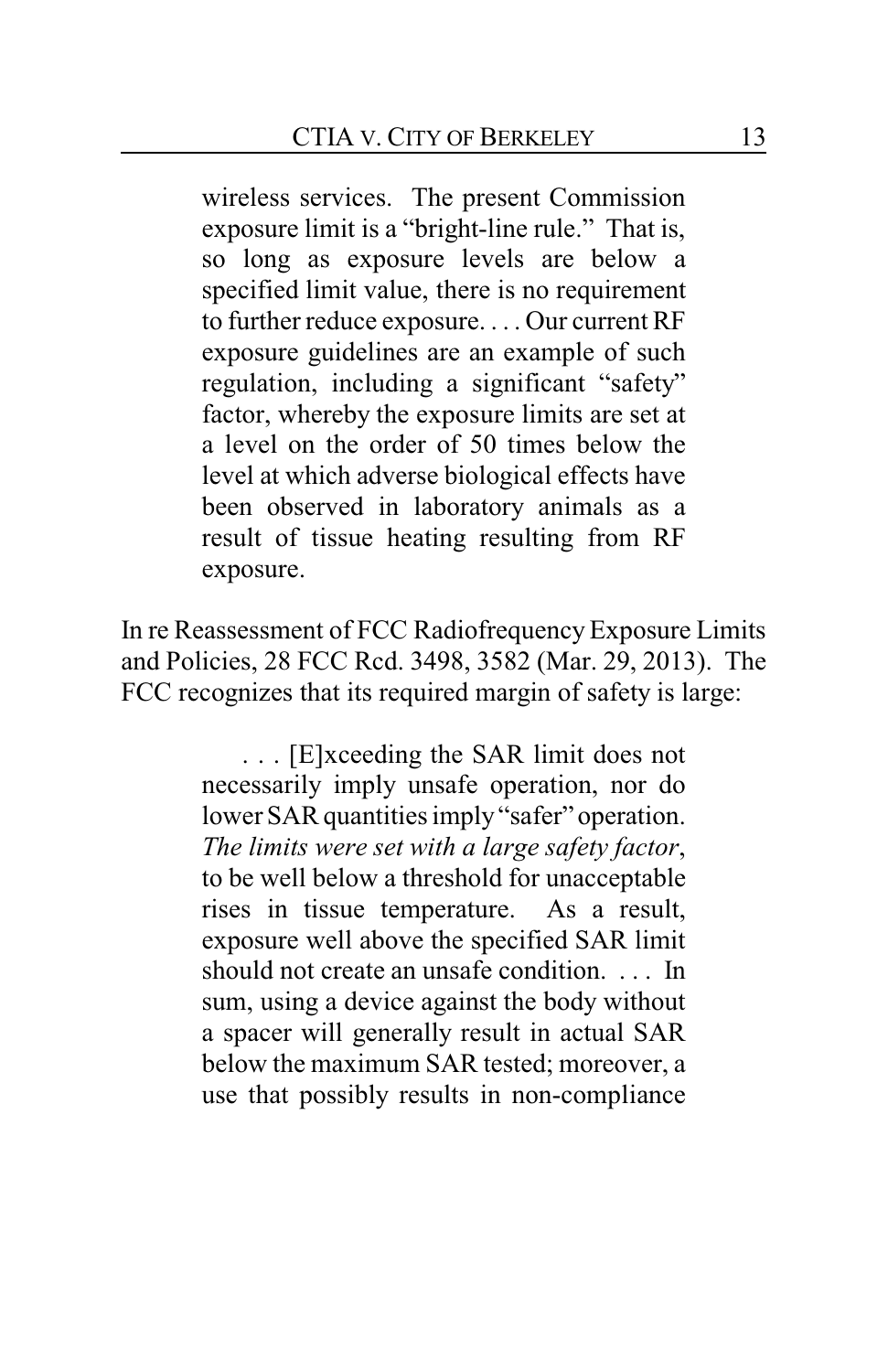with the SAR limit should not be viewed with significantly greater concern than compliant use.

*Id.* at 3588 (emphasis added).

There are two ways to ensure compliance with SAR limits—by reducing the amount of RF radiation from a transmitting device, or by increasing the distance between the device and the user. Different low-power devices emit different amounts of RF radiation, with the result that the minimum distance between the device and the user to achieve compliance with SAR limits varies somewhat from device to device. The FCC requires that cell phone user manuals contain information that alerts users to the minimum distances appropriate for the device they are using:

> *Specific information must be included in the operating manuals to enable users to select body-worn accessories that meet the minimum test separation distance requirements.* Users must be fully informed of the operating requirements and restrictions, to the extent that the typical user can easily understand the information, to acquire the required body-worn accessories to maintain compliance. Instructions on how to place and orient a device in body-worn accessories, in accordance with the test results, should also be included in the user instructions. *All supported body-worn accessory operating configurations must be clearly disclosed to users, through conspicuous instructions in the*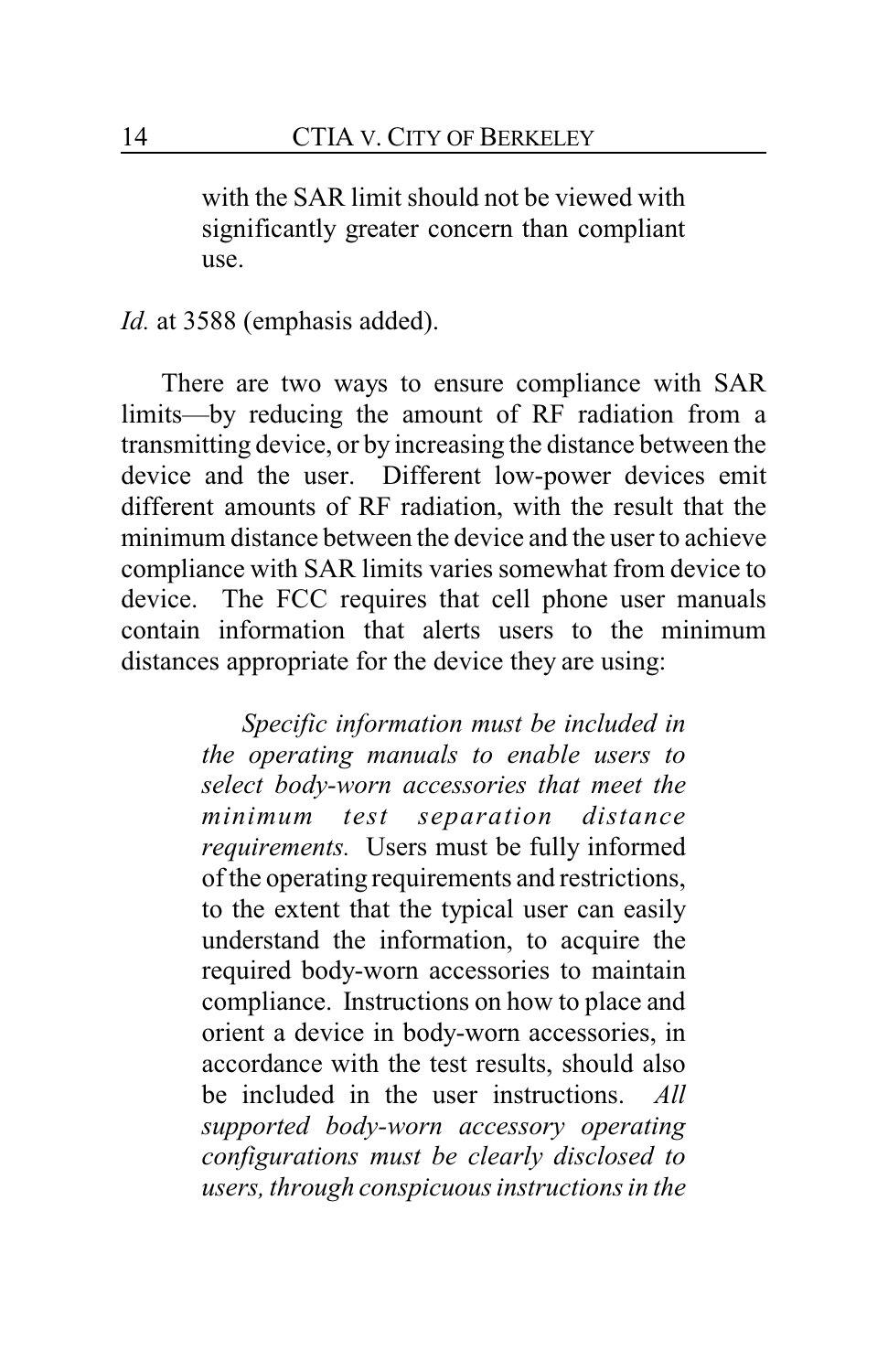*user guide and user manual, to ensure unsupported operations are avoided.*

In re Exposure Procedures and Equipment Authorization Policies for Mobile and Portable Devices, FCC Office of Engineering and Technology Laboratory Division § 4.2.2(d) (Oct. 23, 2015) ("FCC Exposure Procedures") (emphasis added). Compliance with this disclosure requirement is a prerequisite for approval of a transmitting device by the FCC. *See id*. at § 1.

The following are examples of cell phone user manuals that comply with the FCC's disclosure requirement:

Apple:

iPhone's SAR measurement may exceed the FCC exposure guidelines for body-worn operation if positioned less than 15 mm (5/8 inch) from the body (e.g. when carrying iPhone in your pocket).

*See* iPhone 3G manual, at 7, http://manuals.info.apple.com/ MANUALS/0/MA618/en US/iPhone 3G Important Product Information Guide.pdf.

Samsung:

If there is a risk from being exposed to radiofrequency energy (RF) from cell phones - and at this point we do not know that there is - it is probably very small. But, if you are concerned about avoiding even potential risks, you can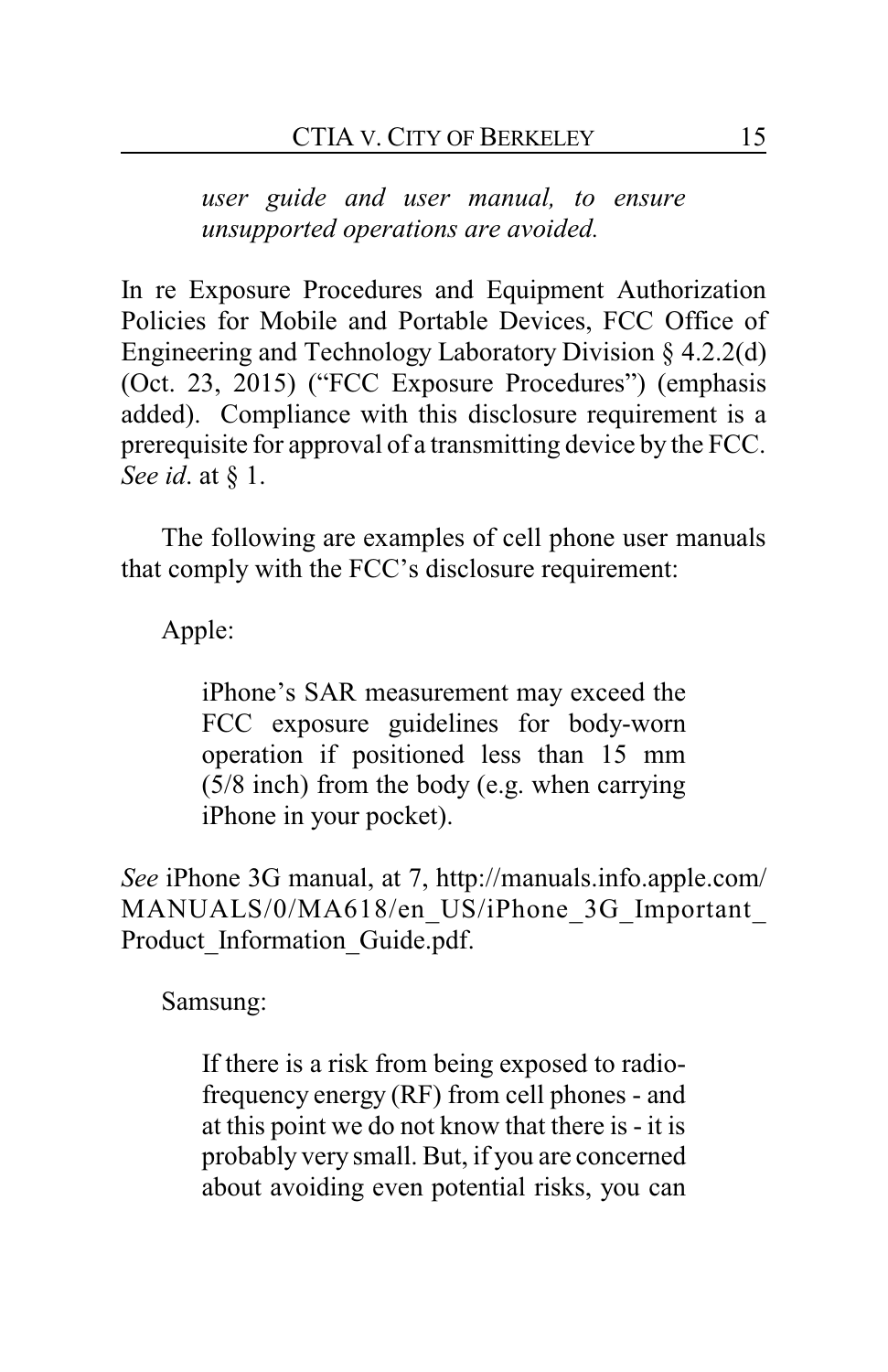take a few simple steps to minimize your RF exposure.

• Reduce the amount of time spent using your cell phone;

• Use speaker mode or a headset to place more distance between your head and the cell phone.

*See* Samsung Common Phone Health and Safety and Warranty Guide, at 8, http://www.samsung.com/us/Legal/ PHONE-HS\_GUIDE\_English.pdf.

LG:

The highest SAR value for this model phone when tested for use at the ear is 1.08 W/Kg (1g) and when worn on the body, as described in this user guide, is 0.95 W/Kg (1g) (body-worn measurements differ among phone models, depending upon available accessories and FCC requirements). While there may be differences between SAR levels of various phones and at various positions, they all meet the government requirement for safe exposure. The FCC has granted an Equipment Authorization for this model phone with all reported SAR levels evaluated as in compliance with the FCC RF emission guidelines. SAR information on this model phone is on file with the FCC and can be found under the Display Grant section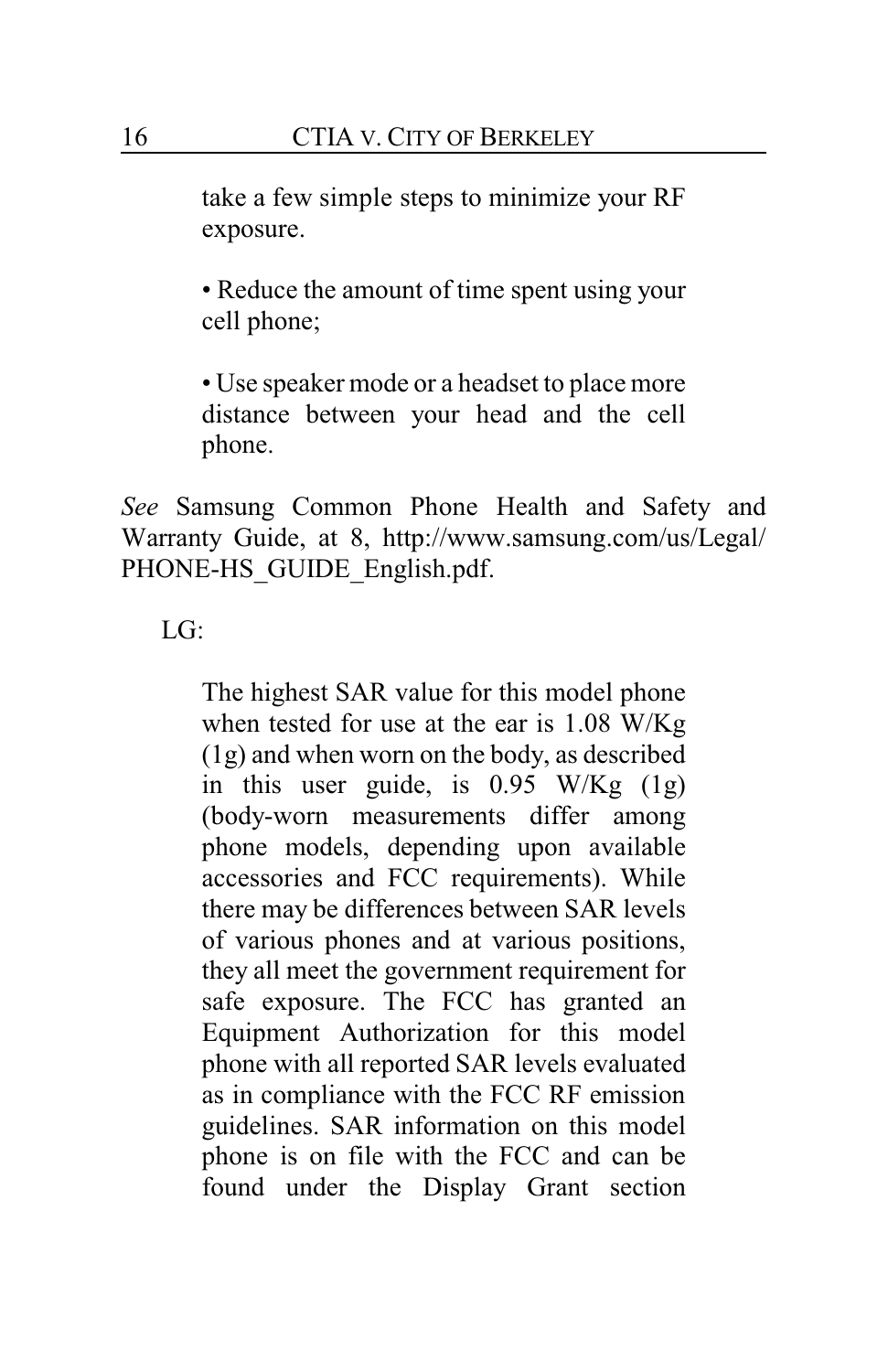of http://www.fcc.gov/oet/ea/fccid/ after searching on FCC ID ZNFL15G.

*See* LG Sunrise User Guide, at 93, http://www.lg.com/us/ support/manuals-documents.

#### IV. Discussion

"A plaintiff seeking a preliminary injunction must establish [1] that he is likely to succeed on the merits, [2] that he is likely to suffer irreparable harm in the absence of preliminary relief, [3] that the balance of equities tips in his favor, and [4] that an injunction is in the public interest." *Winter v. Nat. Res. Def. Council, Inc.*, 555 U.S. 7, 20 (2008). "[A] stronger showing of one element may offset a weaker showing of another." *All. for the Wild Rockies v. Cottrell*, 632 F.3d 1127, 1131 (9th Cir. 2011). For example, "a preliminary injunction could issue where the likelihood of success is such that 'serious questions going to the merits were raised and the balance of hardships tips sharply in [plaintiff's] favor.'" *Id.* at 1132 (quoting *Clear Channel Outdoor, Inc. v. City of L.A.*, 340 F.3d 810, 813 (9th Cir. 2003)).

#### A. Likelihood of Success

CTIA makes two merits-based arguments against the Berkeley ordinance. First, it argues that the ordinance violates the First Amendment. Second, it argues that the ordinance is preempted. We take the arguments in turn.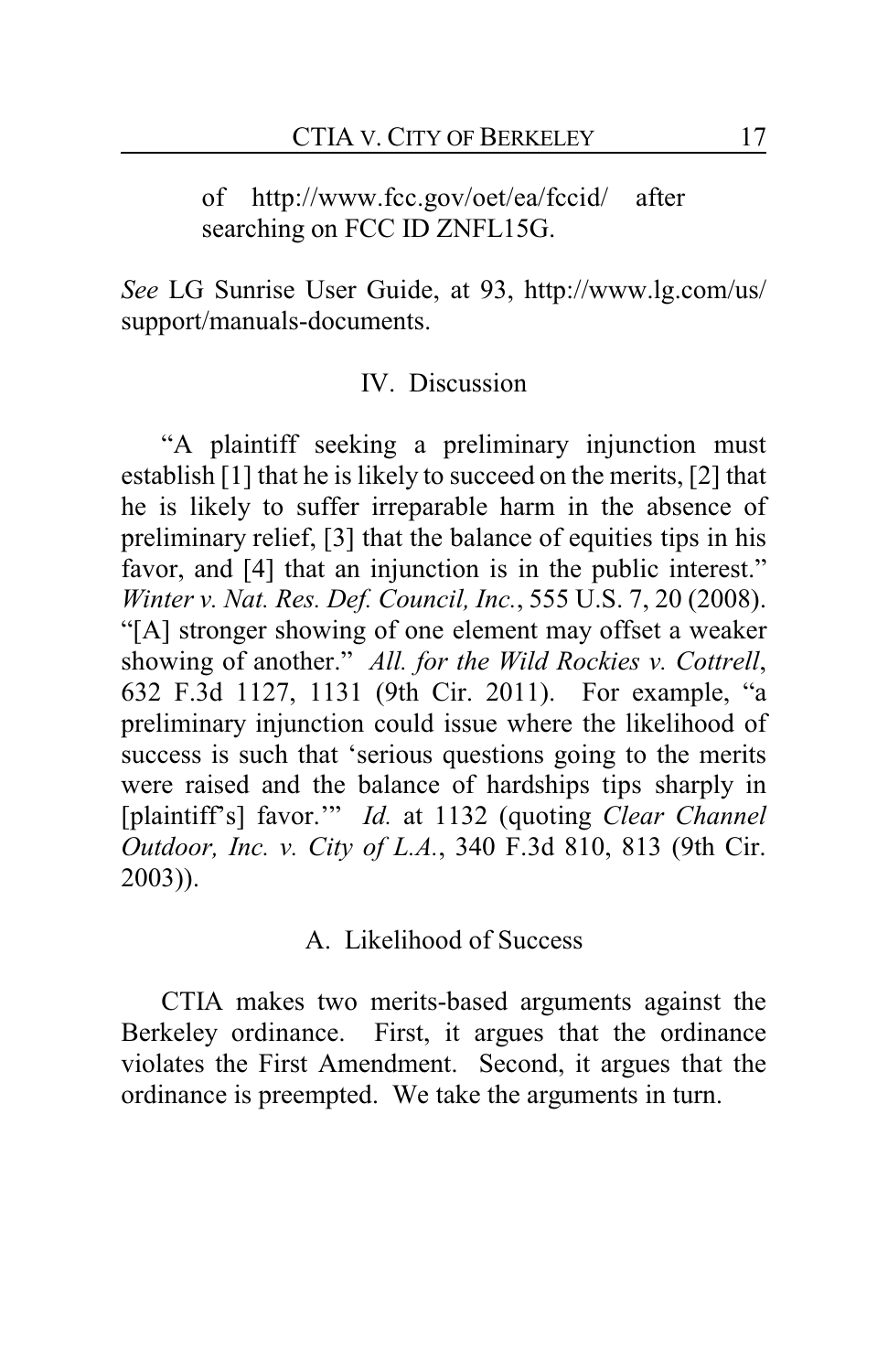#### 1. First Amendment

The disclosure underlying Berkeley's ordinance is the disclosure the FCC requires cell phone manufacturers to provide to consumers. However, CTIA has not sued the FCC. Rather, CTIA has sued Berkeley. Berkeley's ordinance requires cell phone retailers to disclose, in summary form, the information to consumers that the FCC already requires cell phone manufacturers to disclose. The Berkeley disclosure directs consumers to user manuals for the specifics of the information required by the FCC.

#### a. *Central Hudson* or *Zauderer*

The parties agree that Berkeley's ordinance is a regulation of commercial speech. *Cent. Hudson Gas & Elec. Corp. v. Pub. Serv. Comm'n of N.Y.*, 447 U.S. 557, 561 (1980); *see Hunt v. City of L.A.*, 638 F.3d 703, 715 (9th Cir. 2011). However, they disagree about whether the ordinance's compliance with the First Amendment should be analyzed under *Central Hudson* or under *Zauderer v. Office of Disciplinary Counsel of the Supreme Court of Ohio*, 471 U.S. 626 (1985).

Under *Central Hudson*, the government may restrict or prohibit commercial speech that is neither misleading nor connected to unlawful activity, as long as the governmental interest in regulating the speech is substantial. 477 U.S. at 564. The restriction or prohibition must "directly advance the governmental interest asserted," and must not be "more extensive than is necessary to serve that interest." *Id.* at 566. Under *Zauderer* as we interpret it today, the government may compel truthful disclosure in commercial speech as long as the compelled disclosure is "reasonably related" to a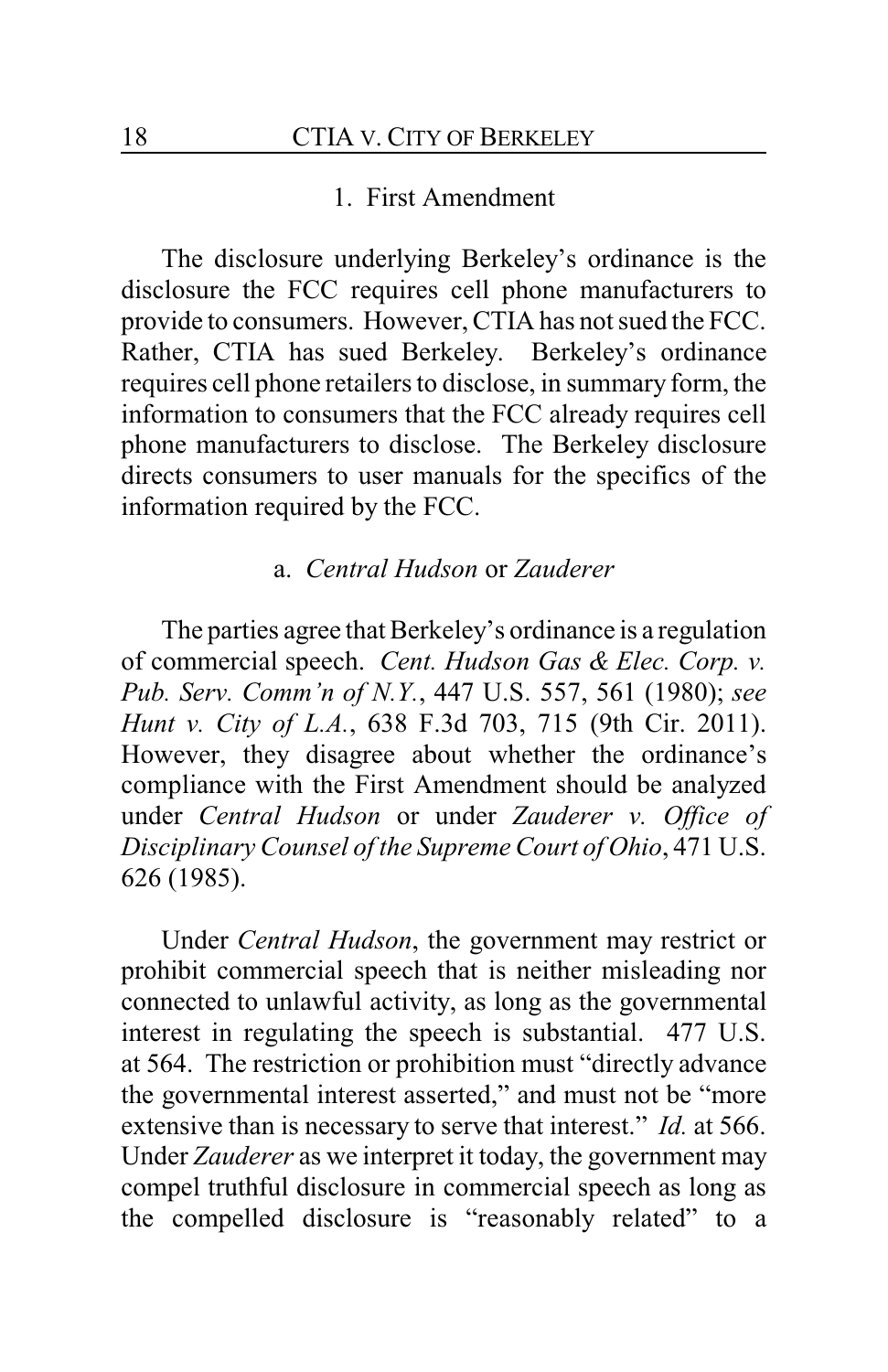substantial governmental interest, *Zauderer*, 471 U.S. at 651, and involves "purelyfactual and uncontroversial information" that relates to the service or product provided. *NIFLA*, 138 S. Ct. at 2372 (quoting *Zauderer*, 471 U.S. at 651).

We apply the intermediate scrutiny test mandated by *Central Hudson* in commercial speech cases where the government acts to restrict or prohibit speech, on the ground that in such cases intermediate scrutiny appropriately protects the interests of both the speaker (the seller) and the audience (the purchaser). But one size does not fit all in commercial speech cases. In *Central Hudson* itself, the Supreme Court cautioned, "The protection available for particular commercial expression turns on the nature both of the expression and of the governmental interests served by its regulation." *Central Hudson*, 477 U.S. at 563.

Five years after *Central Hudson*, the Court held that *Central Hudson*'s intermediate scrutiny test does not apply to compelled, as distinct from restricted or prohibited, commercial speech. In *Zauderer*, defendant Zauderer advertised legal services to prospective Dalkon Shield plaintiffs in a number of Ohio newspapers. The advertisement stated, *inter alia*, "'The cases are handled on a contingent fee basis of the amount recovered. If there is no recovery, no legal fees are owed by our clients.'" *Zauderer*, 471 U.S. at 631. Zauderer was disciplined under Ohio state bar disciplinary rules on the ground that the advertisement was "deceptive" within the meaning of the rules, *id*. at 633, because it failed to disclose "the client's potential liability for costs even if her suit were unsuccessful." *Id.* at 635. The Court noted that the bar disciplinary rules required Zauderer to "include in his advertising purely factual and uncontroversial information about the terms under which his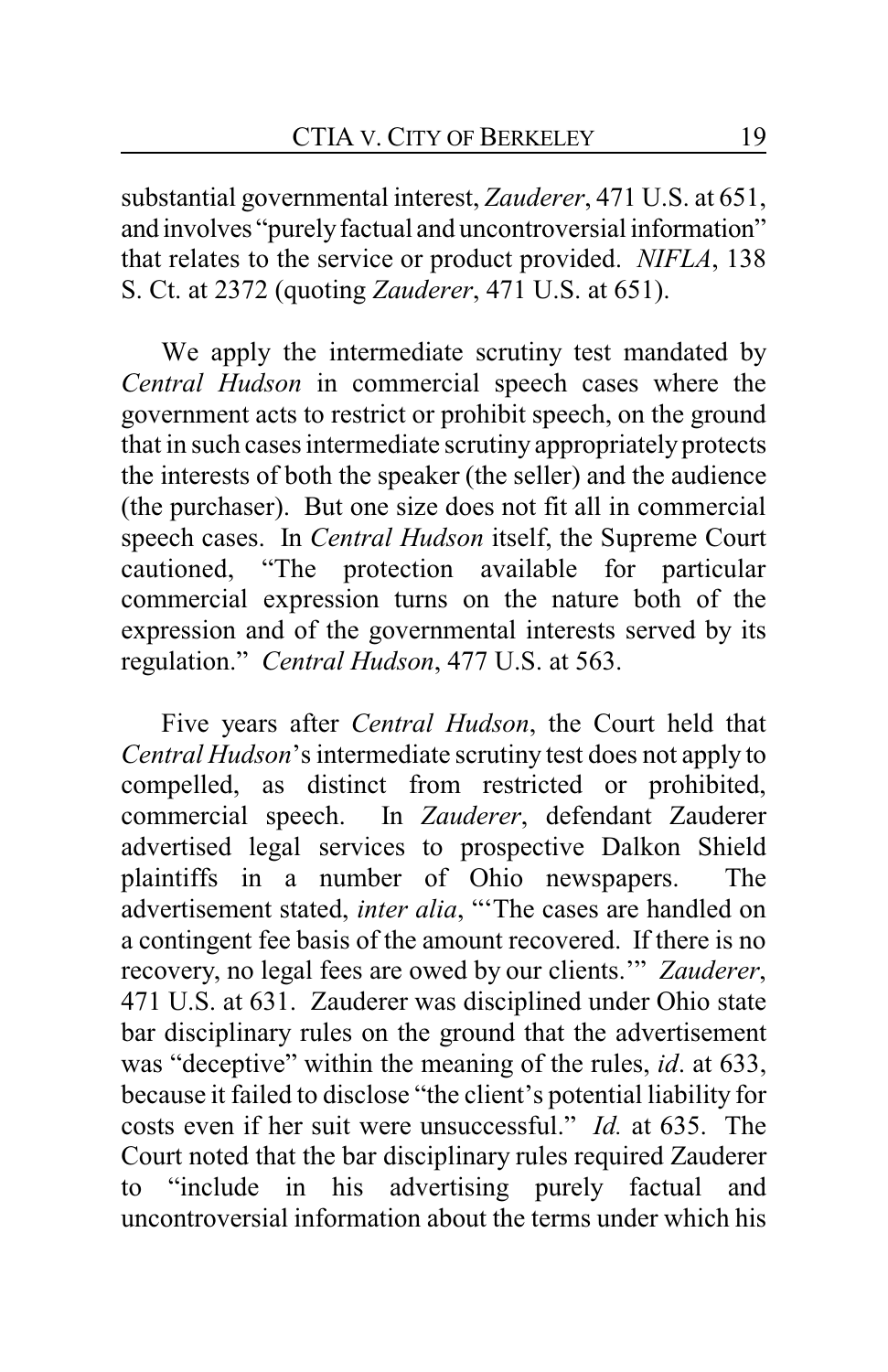services will be available." *Id.* at 651. The Court wrote, "Ohio has not attempted to prevent attorneys from conveying information to the public; it has only required them to provide somewhat more information than they might otherwise be inclined to present." *Id.* at 650. The Supreme Court declined to apply the *Central Hudson* test:

> Because the extension of First Amendment protection to commercial speech is justified principally by the value to consumers of the information such speech provides, appellant's constitutionally protected interest in *not* providing anyparticular factual information is minimal. . . . We recognize that unjustified or unduly burdensome disclosure requirements might offend the First Amendment bychilling protected commercial speech. But we hold that an advertiser's rights are adequately protected as long as disclosure requirements are reasonablyrelated to the State's interest in preventing deception of consumers.

*Id.* at 651 (internal citation omitted). *See also Milavetz, Gallop & Milavetz, P.A. v. United States*, 559 U.S. 229, 253 (2010) (following *Zauderer* and using its "preventing deception" language).

b. The *Zauderer* Test

# i. Substantial Governmental Interest

CTIA contends that the *Zauderer* exception to the general rule of *Central Hudson* does not apply in this case because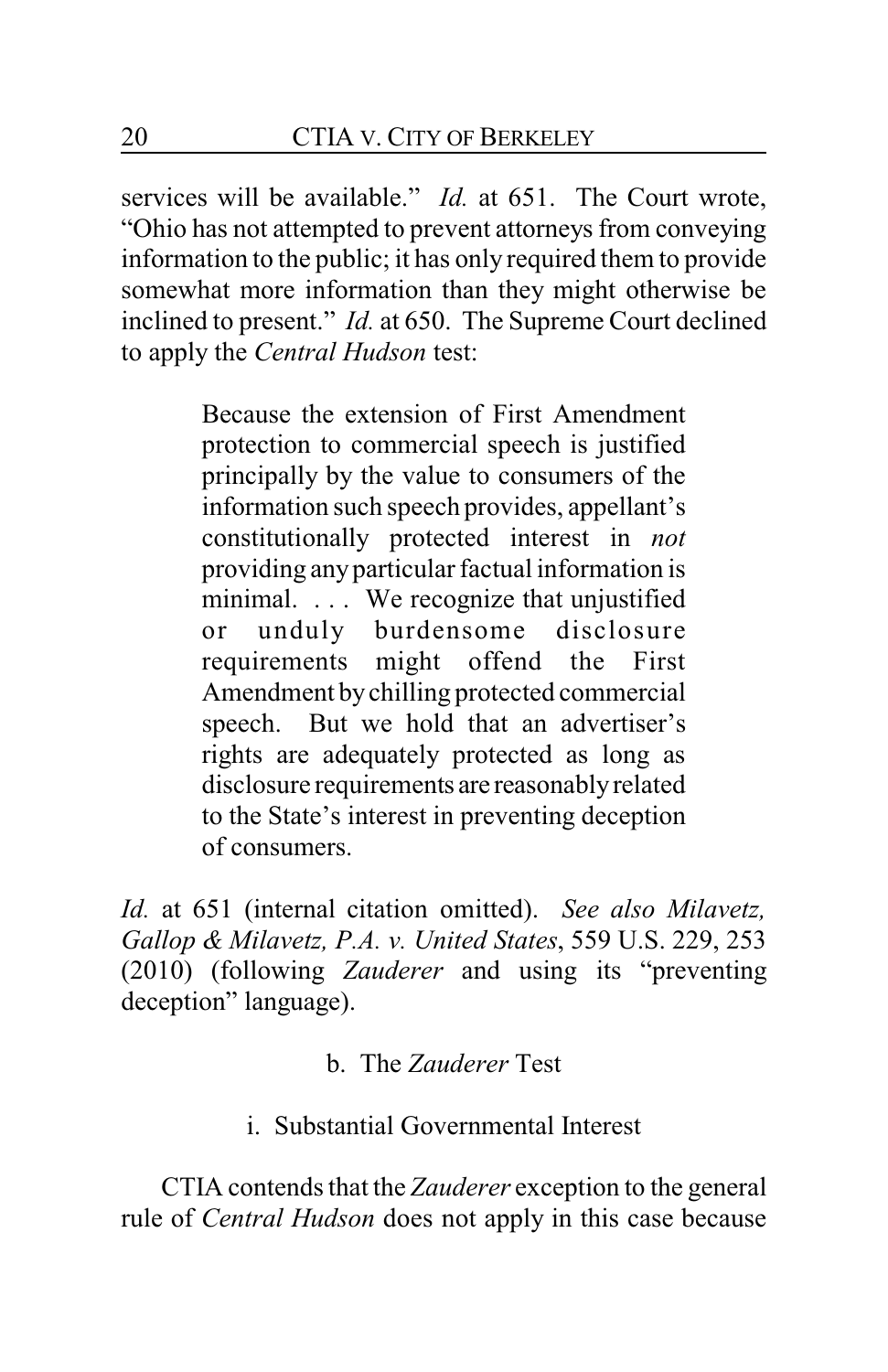the speech compelled by the Berkeley ordinance does not prevent deception of consumers. This is the first time we have had occasion in this circuit to squarely address the question whether, in the absence of a prevention-of-deception rationale, the *Zauderer* compelled-disclosure test applies. *Cf. Video Software Dealers Ass'n v. Schwarzenegger*, 556 F.3d 950, 967 (9th Cir. 2009) (invalidating compelled disclosure on video game packaging, noting that the disclosure would "arguably now convey a false statement that certain conduct is illegal when it is not, and the State has no legitimate reason to force retailers to affix false information on their products"). Several of our sister circuits, however, have answered this question. They have unanimously concluded that the *Zauderer* exception for compelled speech applies even in circumstances where the disclosure does not protect against deceptive speech.

In *American Meat Institute v. U.S. Department of Agriculture*, 760 F.3d 18 (D.C. Cir. 2014) (en banc), a Department of Agriculture regulation required identification of the country of origin on the packaging of meat and meat products. *Id.* at 20. The regulation implemented a federal statute requiring country-of-origin labeling. *See* 7 U.S.C. § 1638, 1638a. The D.C. Circuit held that *Zauderer* should not be read to apply only to cases where governmentcompelled speech prevents or corrects deceptive speech. It noted that on the facts of both *Zauderer* and *Milavetz* (in which the Court repeated *Zauderer*'s "preventing deception" language) there had been deceptive speech: "Given the subject of both cases, it was natural for the Court to express the rule in such terms. The language could have been simply descriptive of the circumstances to which the Court applied its new rule[.]" *Am. Meat*, 760 F.3d at 22. The D.C. Circuit concluded, "The language with which *Zauderer* justified its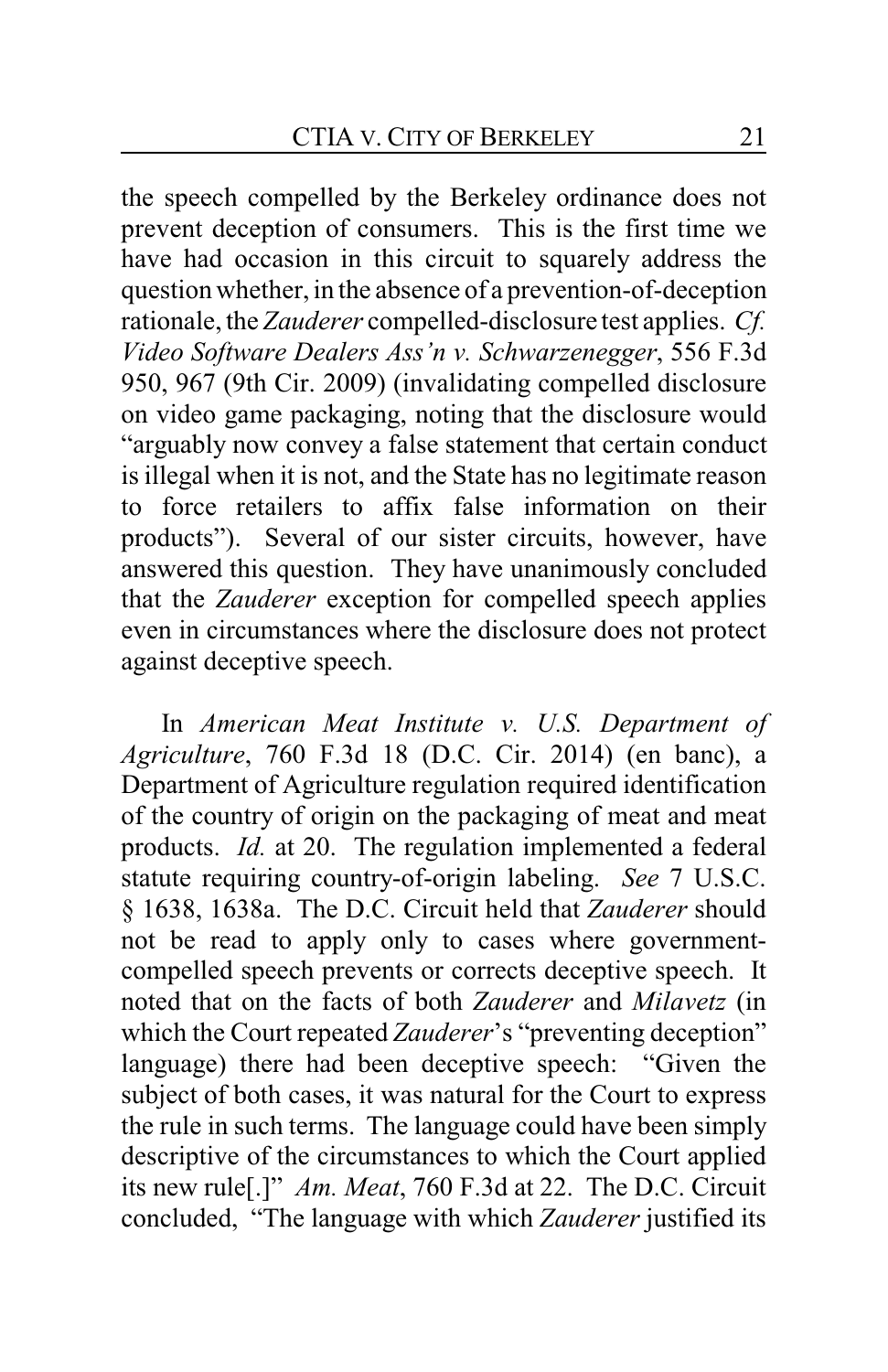approach . . . sweeps far more broadly than the interest in remedying deception." *Id.*

In *National Electrical Manufacturers Association v. Sorrell*, 272 F.3d 104 (2d Cir. 2001), a Vermont statute required manufacturers of mercury-containing products to label their products and packaging to inform consumers that the products contained mercury and instructing them that the products should be disposed of or recycled as hazardous waste. *Id.* at 107. The Second Circuit held that the compelled disclosure was supported by a "substantial state interest in protecting human health and the environment." *Id.* at 115 n. 6. Citing *Zauderer*, the court recognized that the compelled disclosure did not "prevent 'consumer confusion or deception.'" *Sorrell*, 272. F.3d at 115. It nonetheless upheld the disclosure as not "inconsistent with the policies underlying First Amendment protection of commercial speech." *Id.* "[M]andated disclosure of accurate, factual, commercial information does not offend the core First Amendment values of promoting efficient exchange of information or protecting individual liberty interests." *Id.* at 114; *see also N.Y. State Rest. Ass'n v. N.Y.C. Bd. of Health*, 556 F.3d 114, 133 (2d Cir. 2009) ("*Zauderer*'s holding was broad enough to encompass nonmisleading disclosure requirements."); *Discount Tobacco City & Lottery, Inc. v. United States*, 674 F.3d 509, 556–58 (6th Cir. 2012) (upholding federally required health warnings on cigarette packaging and in cigarette advertisements, relying on the Second Circuit's opinion in *Sorrell*); *Pharm. Care Mgmt. Ass'n v. Rowe*, 429 F.3d 294, 310 n.8 (1st Cir. 2005) (noting that the court had found no cases limiting application of the *Zauderer* compelled speech test to prevention or correction of deceptive advertising); *cf. Dwyer v. Cappell*, 762 F.3d 275,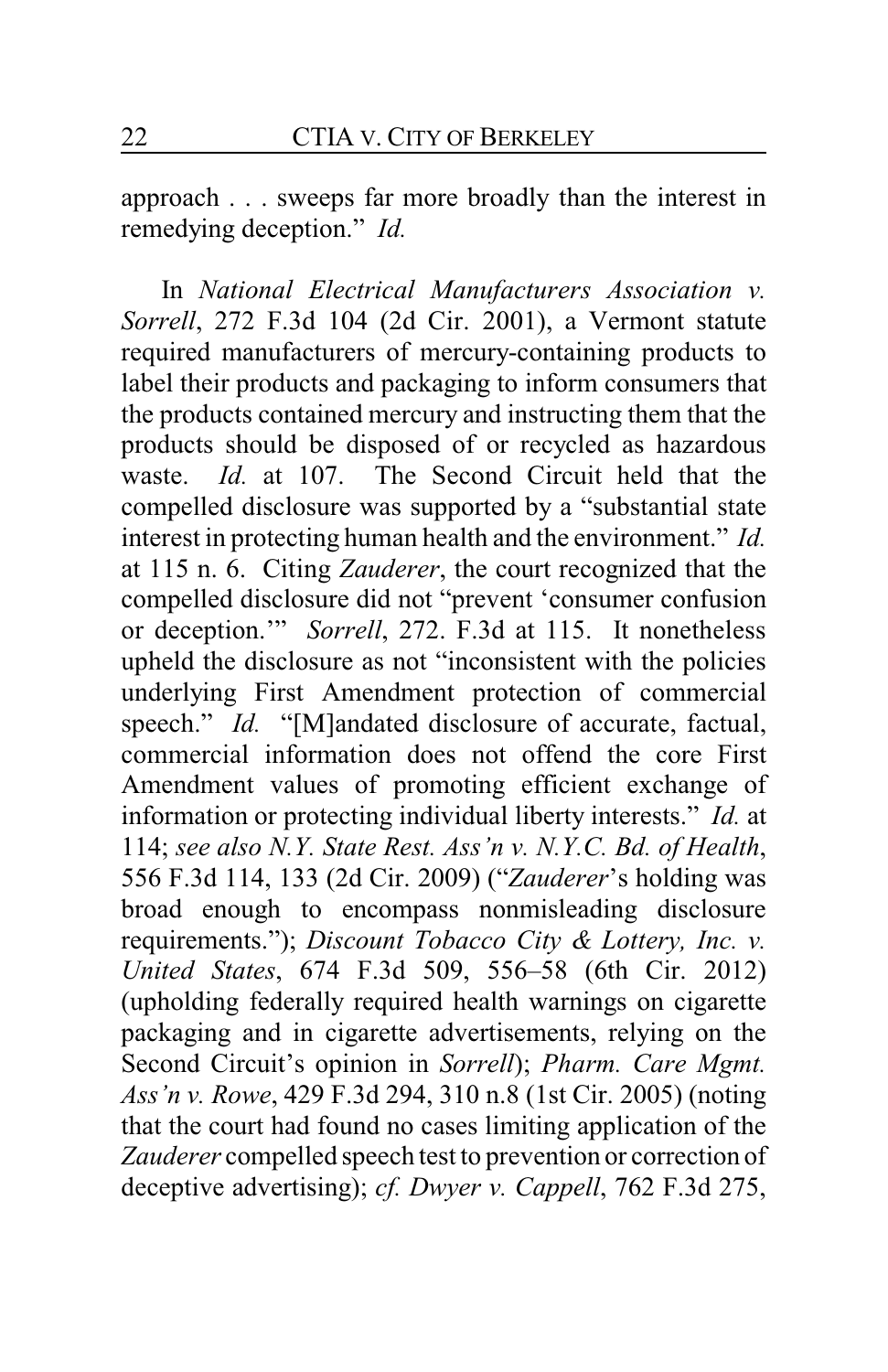281–82 (3d Cir. 2014) (describing but not relying on *Zauderer*'s preventing-deception criterion).

Our sister circuits have thus held under *Zauderer* that the prevention of consumer deception is not the only governmental interest that may permissibly be furthered by compelled commercial speech. The Supreme Court also signaled its agreement with this reading of *Zauderer*. In *NIFLA*, the Court cited *Zauderer* and other cases to explain that its "precedents have applied more deferential review to some laws that require professionals to disclose factual, noncontroversial information in their 'commercial speech,'" 138 S. Ct. at 2372, and that it was "not question[ing] the legality of health and safety warnings, long considered permissible, or purely factual and uncontroversial disclosures about commercial products." *Id*. at 2376.

We therefore hold that the governmental interest in furthering public health and safety is sufficient under *Zauderer* so long as it is substantial. In so holding, we do not foreclose that other substantial interests in other cases may suffice as well. In *American Meat*, the D.C. Circuit declined to decide whether the governmental interest must be substantial, leaving open the question whether a less-thansubstantial interest might suffice. *See Am. Meat*, 760 F.3d at 23 ("Because the interest motivating the 2013 [country-oforigin] rule is a substantial one, we need not decide whether a lesser interest could suffice under *Zauderer*."). We answer the question avoided in *American Meat*, holding that *Zauderer*requires that the compelled disclosure further some substantial—that is, more than trivial—governmental interest. *Central Hudson* explicitly requires that a substantial interest be furthered by a challenged regulation prohibiting or restricting commercial speech, and we see nothing in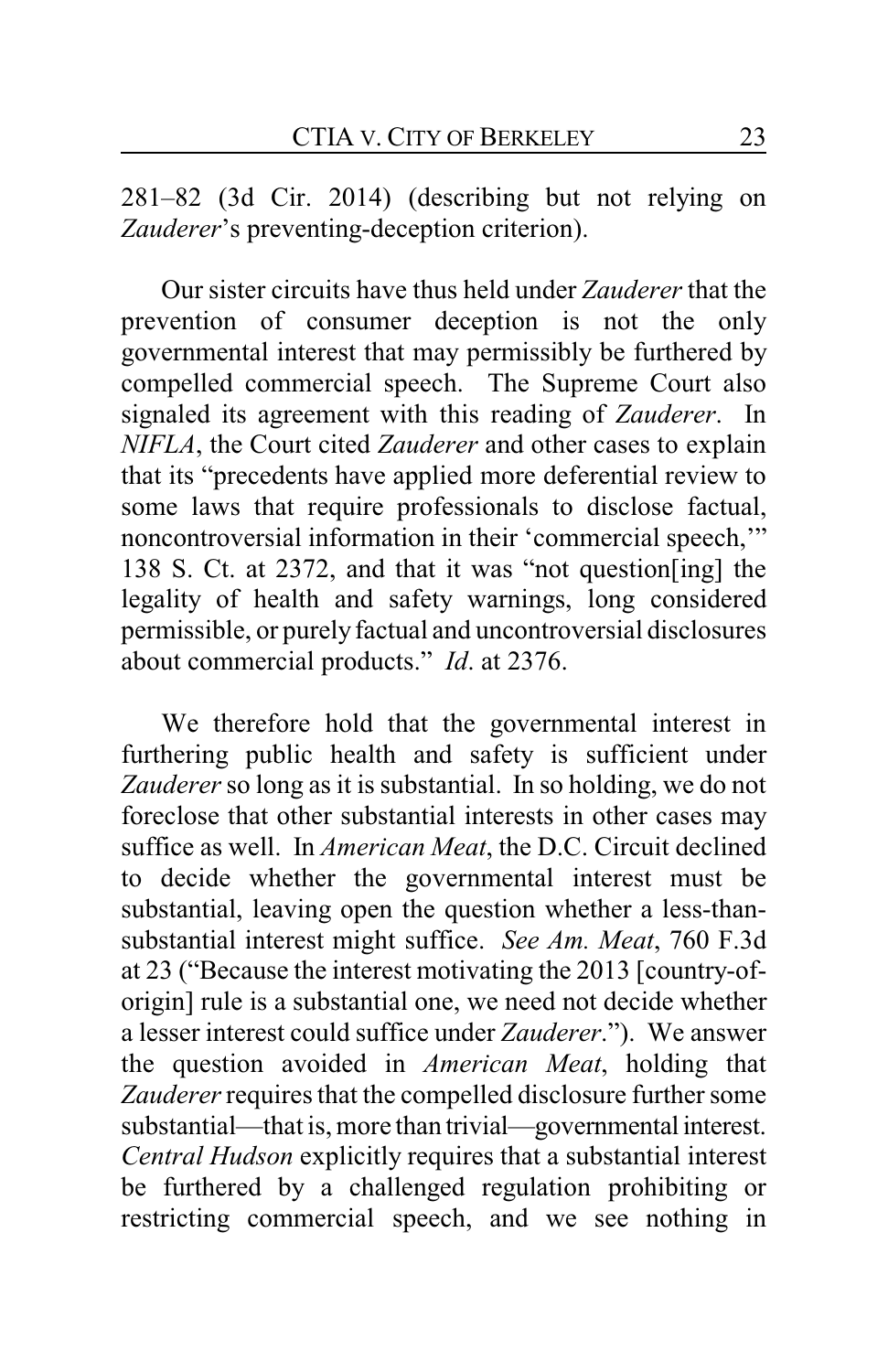*Zauderer* that would allow a lesser interest to justify compelled commercial speech. To use the words of the Second Circuit in *Sorrell*, the interest at stake must be more than the satisfaction of mere "consumer curiosity." *Sorrell*, 272 F.3d at 115 n.6; *see also Am. Meat*, 760 F.3d at 23 ("Country-of-origin information has an historical pedigree that lifts it well beyond 'idle curiosity.'"). To use the words of the Supreme Court, "Disclosures must remedy a harm that is 'potentially real not purelyhypothetical[.]'" *NIFLA*, 138 S. Ct. at 2367 (quoting *Ibanez v. Fla. Dep't of Bus. & Prof'l. Regulation*, 512 U.S. 136, 146 (1994)).

#### ii. Purely Factual and Uncontroversial Information

The Court in *Zauderer* noted that the compelled disclosure in that case was of "purely factual and uncontroversial information." *Zauderer*, 471 U.S. at 651. But the Court did not explicitly require in its constitutional test that the disclosed information be "purely factual and uncontroversial." In *NIFLA,* however, the Court held that the *Zauderer* standard did not apply to one of two governmentmandated notices at issue in that case because it was "not limited to 'purely factual and uncontroversial information about the terms under which . . . services will be available.'" 138 S. Ct. at 2372 (quoting *Zauderer*, 471 U.S. at 651) (omission in original). *NIFLA* thus stands for the proposition that the *Zauderer* standard applies only if the compelled disclosure involves "purely factual and uncontroversial" information.

*NIFLA* elaborated on *Zauderer*'s "purely factual and uncontroversial" criteria in two respects.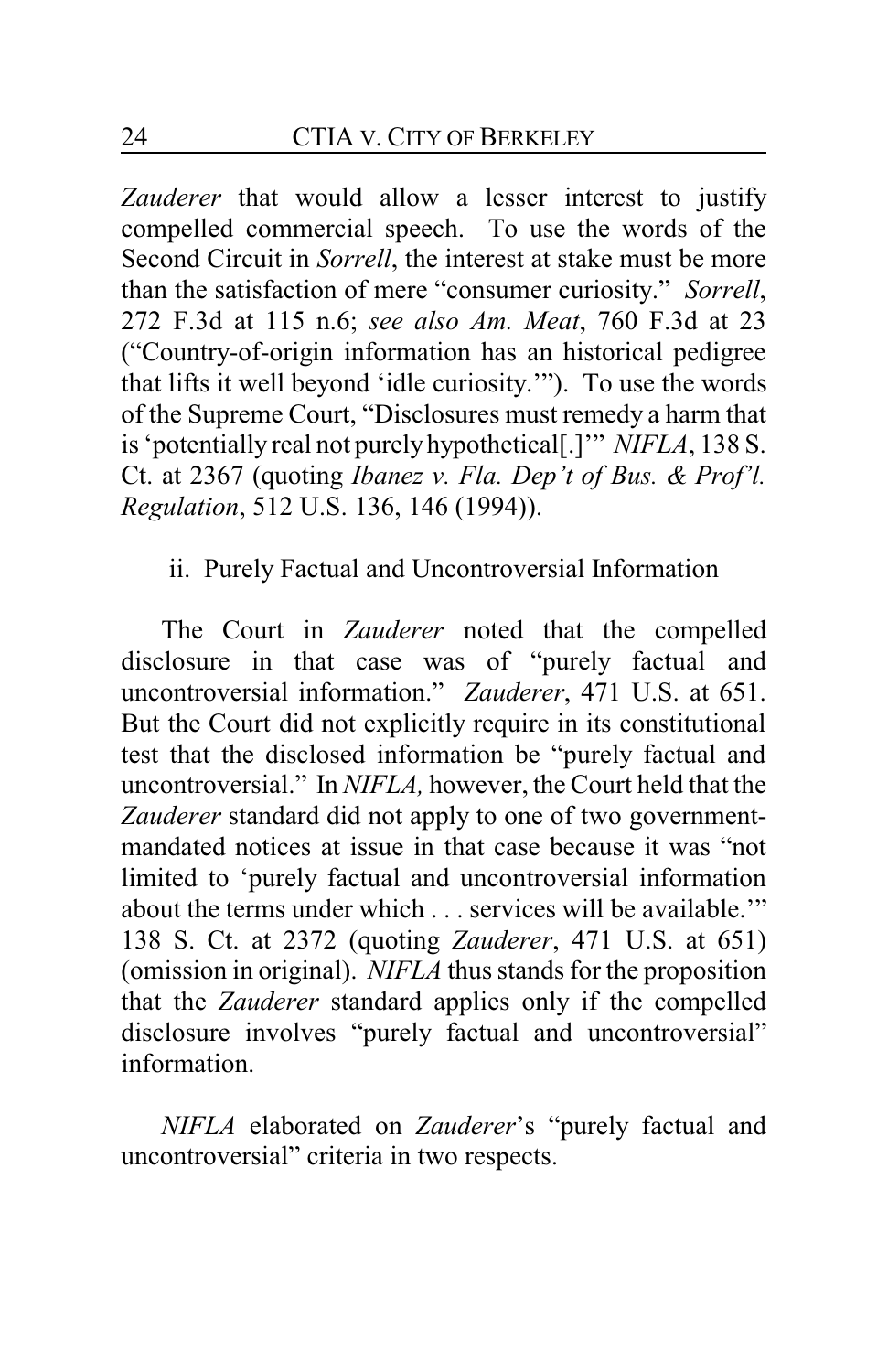First, the Court held in *NIFLA* that the required information about state-provided abortion services was controversial. The question in *NIFLA* was whether California could require clinics that did not provide abortion services to post a notice giving factual information about state-provided services, including abortion, offered elsewhere. The Court wrote, "[The State] requires these clinics to disclose information about *state*-sponsored services—including abortion, anything but an 'uncontroversial' topic." *Id*. at 2372 (emphasis in original). We do not read the Court as saying broadly that any purely factual statement that can be tied in some way to a controversial issue is, for that reason alone, controversial. The dispute in *NIFLA* was whether the state could require a clinic whose primary purpose was to oppose abortion to provide information about "statesponsored services," including abortion. While factual, the compelled statement took sides in a heated political controversy, forcing the clinic to convey a message fundamentally at odds with its mission. Under these circumstances, the compelled notice was deemed controversial within the meaning of *Zauderer* and *NIFLA.*

Second, the Court in NIFLA required that the compelled speech relate to the product or service that is provided by an entity subject to the requirement. Thus, in addition to holding that clinics could not be required to post the notice because it was controversial, the Court struck down the requirement that clinics post information about services they did not provide. *Id*.

## c. Application of *Zauderer* Test

Under *Zauderer*, compelled disclosure of commercial speech complies with the First Amendment if the information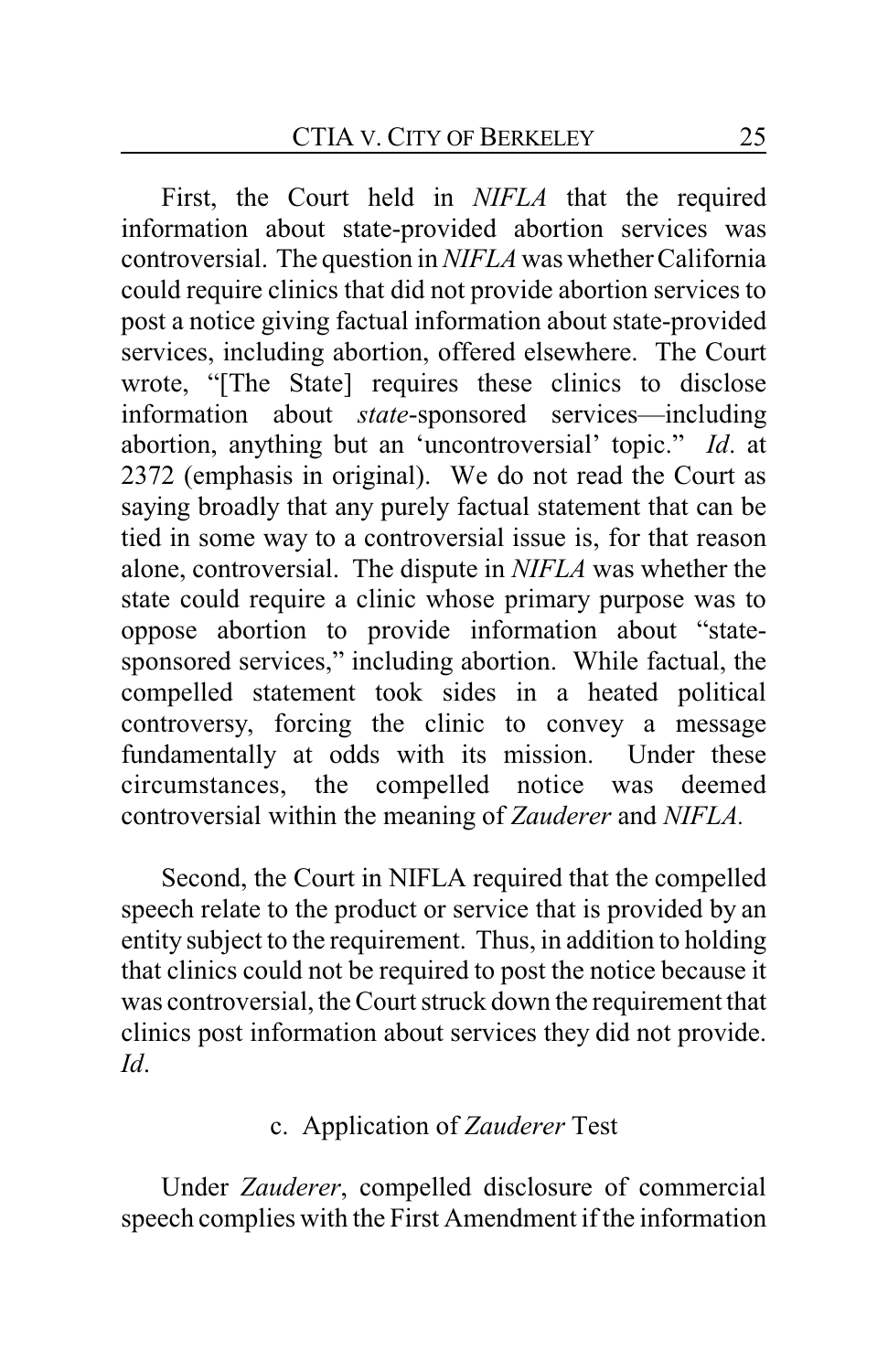in the disclosure is reasonably related to a substantial governmental interest and is purely factual and uncontroversial. The question before us is whether the speech compelled by the Berkeley ordinance satisfies this test.

# i. Reasonably Related to a Substantial Governmental Interest

There is no question that protecting the health and safety of consumers is a substantial governmental interest. *See*, *e.g.*, *Posadas de Puerto Rico Assocs. v. Tourism Co. of Puerto Rico*, 478 U.S. 328, 341 (1986) ("[H]ealth, safety, and welfare constitute[] a 'substantial' governmental interest"). The federal government and Berkeley have both sought to further that interest. By adopting SAR limits on exposure to RF radiation, the FCC has furthered the interest of protecting the health and safety of cell phone users in the United States. It has done so by adopting a highly protective policy, setting low SAR limits on RF radiation and compelling cell phone manufacturers to disclose information to cell phone users that will allow them to avoid exceeding those limits. By passing its ordinance, the City of Berkeley furthers that same interest. After finding that cell phone users are largely unaware of the FCC policy and of the information in their user manuals, the Berkeley City Council decided to compel retailers in Berkeley to provide, in summary form, the same information that the FCC already requires cell phone manufacturers to provide to those same consumers, and to direct those consumers to consult their user manuals for more detailed information. *See* Jensen Decl., Ex. A (survey)(reflecting that a majority of persons surveyed were not "aware that the government's radiation tests to assure the safety of cell phones assume that a cell phone would not be carried against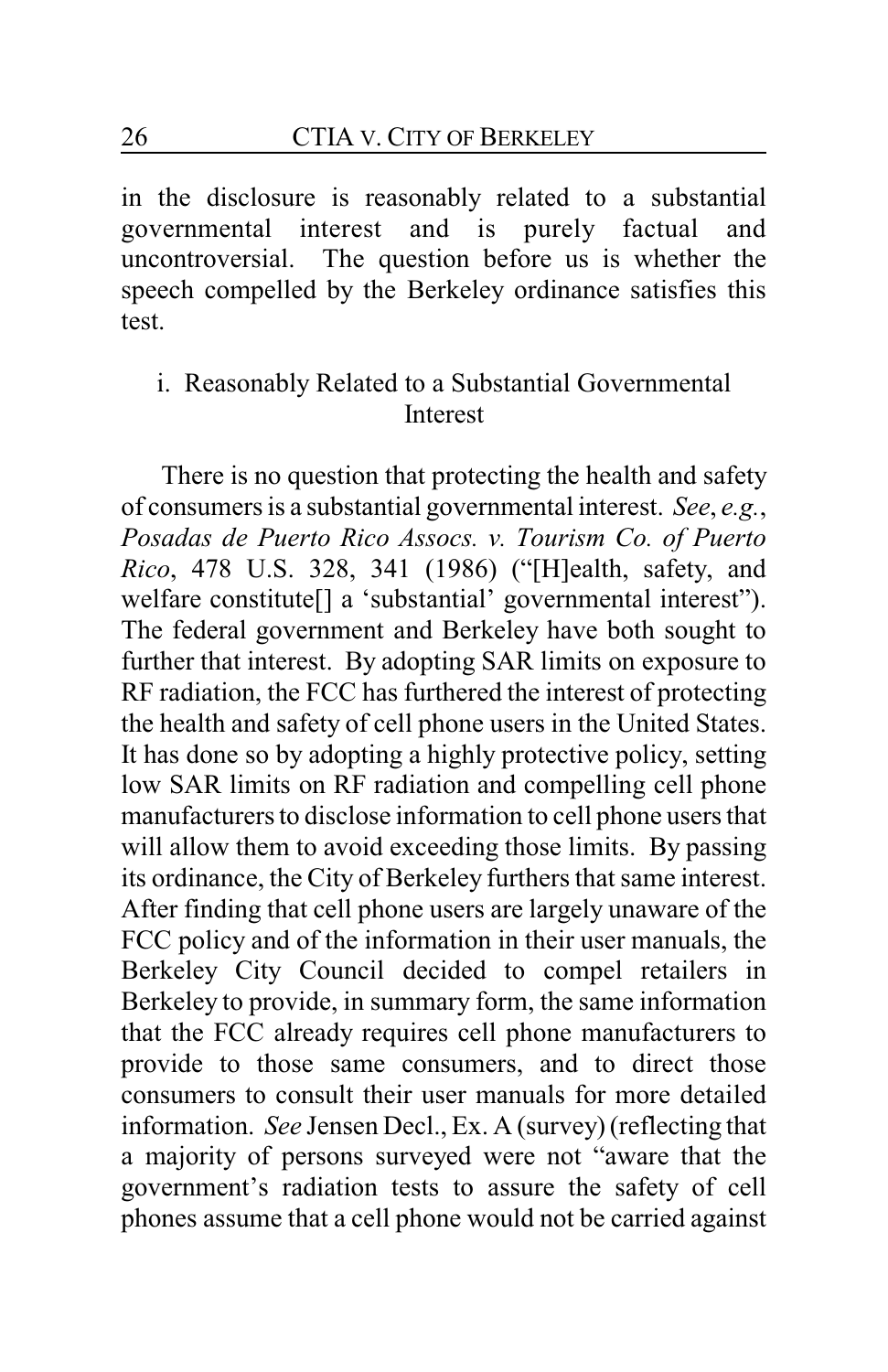your body, but would instead be held at least 1 to 15 millimeters from your body").

CTIA argues strenuously that radio-frequency radiation from cell phones has not been proven dangerous to consumers. Limiting itself to research published when the record was made in this case, CTIA is correct in pointing out that there was nothing then before the district court showing that such radiation had been proven dangerous. But this is beside the point. The fact that RF radiation from cell phones had not been proven dangerous was well known to the FCC in 1996 when it adopted SAR limits to RF radiation; was well known in 2013 when it refused to exclude cell phones from its rule adopting SAR limits; and was well known in 2015 when it required cell phone manufacturers to tell consumers how to avoid exceeding SAR limits. After extensive consultation with federal agencies with expertise about the health effects of radio-frequency radiation, the FCC decided, despite the lack of proof of dangerousness, that the best policy was to adopt SAR limits with a large margin of safety.

The FCC concluded that requiring cell phone manufacturers to inform consumers in their users manuals of SAR limits on RF radiation, and to tell them how to avoid excessive exposure, furthered the federal government's interest in protecting their health and safety. The City of Berkeley concluded that consumers were largely unaware of the contents of their users manuals. Agreeing with the FCC that the information about SAR limits and methods of avoiding excessive exposure is important, Berkeley requires cell phone retailers to provide some of that same information to consumers and to direct them to their user manuals for further details. We are not in a position to disagree with the conclusions of FCC and Berkeley that this compelled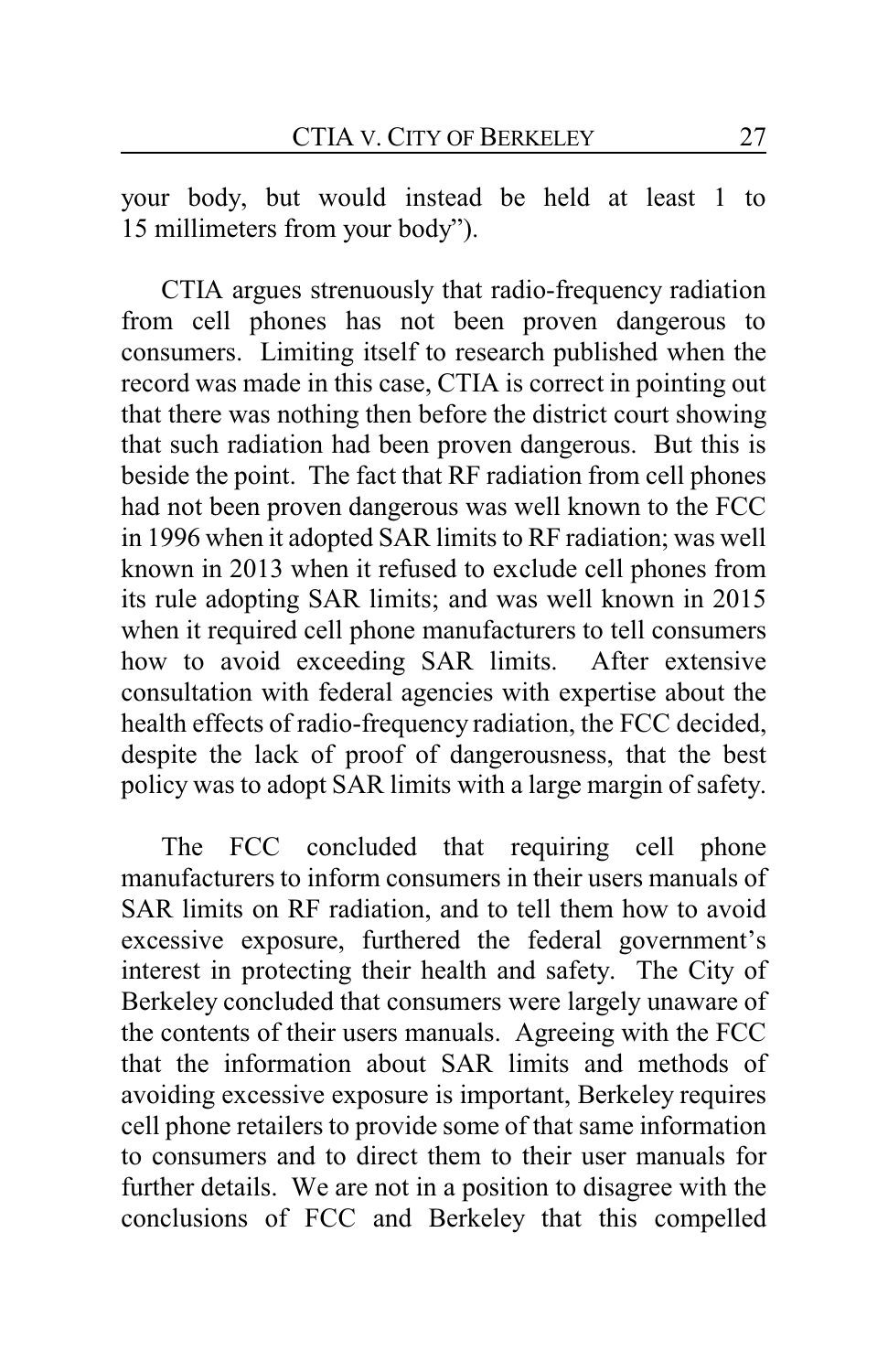disclosure is "reasonably related" to protection of the health and safety of consumers.

ii. Purely Factual and Uncontroversial

CTIA argues that Berkeley's compelled disclosure is not "purely factual" within the meaning of *Zauderer*. We disagree.

For the convenience of the reader, we again provide the full text of the compelled disclosure:

> The City of Berkeley requires that you be provided the following notice:

> > To assure safety, the Federal Government requires that cell phones meet radio-frequency (RF) exposure guidelines. If you carry or use your phone in a pants or shirt pocket or tucked into a bra when the phone is ON and connected to a wireless network, you may exceed the federal guidelines for exposure to RF radiation. Refer to the instructions in your phone or user manual for information about how to use your phone safely.

Berkeley Mun. Code § 9.96.030(A) (2015).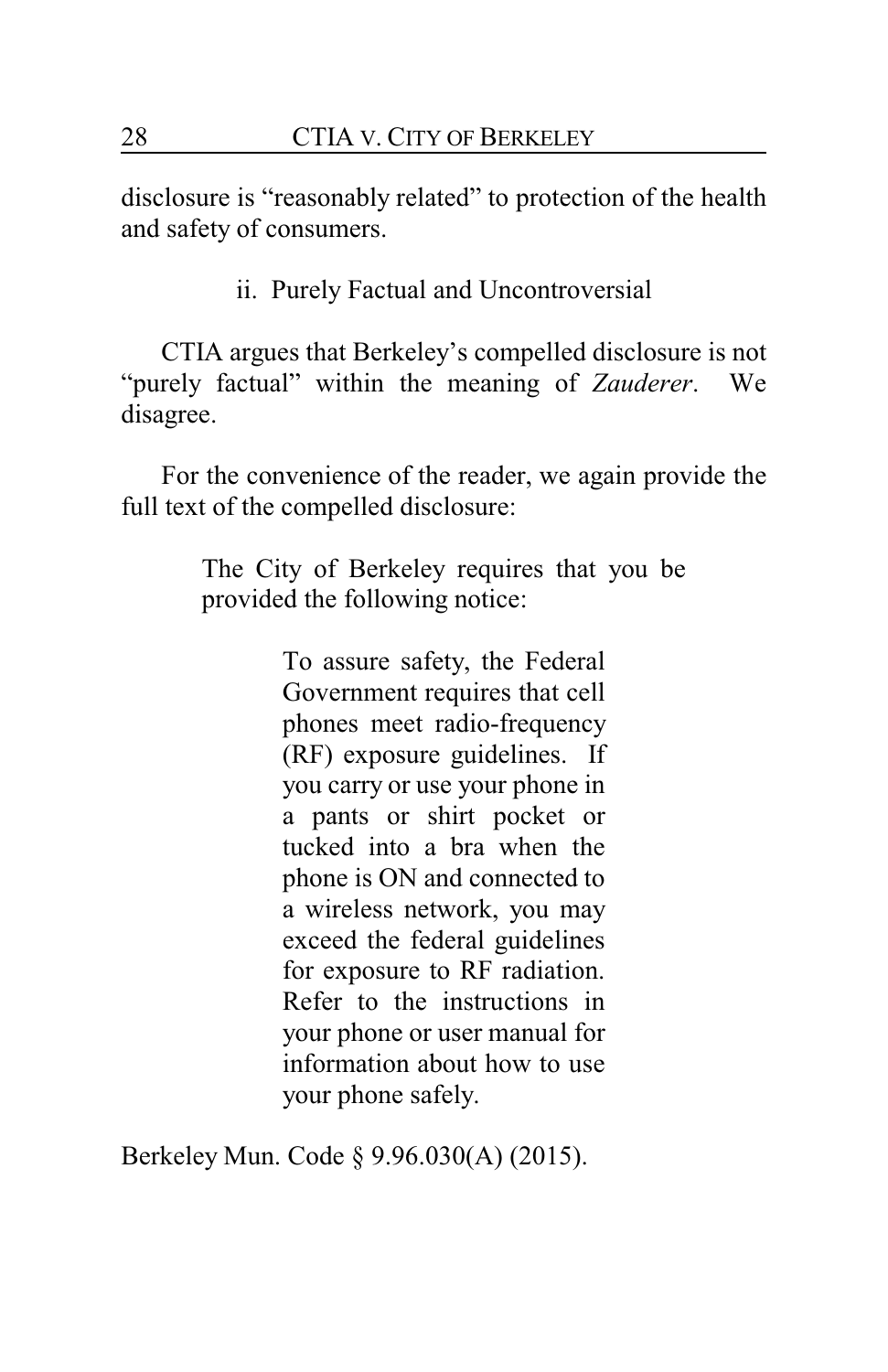The text of the compelled disclosure is literally true. We take it sentence by sentence:

(1) "To assure safety, the Federal Government requires that cell phones meet radio-frequency (RF) exposure guidelines." This statement is true. As recounted above, beginning in 1996 the federal government has set RF exposure guidelines with which cell phones must comply.

(2) "If you carry or use your cell phone in a pants or shirt pocket or tucked into a bra when the phone is ON and connected to a wireless network, you may exceed the federal guidelines for exposure to RF radiation." This statement is also true. The FCC has established SAR limits for RF radiation premised on maintaining a certain separation between a cell phone and the user's body. Maintaining that separation protects consumers from exceeding the SAR limits.

(3) "Refer to the instructions in your phone or user manual for information about how to use your phone safely." This sentence is an instruction rather than a direct factual statement. However, it clearly implies a factual statement that "information about how to use your phone safely" in compliance with the FCC's RF "exposure guidelines" "to assure safety," may be found either in a cell phone or user manual. This implied statement, too, is true.

We recognize, of course, that a statement may be literally true but nonetheless misleading and, in that sense, untrue. That is what CTIA argues here. CTIA argues that the compelled disclosure is inflammatory and misleading, and that it is therefore not "purely factual." CTIA bases its argument solely on the text of the ordinance.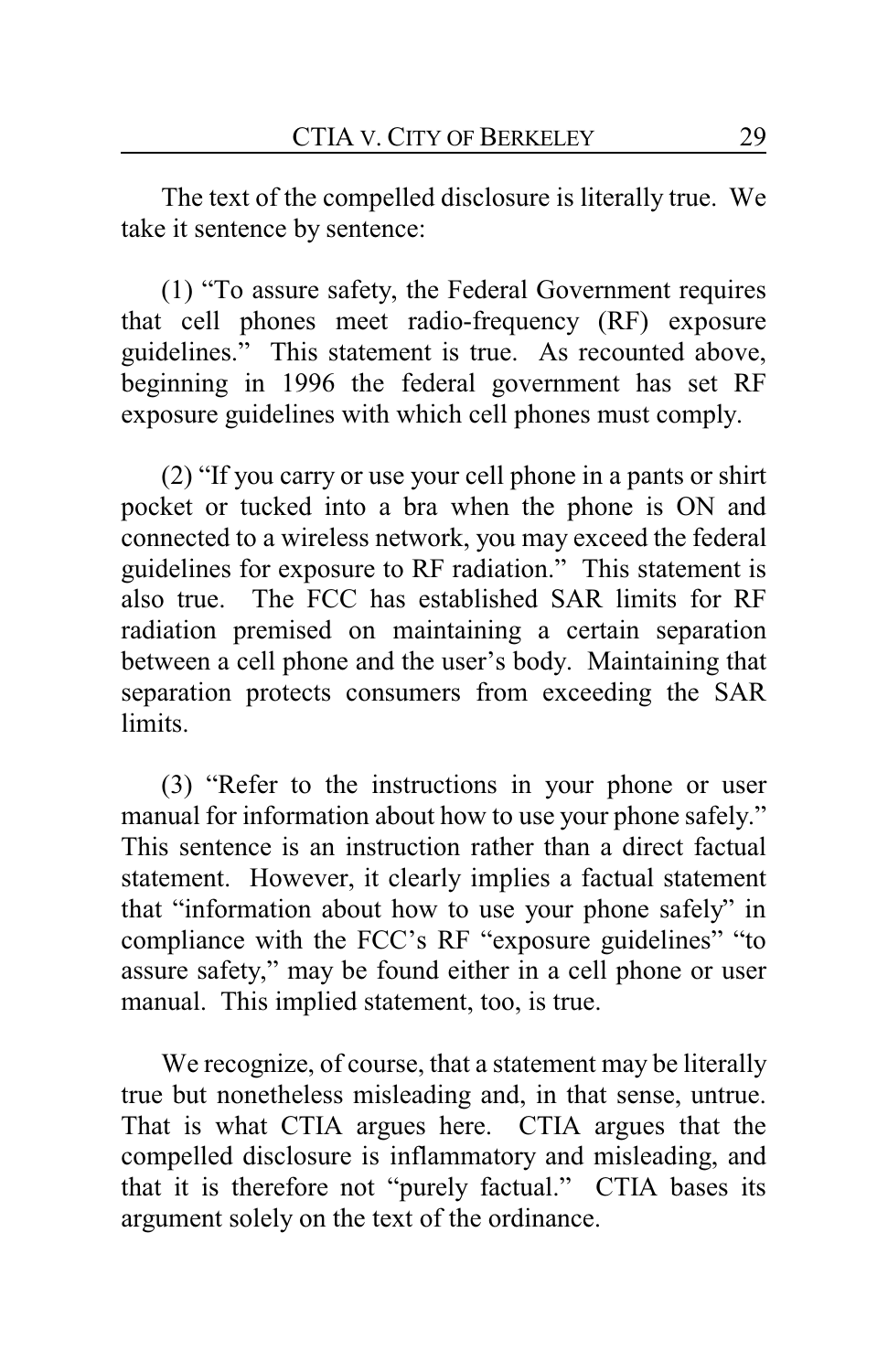CTIA argues that "[t]he Ordinance requires an inflammatory warning about unfounded safety risks"; that "[t]he Ordinance clearly and deliberately suggests that the federal RF energy testing guideline (the SAR limit) is the demarcation point of 'safety' for cell phones, such that 'exposure' to RF energy above that limit creates a safety hazard"; and that "[t]he Ordinance is misleading for the additional reason that it uses the inflammatory term 'radiation,' which is fraught with negative associations, in order to stoke consumer anxiety." CTIA argues further that the phrase "RF radiation" is "fraught with negative associations," that it is used in the compelled disclosure "in order to stoke consumer anxiety," and that it is therefore not "purely factual."

We read the text differently. The first sentence tells consumers that cell phones are required to meet federal "RF exposure guidelines" in order "[t]o assure safety." Far from inflammatory, this statement is largely reassuring. It assures consumers that the cell phones they are about to buy or lease meet federally imposed safety guidelines.

The second sentence tells consumers what to do in order to avoid exceeding federal guidelines. This statement may not be reassuring, but it is hardly inflammatory. It provides in summary form information that the FCC has concluded that consumers should know in order to ensure their safety. Indeed, the FCC specifically requires cell phone manufacturers to provide this information to consumers. *See* "FCC Exposure Procedures" § 4.2.2(d) ("Specific information must be included in the operating manuals to enable users to select body-worn accessories that meet the minimum *test separation distance* requirements. . . . All supported body-worn accessory operating configurations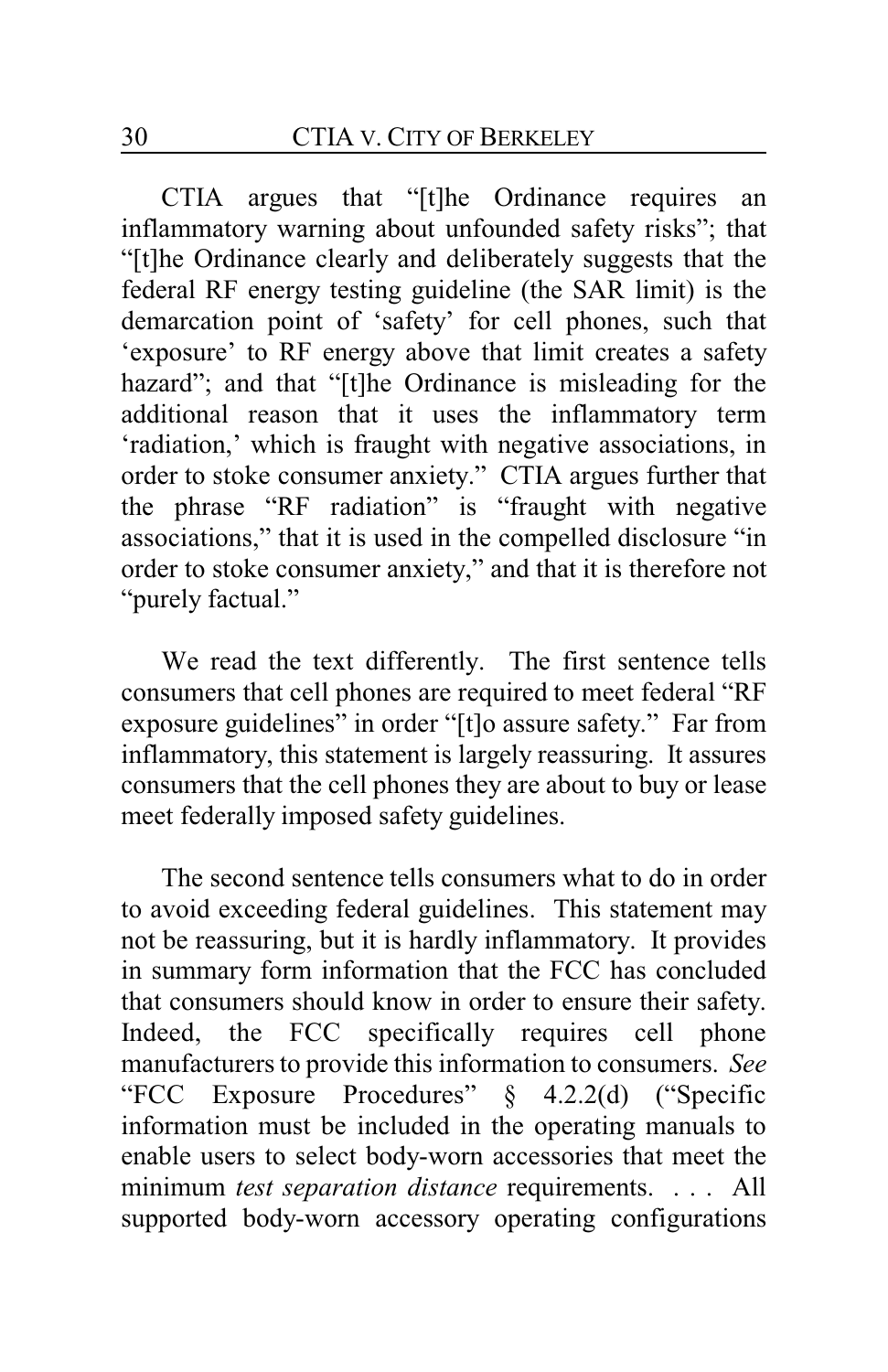must be clearly disclosed to users, *through conspicuous instructions in the user guide and user manual*, to ensure unsupported operations are avoided.") (emphasis added).

The third sentence tells consumers to consult their user manuals to obtain further information—that is, to obtain the very information the FCC requires cell phone manufacturers to provide in "conspicuous instructions" in user manuals.

Further, the phrase "RF radiation," used in the second sentence, is precisely the phrase the FCC has used, beginning in 1996, to refer to radio-frequency emissions from cell phones. *See* FCC Guidelines for Radio frequency Radiation at ¶ 1, *supra* at 6 ("radio-frequency (RF) radiation"). We do not fault Berkeley for using the term "RF radiation" to refer to cell phone emissions when it is not only the technically correct term, but also the term the FCC itself uses to refer to such emissions.

Finally, we note that the Berkeley ordinance allows a cell phone retailer to add to the compelled disclosure. If a retailer is concerned, as CTIA contends it should be, that the term "RF radiation" is inflammatory and misleading, the retailer may add to the compelled disclosure any further statement it sees fit to add. *See* § 9.96.030(B) ("The paper on which the notice is printed may contain other information in the discretion of the Cell phone retailer[.]"). CTIA has put nothing in the record to indicate that any Berkeley retailer has felt it necessary, or even useful, to add explanatory information about the nature of RF radiation. Nor has CTIA presented any evidence in the district court showing how Berkeley consumers have understood the compelled disclosure, or evidence showing that sales of cell phones in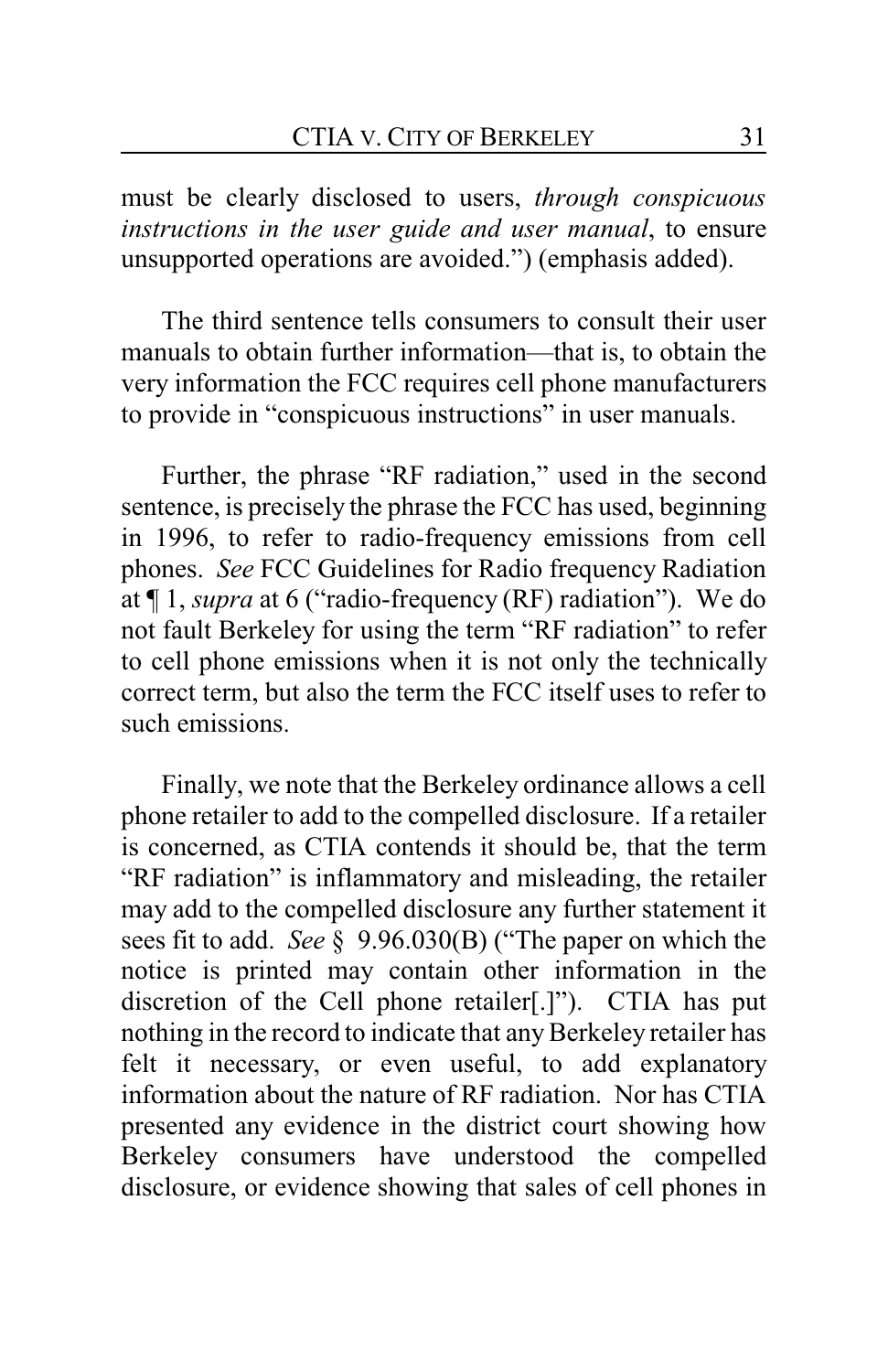Berkeley were, or are likely to be, depressed as a result of the compelled disclosure.

In its supplemental briefing, CTIA presses its argument that Berkeley's compelled disclosure is controversial. Specifically, CTIA argues that the disclosure is controversial because, in its view, it is misleading rather than factual. Because we have determined that the disclosure is factual and not misleading, we reject CTIA's argument that the disclosure is controversial.

Notably, CTIA does not argue that Berkeley's compelled disclosure is controversial as a result of disagreement about whether radio-frequency radiation can be dangerous to cell phone users. We agree with CTIA's tacit admission that the required disclosure is not controversial on that account. We recognize that there is a controversy concerning whether radio-frequency radiation from cell phones can be dangerous if the phones are kept too close to a user's body over a sustained period. CTIA stoutly maintains that cell phones present no danger whatsoever; the FCC, on the other hand, has determined that cell phone users should be cautioned to store their cell phones at a certain distance from their bodies in order to avert any possible danger. Despite this disagreement, Berkeley's required disclosure is uncontroversial within the meaning of *NIFLA*. It does not force cell phone retailers to take sides in a heated political controversy. The FCC's required disclosure is no more and no less than a safety warning, and Berkeley's required disclosure is a short-hand description of the warning the FCC already requires cell phone manufacturers to include in their user manuals. *See NIFLA*, 138 S. Ct. at 2376 ("[W]e do not question the legality of health and safety warnings long considered permissible[.]").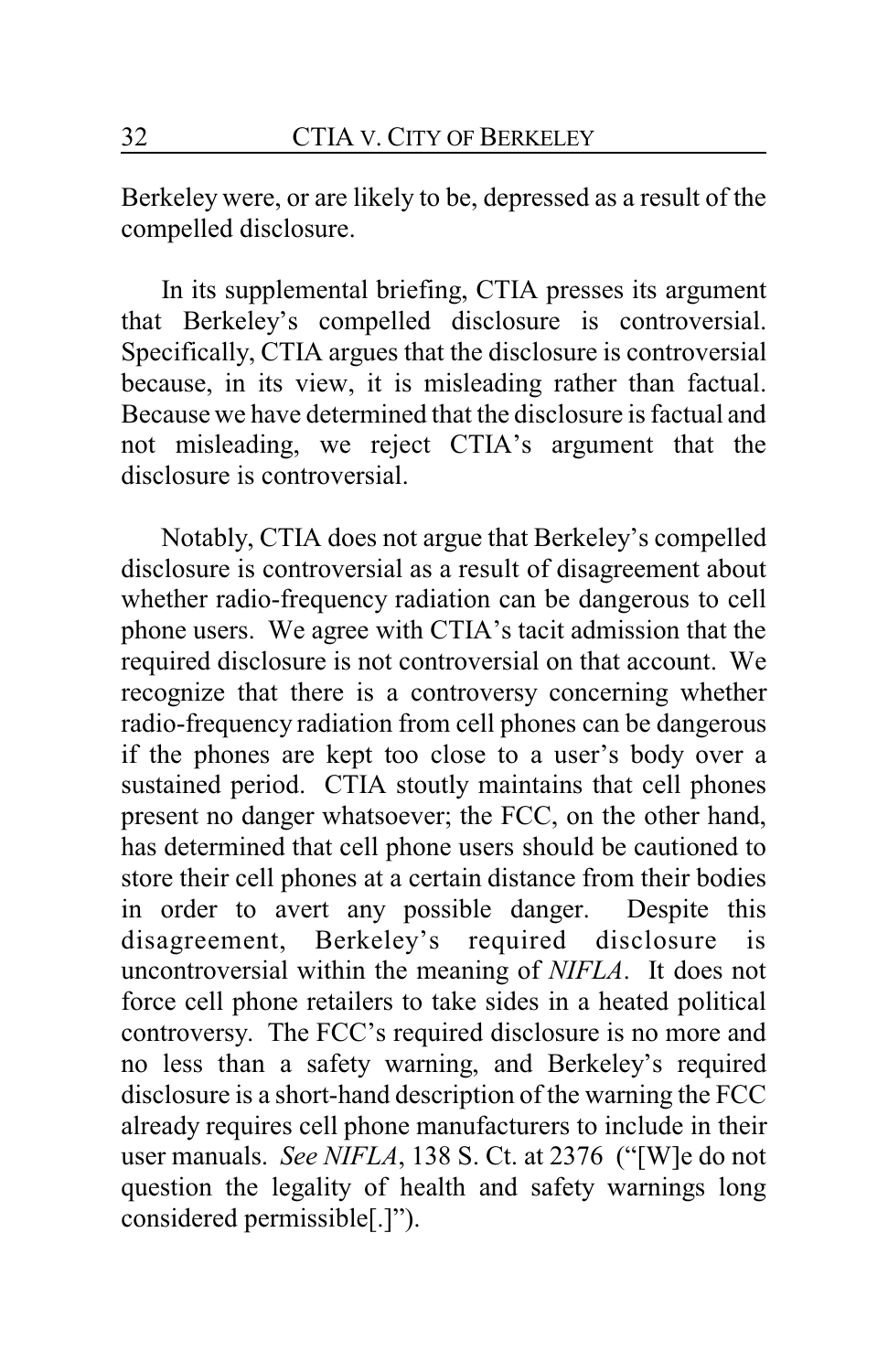CTIA also argues that *Zauderer* does not apply because the disclosure "has nothing to do with the terms upon which cell phones are offered[.]" But *NIFLA* plainly contemplates applying *Zauderer* to "purely factual and uncontroversial disclosures *about commercial products*." *NIFLA*, 138 S. Ct. at 2376 (emphasis added). Berkeley's ordinance falls squarely within this category. It requires cell phone retailers to disclose information to prospective cell phone purchasers about what the FCC has concluded is appropriate use of the product they are about to buy.

### d. Unduly Burdensome

Finally, CTIA argues that Berkeley's compelled disclosure is unconstitutional under *Zauderer* because it is "unduly burdensome." NIFLA, 138 S. Ct. at 2377 (quoting *Zauderer*, 471 U.S. at 651). In *American Beverage*, we considered en banc a similar challenge to a San Francisco ordinance requiring health warnings on some advertisements for certain sugar-sweetened beverages. The San Francisco ordinance included "a requirement that the warning occupy at least 20% of the advertisement and be set off with a rectangular border." *American Beverage*, 916 F.3d at 754 (quoting City & Cty. of S.F., Cal., Health Code art. 42, div. I, § 4203(b)). We concluded that San Francisco had not met its burden of showing that the warning "does not 'drown out' Plaintiffs' messages and 'effectively rule[] out the possibility of having [an advertisement] in the first place." *Id*. at 757 (quoting *NIFLA*, 138 S. Ct. at 2378). We thus held that the 20% requirement was "unduly burdensome when balanced against its likely burden on protected speech." Berkeley's ordinance, in contrast, does not unduly burden speech. As noted above, the ordinance may be satisfied by a single 8.5 x 11" posted notice or 5 x 8" handout to which the retailer may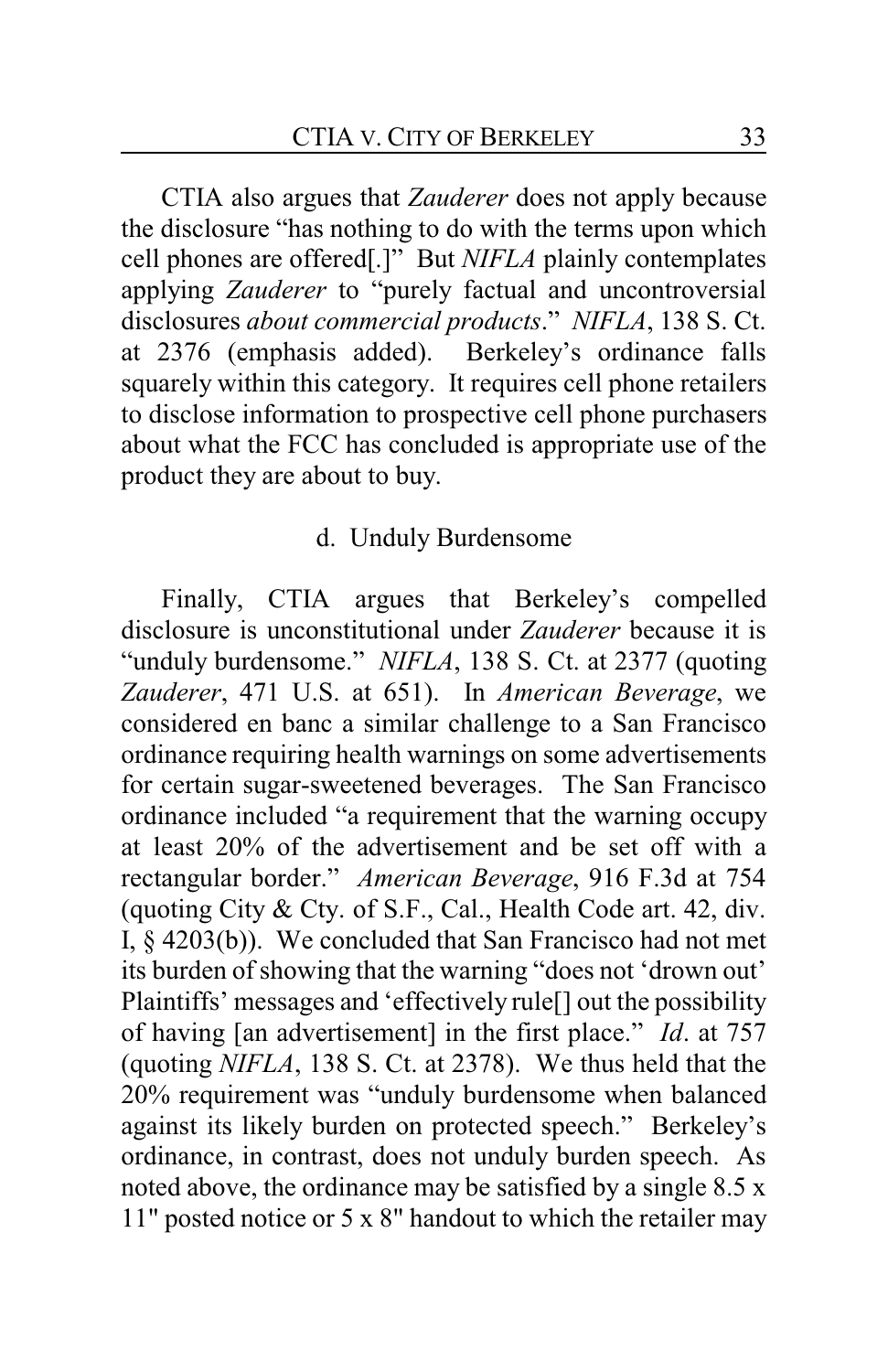add additional information so long as that information is distinct from the compelled disclosure. This minimal requirement does not interfere with advertising or threaten to drown out messaging by the cell phone retailers subject to the requirement.

e. Likelihood of Success

Based on the foregoing, we conclude that CTIA has little likelihood of success on its First Amendment claim that the disclosure compelled by the Berkeley ordinance is unconstitutional.

#### 2. Preemption

#### a. Conflict Preemption

"Federal preemption occurs when: (1) Congress enacts a statute that explicitly preempts state law; (2) state law actuallyconflicts with federal law; or (3) federal law occupies a legislative field to such an extent that it is reasonable to conclude that Congress left no room for state regulation in the legislative field." *Chae v. SLM Corp.*, 593 F.3d 936, 941 (9th Cir. 2010) (internal quotation marks omitted). CTIA contends that Berkeley's compelled disclosure is invalid because of conflict preemption.

"Conflict preemption is implicit preemption of state law that occurs where there is an actual conflict between state and federal law." *McClellan v. I-Flow Corp.*, 776 F.3d 1035, 1039 (9th Cir. 2015) (citations and internal quotation marks omitted). "When Congress charges an agencywith balancing competing objectives, it intends the agencyto use its reasoned judgment to weigh the relevant considerations and determine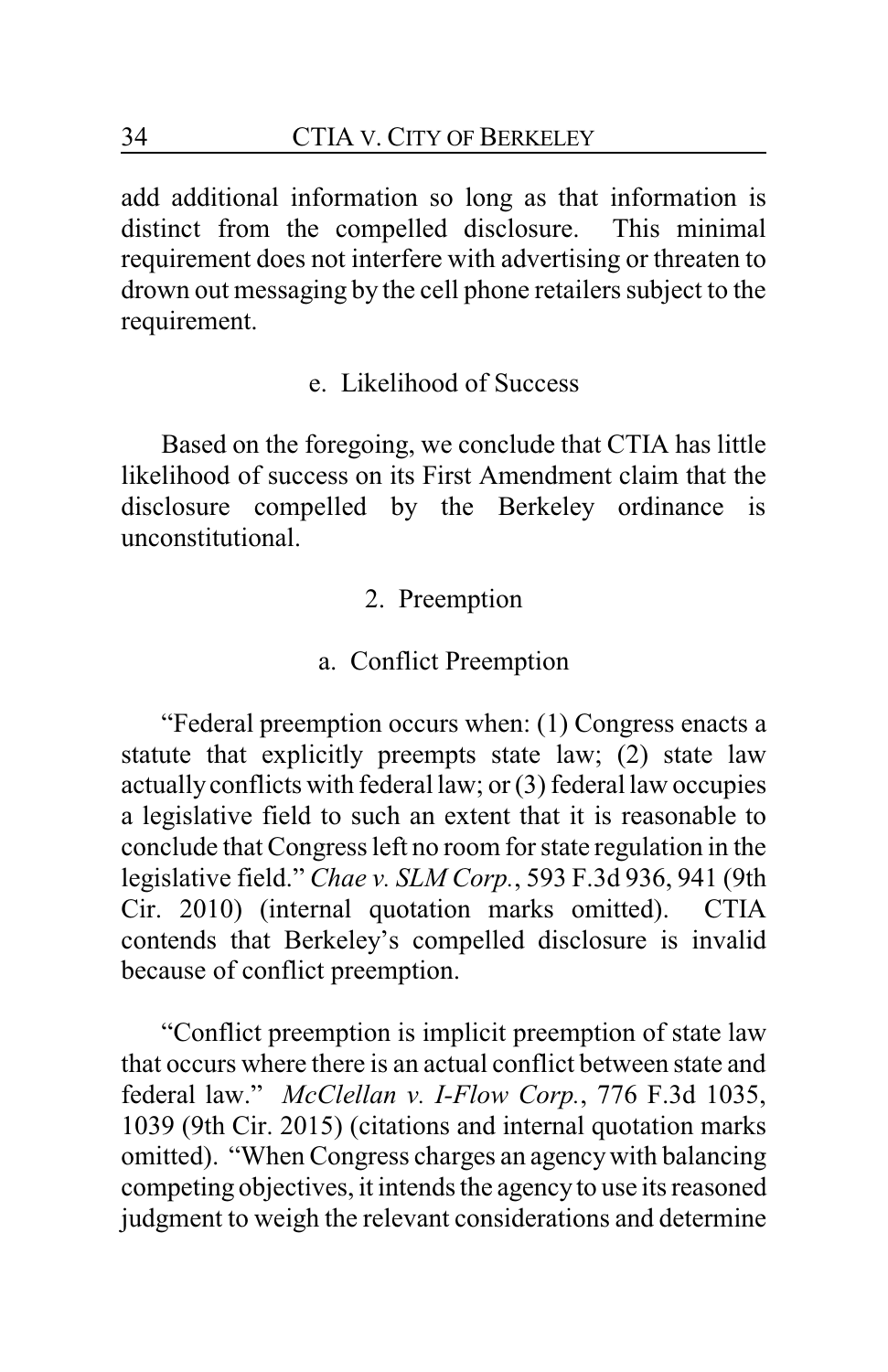how best to prioritize those objectives. Allowing a state law to impose a different standard [impermissibly] permits a rebalancing of those objectives." *Farina v. Nokia Inc.*, 625 F.3d 97, 123 (3d Cir. 2010). Conflict preemption arises either when "compliance with both federal and state regulations is a physical impossibility . . . or when state law stands as an obstacle to the accomplishment and execution of the full purposes and objectives of Congress." *McClellan*, 776 F.3d at 1039 (citations and internal quotation marks omitted). We are concerned here with "obstacle" preemption. CTIA contends that Berkeley's compelled disclosure creates an impermissible obstacle by requiring more disclosure than is required by the FCC. *See Crosby v. Nat'l Foreign Trade Council*, 530 U.S. 363, 373 (2000) (finding preemption where a challenged state law "stands as an obstacle to the accomplishment and execution of the full purposes and objectives of Congress.") (internal quotation marks omitted).

### b. Telecommunications Act of 1996

"Preemption analysis 'start[s] with the assumption that the historic police powers of the States were not to be superseded by the Federal Act unless that was the clear and manifest purpose of Congress.'" *City of Columbus v. Ours Garage and Wrecker Serv., Inc.*, 536 U.S. 424, 438 (quoting *Medtronic, Inc. v. Lohr*, 518 U.S. 470, 485 (1996)). "Congressional intent, therefore, is the ultimate touchstone of preemption analysis." *Engine Mfrs. Ass'n v. S. Coast Air Quality Mgmt. Dist.*, 498 F.3d 1031, 1040 (9th Cir. 2007) (citing *Tocher v. City of Santa Ana*, 219 F.3d 1040, 1045 (9th Cir. 2000)).

The FCC's organic statute is the Telecommunications Act of 1996 ("the Act"), 110 Stat. 56. Legislative hearings, as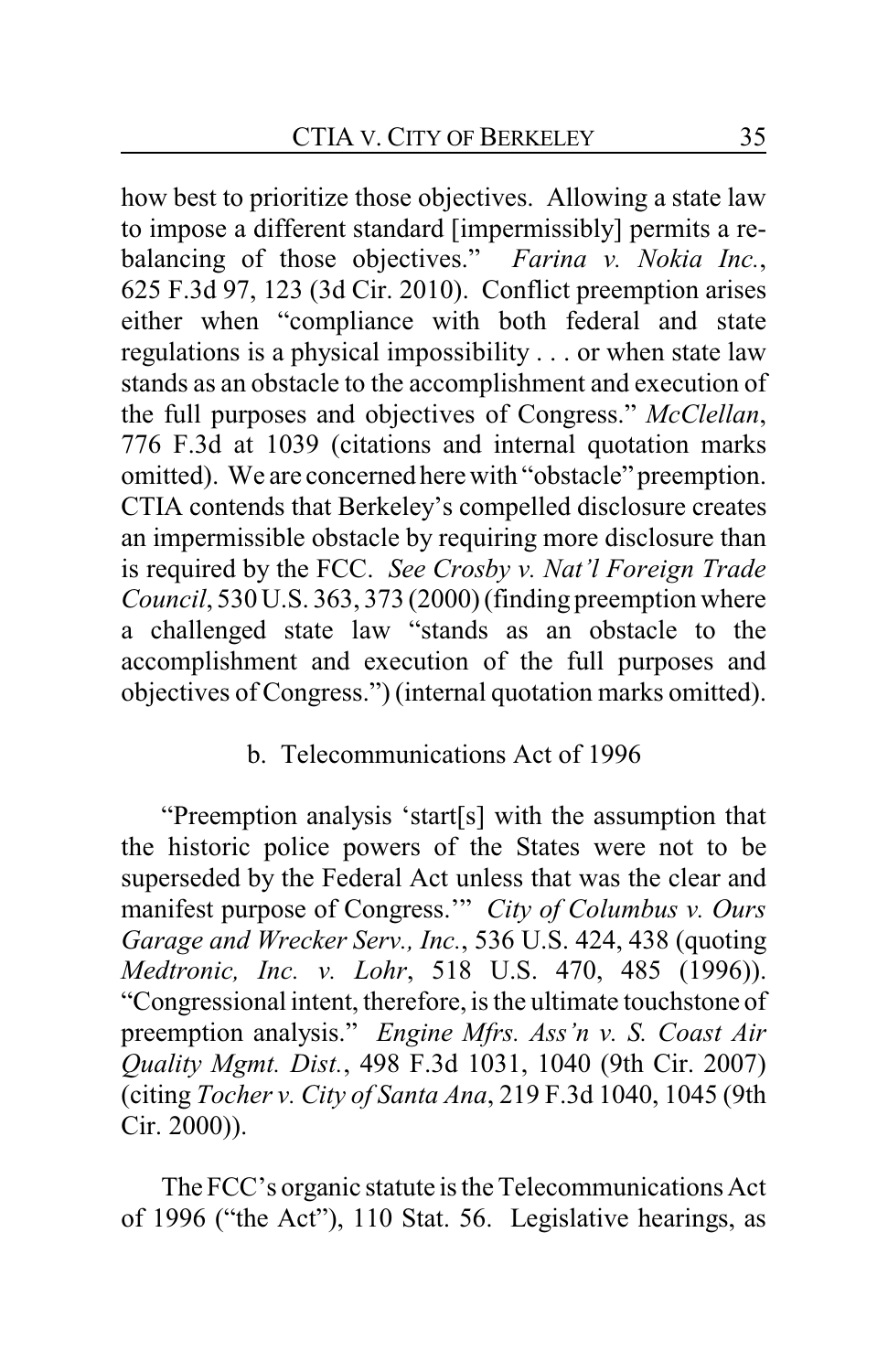well as the Act itself, show that Congress desired "uniform, consistent requirements, with adequate safeguards of public health and safety" in nationwide telecom services. *See* H.R. Rep. No. 104-204, 94 (1996). The Act delegated to the FCC the authority "to 'make effective rules regarding the environmental effects of [RF] emissions.'" *Farina v. Nokia Inc.*, 625 F.3d 97, 106 (3d Cir. 2010) (quoting 110 Stat. 56, 152). Specifically, "the FCC was tasked not only with protecting the health and safety of the public, but also with ensuring the rapid development of an efficient and uniform network[.]" *Id.* at 125. This led to the creation of the regulatory measures described *supra*.

The centerpiece of CTIA's argument is that the FCC does not compel cell phone manufacturers to provide information to consumers about SAR limits on RF radiation exposure. CTIA did not make this argument in the district court. Indeed, it conceded in its briefing in the district court that the FCC did so require. *See*, *e.g.*, Plaintiff's Reply in Support of Motion for a Preliminary Injunction at 12 ("The manner in which Berkeley requires CTIA's members to deliver Berkeley's message—at the point of sale, rather than in a user manual—also distinguishes the Ordinance from *the FCC's requirements*.") (emphasis added). CTIA made this argument for the first time in its Reply Brief in this court, and it repeated the argument during oral argument to our panel.

Because CTIA conceded the point in the district court and made its argument to the contrary only before us (and even then only in its Reply Brief and during oral argument), it is waived. *See Conn. Gen. Life Ins. Co. v. New Images of Beverly Hills*, 321 F.3d 878, 882 (9th Cir. 2003) ("This issue is raised for the first time on appeal, and we therefore treat the issue as waived."); *United States v. Bohn*, 956 F.2d 208,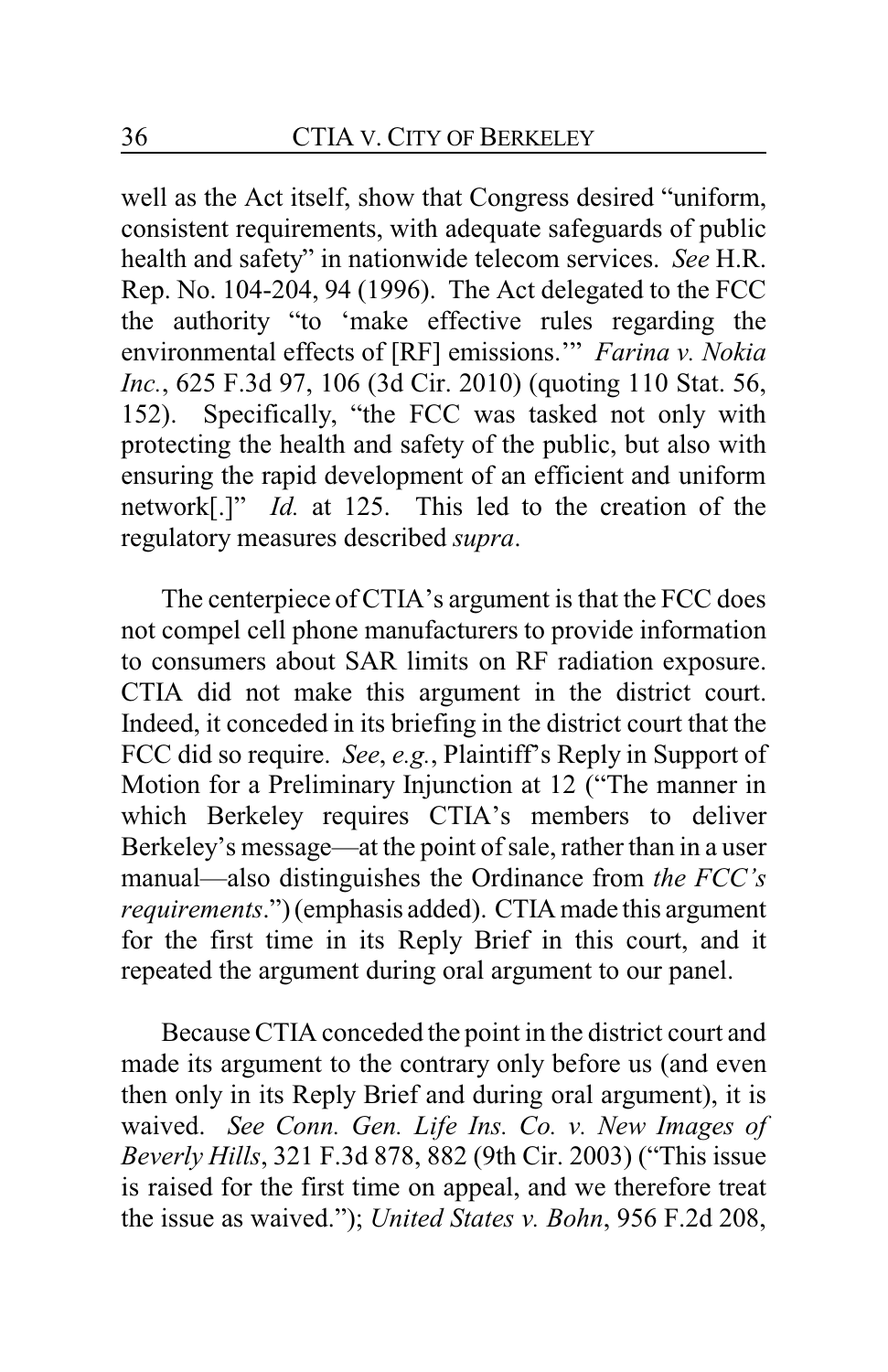209 (9th Cir. 1992) ("we ordinarily decline to consider arguments raised for the first time in a reply brief"). But we note that if we were to consider CTIA's argument on the merits, we would reject it. Beginning in October 2015, the FCC required cell phone manufacturers to inform consumers of minimum separation distances in user manuals. We quoted the relevant passage, *supra* at 14–15. For the convenience of the reader, we repeat much of the passage here:

> Specific information *must be included* in the operating manuals to enable users to select body-worn accessories that meet the minimum test separation distance requirements. Users *must be fully informed* of the operating requirements and restrictions, to the extent that the typical user can easily understand this information, to acquire the required body-worn accessories to maintain compliance. . . . All supported body-worn accessory operating configurations *must be clearly disclosed* to users, through conspicuous instructions in the user guide and usermanual, to ensure unsupported operations are avoided.

In re Exposure Procedures and Equipment Authorization Policies for Mobile and Portable Devices, FCC Office of Engineering and Technology Laboratory Division § 4.2.2(d) at 11 (Oct. 23, 2015) ("FCC Exposure Procedures") (emphases added). The FCC document containing this language "is one of a collection of guidance publications referred to as the *published RF exposure KDB procedures*." *Id.* § 1 at 1 (emphasis in original). The document specifies that "[a]pplications for equipment authorization mustmeet all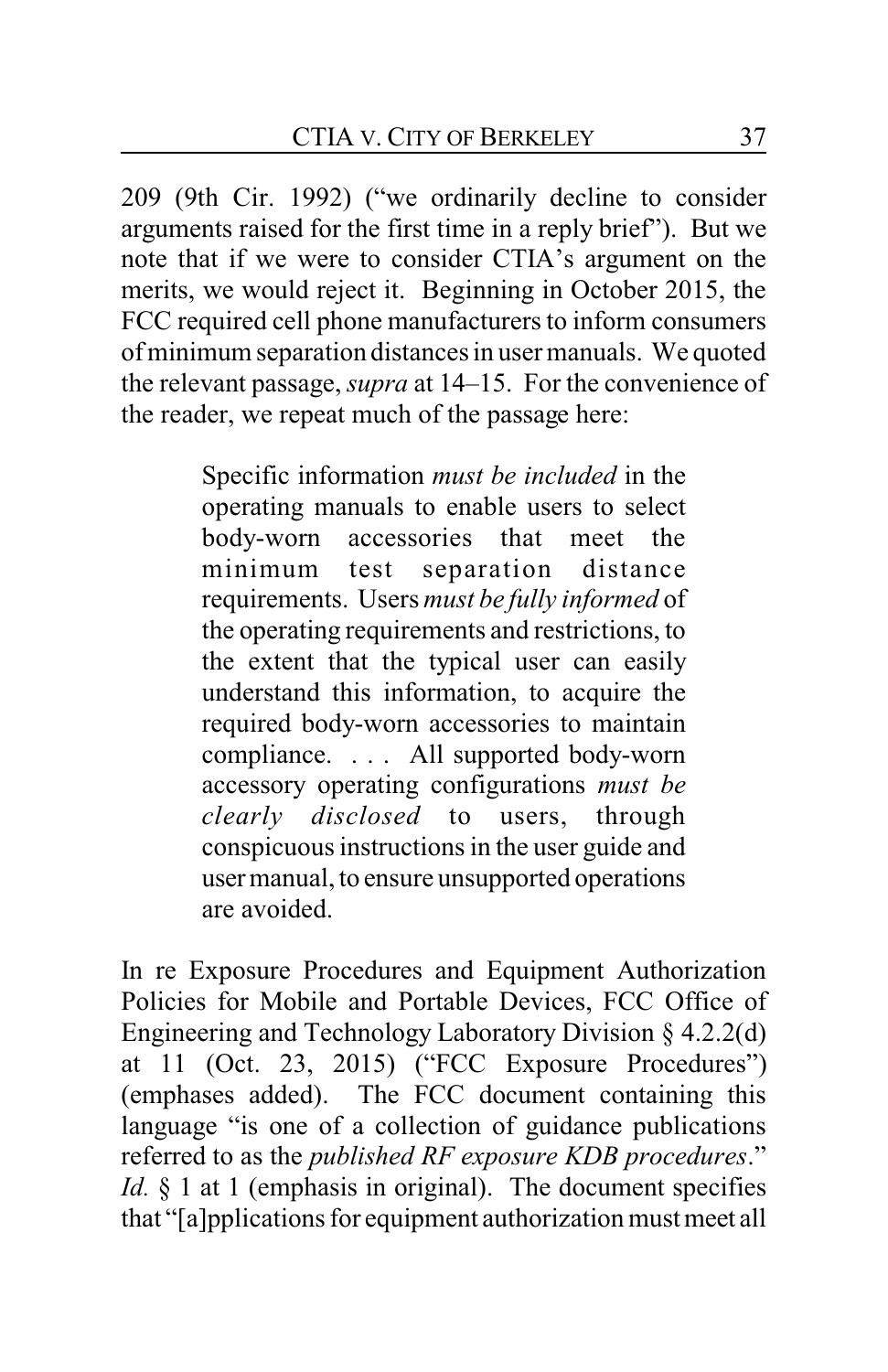the requirements described in the applicable *published RF exposure KDB procedures*." *Id.* § 2 at 3 (emphasis in original). That is, in order for a cell phone to be authorized by the FCC for consumer use, it must satisfy the requirements outlined in FCC Exposure Procedures.

#### c. Likelihood of Success

Given the FCC's requirement that cell phone manufacturers must inform consumers of "minimum test separation distance requirements," and must "clearly disclose<sup>[ ]"</sup> accessory operating configurations "through conspicuous instructions in the user guide and user manual, to ensure unsupported operations are avoided," we see little likelihood of success based on conflict preemption. Berkeley's compelled disclosure does no more than alert consumers to the safetydisclosures that the FCC requires, and direct consumers to federally compelled instructions in their user manuals providing specific information about how to avoid excessive exposure. Far from conflicting with federal law and policy, the Berkeley ordinance complements and reinforces it.

### B. Irreparable Harm

Irreparable harm is relatively easy to establish in a First Amendment case. "[A] party seeking preliminary injunctive relief in a First Amendment context can establish irreparable injury . . . by demonstrating the existence of a colorable First Amendment claim." *Sammartano v. First Judicial District Court*, 303 F.3d 959, 973 (9th Cir. 2002) (citation omitted), *abrogated on other grounds by Winter v. Nat. Res. Def. Council*., 555 U.S. 7, 22 (2008). We nonetheless conclude that it has not been established here.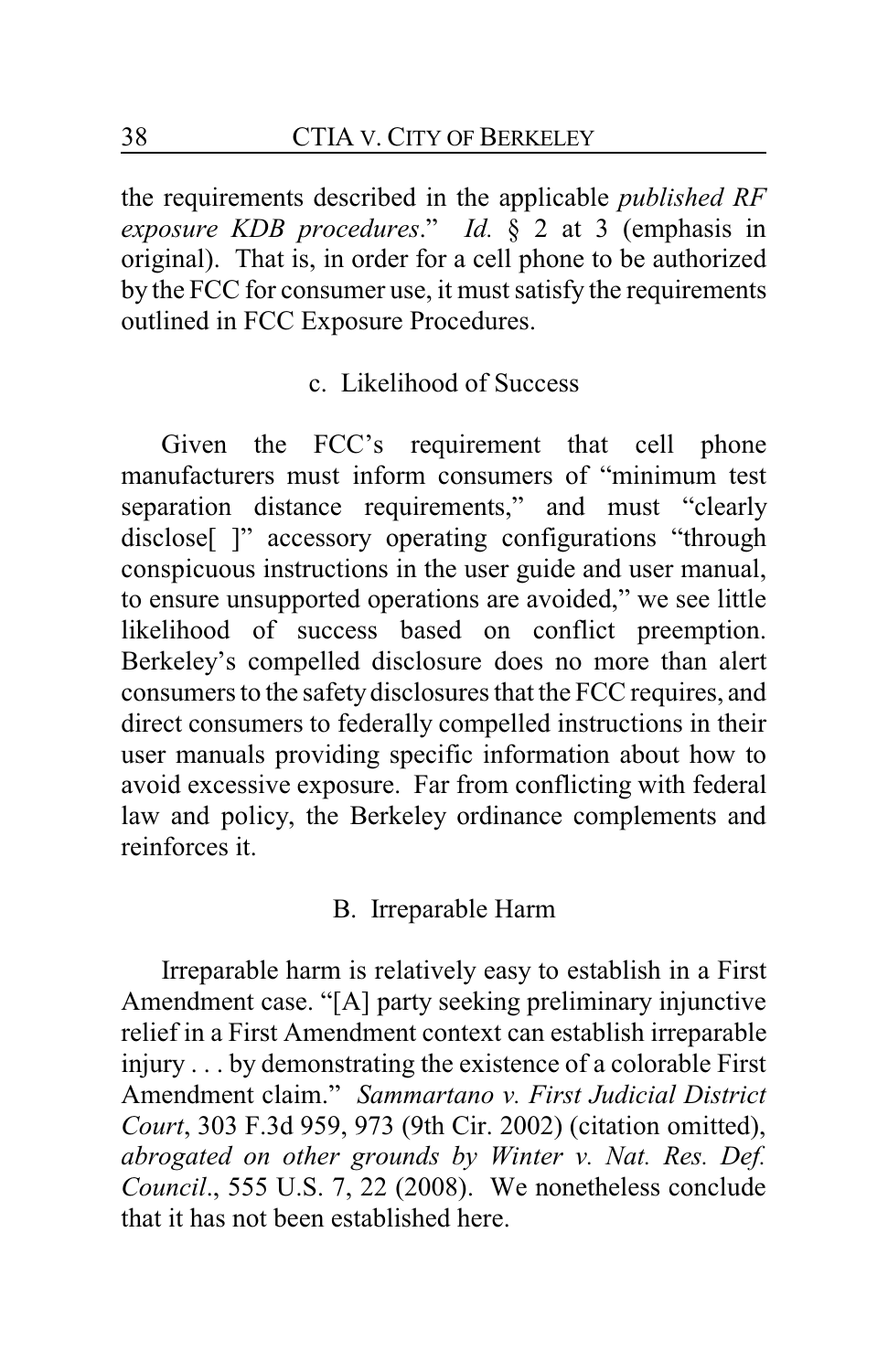"[T]he loss of First Amendment freedoms, for even minimal periods of time, unquestionably constitutes irreparable injury." *Id.* (citing *Elrod v. Burns*, 427 U.S. 347, 373 (1976)). But the mere assertion of First Amendment rights does not automatically require a finding of irreparable injury. It is the "purposeful unconstitutional suppression of speech [that] constitutes irreparable harm for preliminary injunction purposes." *Goldie's Bookstore v. Superior Ct.*, 739 F.2d 466, 472 (9th Cir. 1984). We have already concluded under the *Zauderer* test for compelled disclosure that, on the record before us, Berkeley's ordinance complies with the First Amendment. *Sammartano*, 303 F.3d at 973–74 ("[T]he test for granting a preliminary injunction is 'a continuum in which the required showing of harm varies inversely with the required showing of meritoriousness,' when the harm claimed is a serious infringement on core expressive freedoms, a plaintiff is entitled to an injunction even on a lesser showing of meritoriousness."). Further, there is nothing in the record showing harm to CTIA or its members through actual or threatened reduction in sales of cell phones caused by the disclosure compelled by the ordinance.

We conclude similarly that there has been no showing of irreparable harm based on preemption.

C. Balance of the Equities

A court must "balance the interests of all parties and weigh the damage to each" in determining the balance of the equities. *Stormans, Inc. v. Selecky*, 586 F.3d 1109, 1138 (9th Cir. 2009).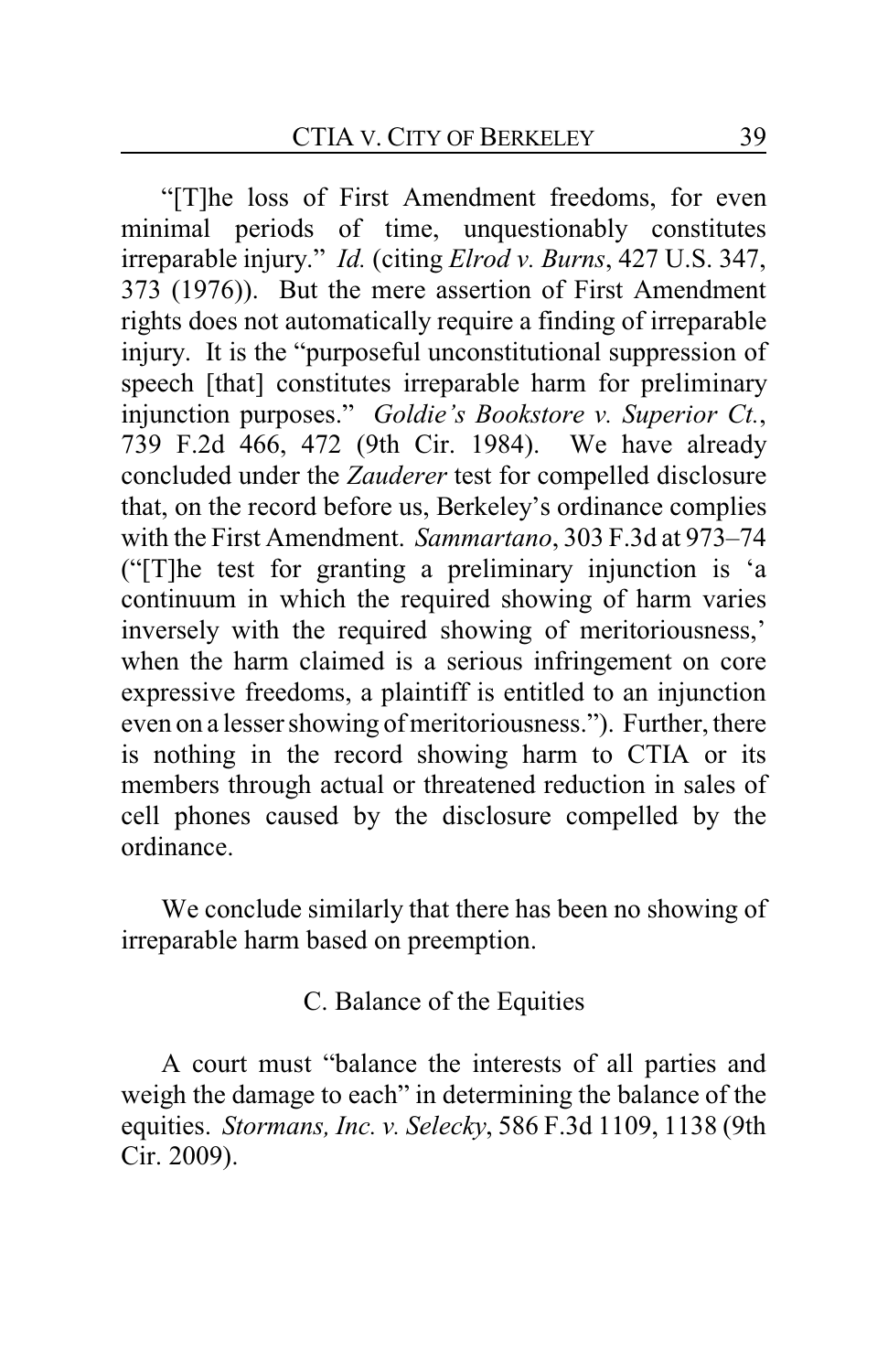CTIA asserts that implementing the ordinance will cause its members substantial economic harm and violate their First Amendment rights. We have concluded that CTIA's First Amendment claim is unlikely to succeed, and the record provides no evidence to support a finding of economic or reputational harm to cell phone retailers. However, CTIA relies on *Pacific Gas & Electric Co. v. Public Utilities Commission of California*, 475 U.S. 1, 15–16 (1986), to argue that, while disclosures may not violate the First Amendment, the ordinance imposes an "undue burden" on CTIA's members because it creates significant "pressure to respond," and that this pressure is "antithetical to the free discussion that the First Amendment seeks to foster." There is no showing of any such pressure. The ordinance requires CTIA's members to inform their customers that the FCC has promulgated regulations concerning RF emissions and to advise customers to refer to their user manuals for more information. To the extent a cell phone retailer is dissatisfied with the disclosure as written, it can append additional disclosures. Berkeley Ordinance, § 9.96.030(C) ( May 26, 2015). CTIA has put nothing in the record showing that any Berkeley cell phone retailer has felt pressured, or has sought to take advantage of the provision of the ordinance allowing it to make any additional disclosure it desires. *See also Milavetz,* 559 U.S. at 250 ("not preventing . . . [the] convey[ance] of any additional information" is one of the essential features of a *Zauderer* disclosure).

Berkeley properly asserts that it has a substantial interest in protecting the health of its citizens. CTIA, on the other hand, has failed to demonstrate any hardship tipping the balance in its favor. We conclude that the balance of the equities favors Berkeley.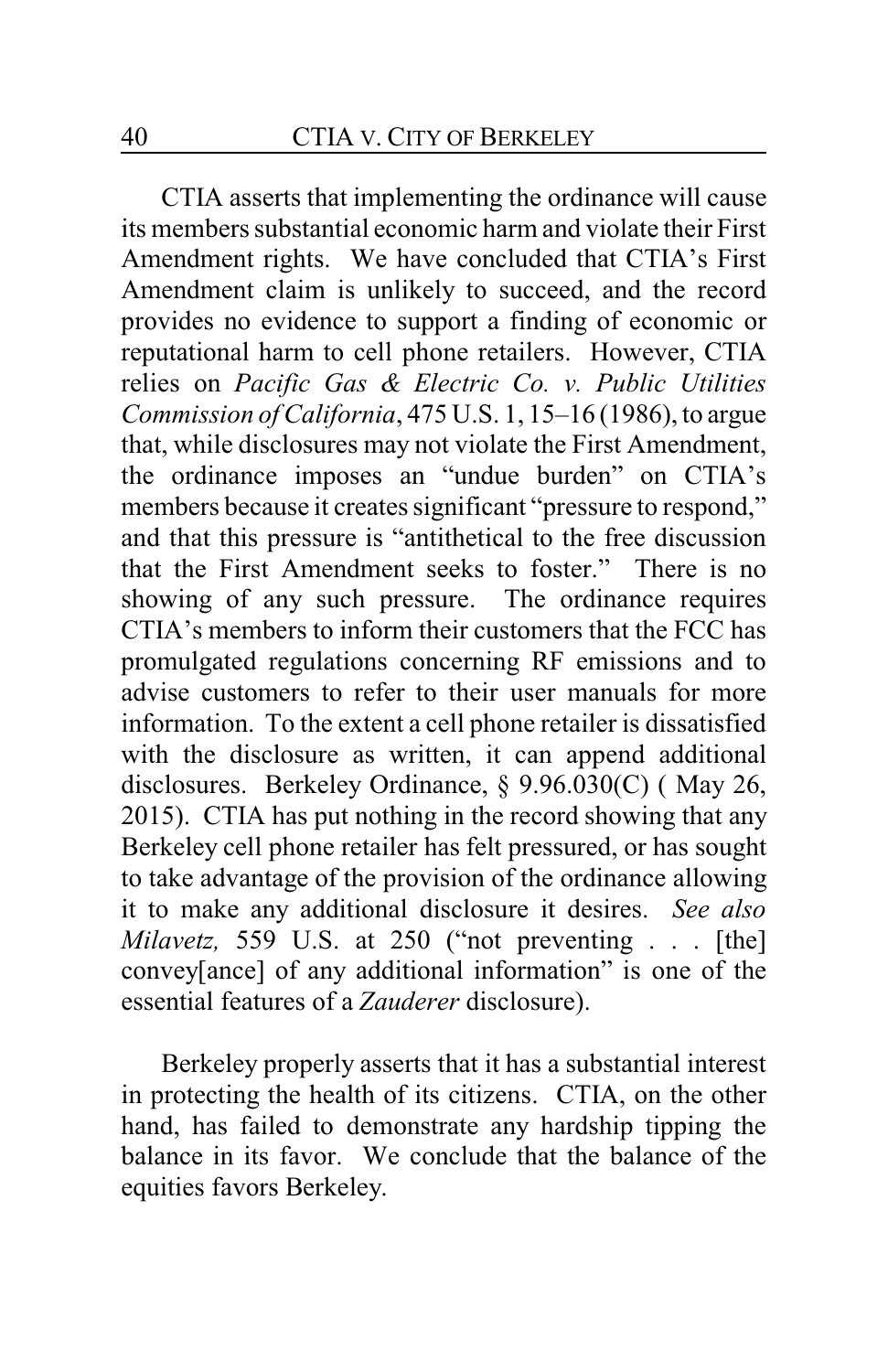#### D. The Public Interest

"The public interest inquiryprimarilyaddresses impact on non-parties rather than parties. It embodies the Supreme Court's direction that[,] in exercising their sound discretion, courts of equity should pay particular regard for the public consequences in employing the extraordinary remedy of injunction." *Bernhardt v. L.A. Cty.*, 339 F.3d 920, 931–32 (9th Cir. 2003) (internal quotation marks and citation omitted) (citing *Weinberger v. Romero-Barcelo*, 456 U.S. 305, 312 (1982)). We agree with the district court that an injunction would injure the public interest in having a free flow of accurate information.

"Protection of the robust and free flow of accurate information is the principal First Amendment justification for protecting commercial speech, and requiring disclosure of truthful information promotes that goal." *Nat'l Elec. Mfrs. Ass'n*, 272 F.3d at 114. The district court found that while "'accurate and balanced disclosures regarding RF energy are already available' . . . there is evidence that the public does not know about those disclosures." Because "disclosure furthers, rather than hinders . . . the efficiency of the 'marketplace of ideas,'" we hold that the ordinance is in the public interest and that an injunction would harm that interest. *See Nat'l Elec. Mfrs. Ass'n*, 272 F.3d at 114.

#### Conclusion

Our assessment of the probability of CTIA's success on the merits, the likelihood of irreparable harm, the balance of the hardships, and the public interest lead us to conclude that the district court did not abuse its discretion in denying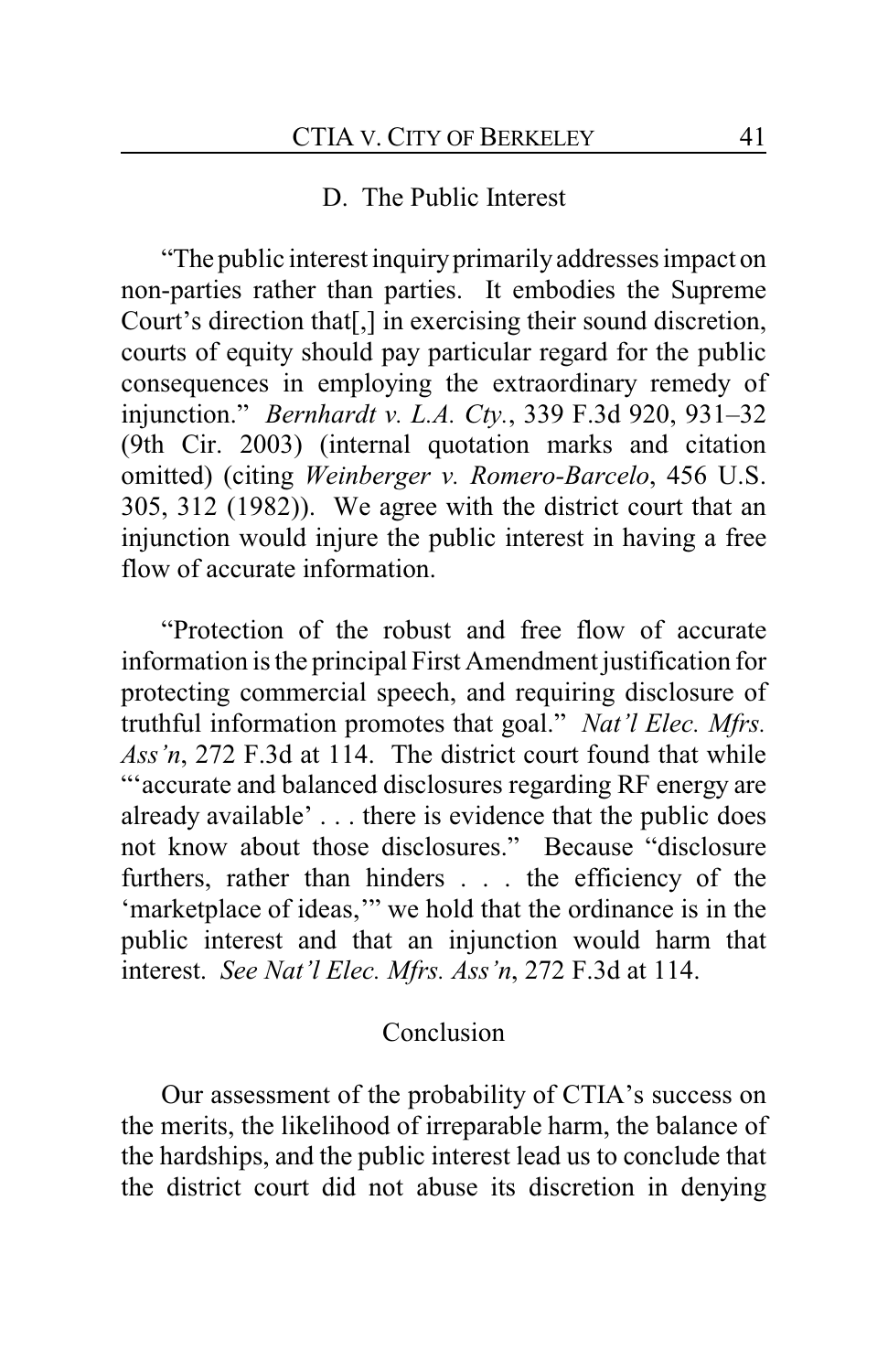preliminary injunctive relief to CTIA. Accordingly, the district court's order denying such relief is

#### **AFFIRMED.**

FRIEDLAND, Circuit Judge, dissenting in part:

The majority interprets the sentences in Berkeley's forced disclosure statement one at a time and holds that each is "literally true." But consumers would not read those sentences in isolation the way the majority does. Taken as a whole, the most natural reading of the disclosure warns that carrying a cell phone in one's pocket is unsafe. Yet Berkeley has not attempted to argue, let alone to prove, that message is true.

It is clear that the First Amendment prevents the government from requiring businesses to make false or misleading statements about their own products. *See Video Software Dealers Ass'n v. Schwarzenegger*, 556 F.3d 950, 967 (9th Cir. 2009), *aff'd sub nom. Brown v. Entm't Merchs. Ass'n*, 564 U.S. 786 (2011). Because—at least on the current record—that is what Berkeley's ordinance would do, I believe the ordinance violates the First Amendment and therefore should have been preliminarily enjoined.**<sup>1</sup>** *See Klein v. City of San Clemente*, 584 F.3d 1196, 1207–08 (9th Cir. 2009) ("Both this court and the Supreme Court have repeatedlyheld that '[t]he loss of First Amendment freedoms, for even minimal periods of time, unquestionably constitutes

**<sup>1</sup>** I agree with the majority's preemption analysis so dissent only from sections IV.A.1., IV.B., IV.C., and IV.D. of the majority opinion.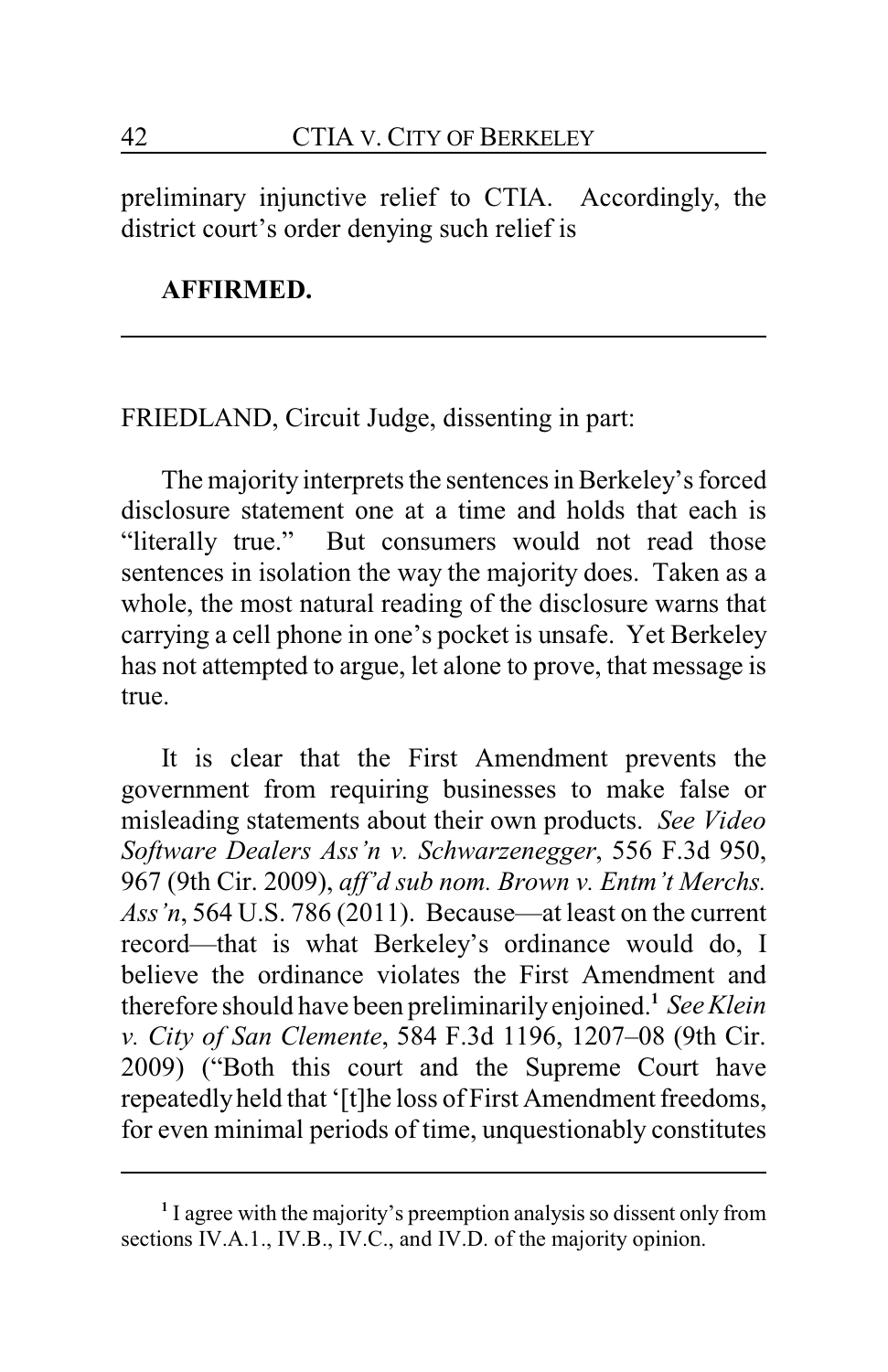irreparable injury.'" (quoting *Elrod v. Burns*, 427 U.S. 347, 373 (1976))).

**I**

Berkeley's ordinance requires stores selling cell phones to provide a disclosure stating:

> To assure safety, the Federal Government requires that cell phones meet radio-frequency (RF) exposure guidelines. If you carry or use your phone in a pants or shirt pocket or tucked into a bra when the phone is ON and connected to a wireless network, you may exceed the federal guidelines for exposure to RF radiation. Refer to the instructions in your phone or use manual for information about how to use your phone safely.

Berkeley Mun. Code § 9.96.030(A) (2015).

The majority parses these sentences individually and concludes that each is "literally true." In my view, this approach misses the forest for the trees. On its face, the disclosure begins and ends with references to safety, plainly conveying that the intervening language describes something unsafe. Indeed, the disclosure directs consumers to their user manuals for instructions on "how to use your phone safely." The message of the disclosure as a whole is clear: carrying a phone "in a pants or shirt pocket or tucked into a bra" is *not* safe. Yet that implication is a problem for Berkeley because it has not offered any evidence that carrying a cell phone in a pocket is in fact unsafe. Instead, it has expressly denied that the required disclosure conveys that message. I disagree.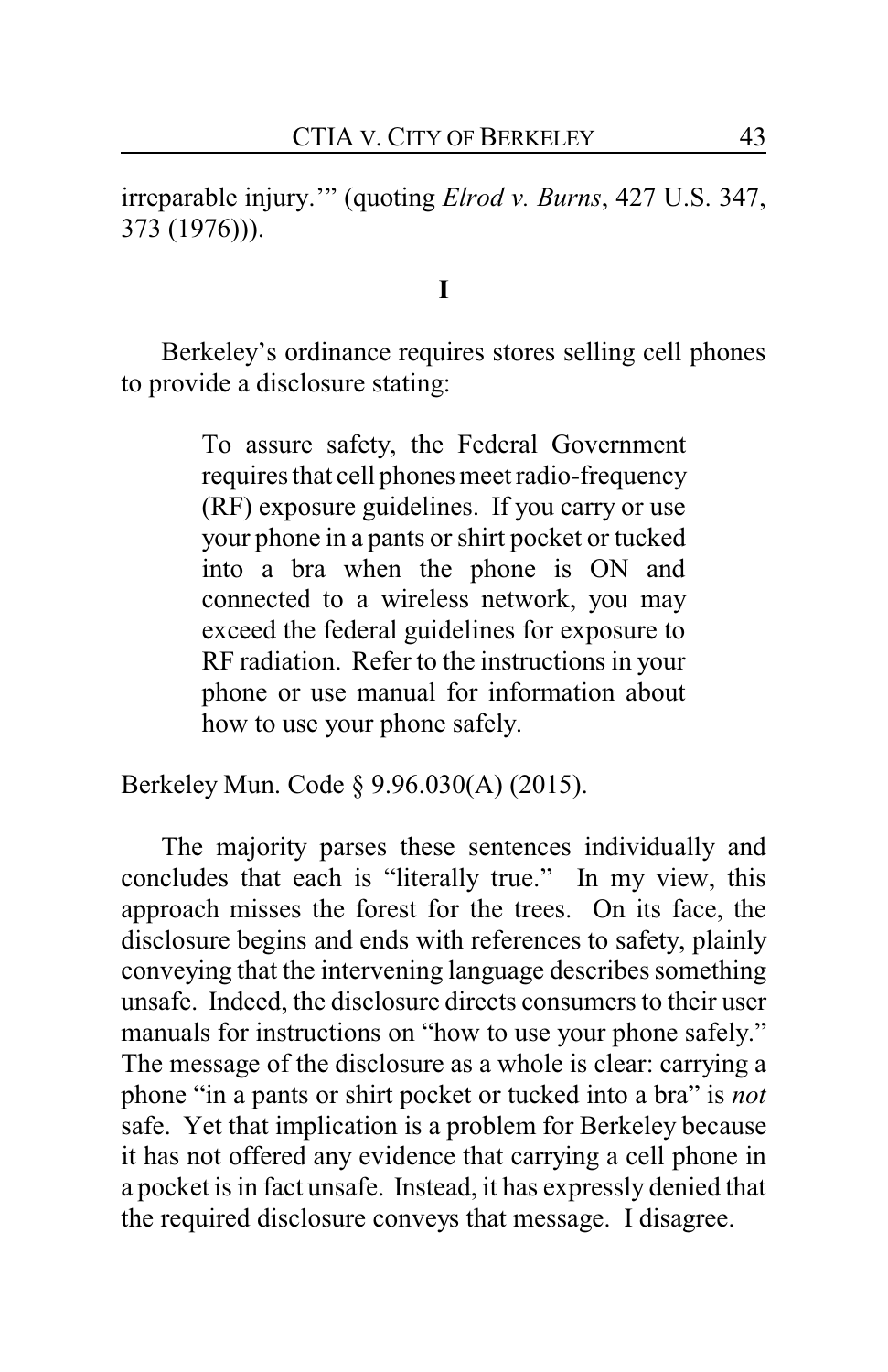Berkeley insists the ordinance "rests exclusively upon existing FCC regulations." But those regulations communicate something far different than does the ordinance. The FCC guidelines make clear that they are designed to incorporate a many-fold safety factor, such that exposure to radiation in excess of the guideline level is considered by the FCC to be safe:

> Our current RF exposure guidelines . . . include[e] a significant "safety" factor, whereby the exposure limits are set at a level on the order of 50 times below the level at which adverse biological effects have been observed in laboratory animals as a result of tissue heating resulting from RF exposure. This "safety" factor can well accommodate a variety of variables such as different physical characteristics and individual sensitivities and even the potential for exposures to occur in excess of our limits *without posing a health hazard to humans*.

In re Reassessment of FCC Radiofrequency Exposure Limits and Policies, 28 FCC Rcd. 3498, 3582 (Mar. 29, 2013) (emphasis added). There is thus no evidence in the record that the message conveyed by the ordinance is true.**<sup>2</sup>**

**<sup>2</sup>** Because even under *Zauderer v. Office of Disciplinary Counsel*, 471 U.S. 626 (1985), any forced disclosure statement must be truthful, *see id.* at 651; *Am. Beverage Ass'n v. City & County of San Francisco*, 916 F.3d 749, 756 (9th Cir. 2019) (en banc), I do not think that any discussion of the scope of *Zauderer*'s applicability is necessary in this case. Were I writing on a blank slate about that issue, however, I would conclude that *Zauderer* applies only when the government compels a truthful disclosure to counter a false or misleading advertisement. Given that the disclosure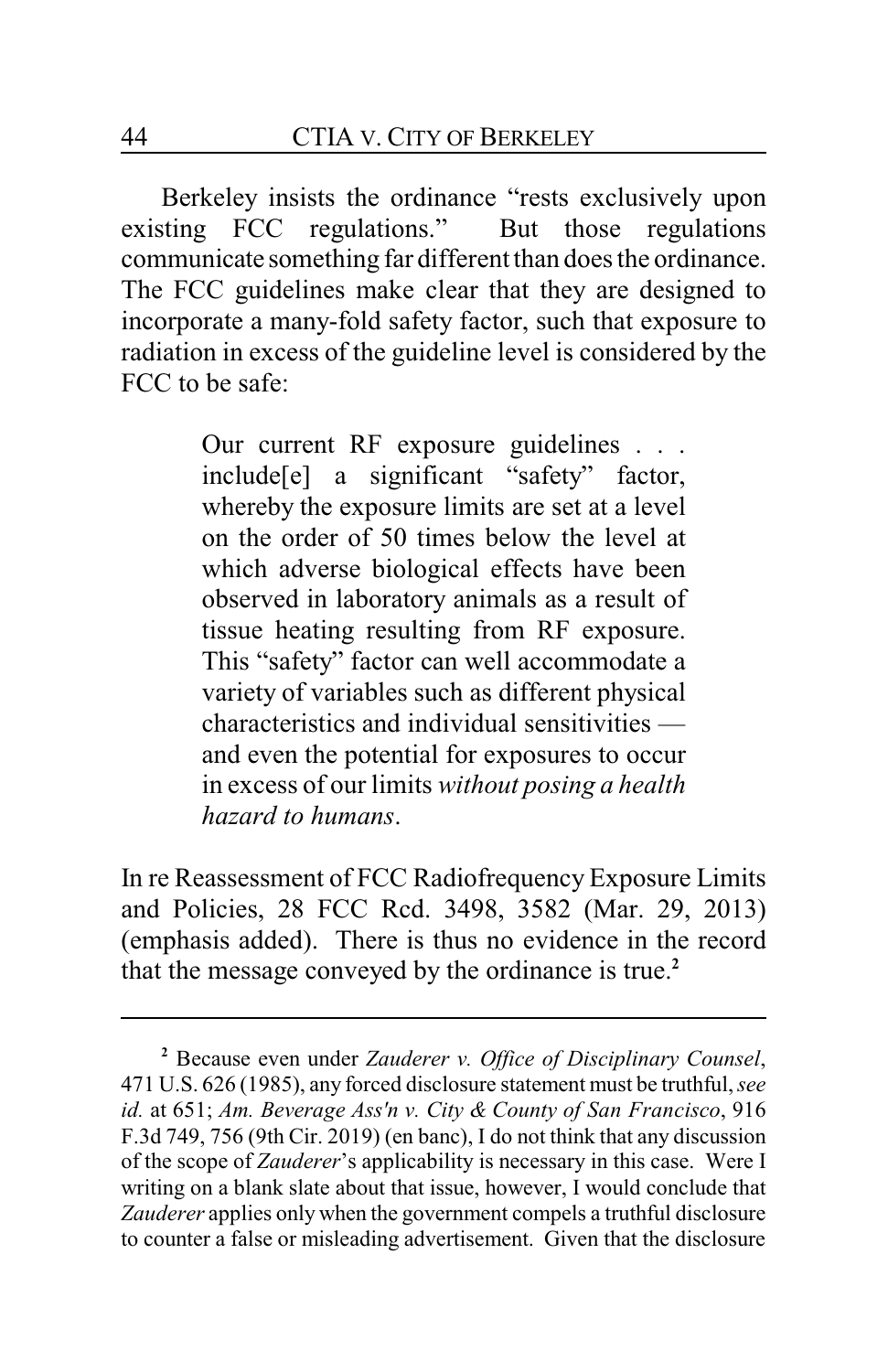#### **II**

The First Amendment clearly does not permit the government to force businesses to make false or misleading statements about their products. In *Video Software Dealers*, we considered a challenge to a California law requiring that "violent" video games be labeled with a sticker that said "18" and preventing the sale or rental of violent video games to minors. 556 F.3d at 953–54. After striking down the law's sale and rental prohibition, we concluded that continuing to require the label "18" "would arguably . . . convey a false statement" that minors could not buy or rent the video game, and was therefore unconstitutional. *Id.* at 965–67. The same principle applies here: the First Amendment prohibits Berkeley from compelling retailers to communicate a misleading message. I would thus hold that CTIA is likely to succeed on the merits of its First Amendment challenge.

There are downsides to false, misleading, or unsubstantiated product warnings. Psychological and other social science research suggests that overuse may cause people to pay less attention to warnings generally: "[A]s the number of warnings grows and the prevalence of warnings

in *Zauderer* itself prevented an advertisement from being misleading, I have serious doubt that the Supreme Court intended the *Zauderer* test to apply in broader circumstances. *See Zauderer*, 471 U.S. at 651 ("[W]e hold that an advertiser's rights are adequately protected as long as disclosure requirements are reasonably related to the State's interest in preventing deception of consumers."). Although our en banc decision in *American Beverage* held that *Zauderer* is not so limited, *see* 916 F.3d at 756, I agree with Judge Nguyen's statement in her separate concurrence there that "[t]he Supreme Court recently had the opportunity to expand Zauderer's application beyond deceptive speech but declined to do so." *Id.* at 768 (Nguyen, J., concurring in the judgment).